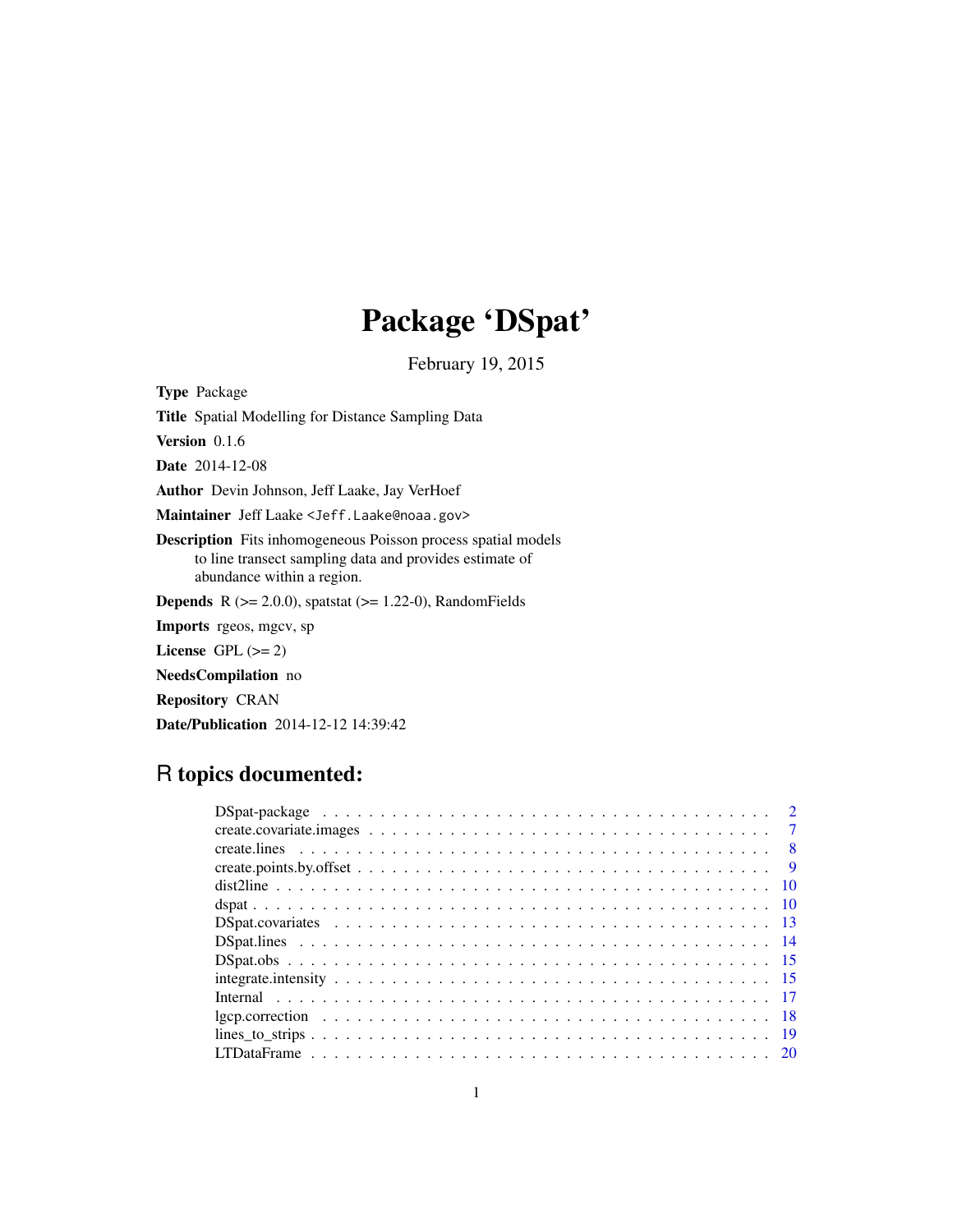# <span id="page-1-0"></span>2 DSpat-package

| Index |  |
|-------|--|

DSpat-package *Spatial modelling package for distance sampling data*

#### **Description**

DSpat uses the tools in spatstat to provide an analysis of distance sampling data in a spatial context in which the density surface and the detection function are estimated simultaneously. The package provides a fitted density surface and total abundance and measures of precision. It also provides simulation capabilities.

# Details

| Package: DSpat |                        |
|----------------|------------------------|
| Type:          | Package                |
| Version:       | 1.0                    |
| Date:          | 2008-04-08             |
| License:       | GPL version 2 or later |

Conventional distance sampling (Buckland et al. 2001;2004) uses likelihood theory for estimation of the detection function based on an assumed uniform distribution of perpendicular distances within the transects. An adequate sampling design provides the basis for the uniform distribution assumption and inference for abundance. No assumption is made about the spatial distribtion of the object being sampled.

DSpat provides a full-likelihood framework for simultaneous estimation of the detection function and abundance based on an inhomogeneous Poisson process. A full-likelihood approach has a number of advantages because there is no strict requirement on the sampling design so it can be used with unequal coverage sampling and it can provide estimates of the density surface and abundance for any defined sub-area. Also, by modelling the observed data as a spatial process 'adjustments' to the strip-width of the transect occur naturally when the transect extends beyond the area containing objects. Consider sampling a marine environment with a contorted coastline such as fjords. In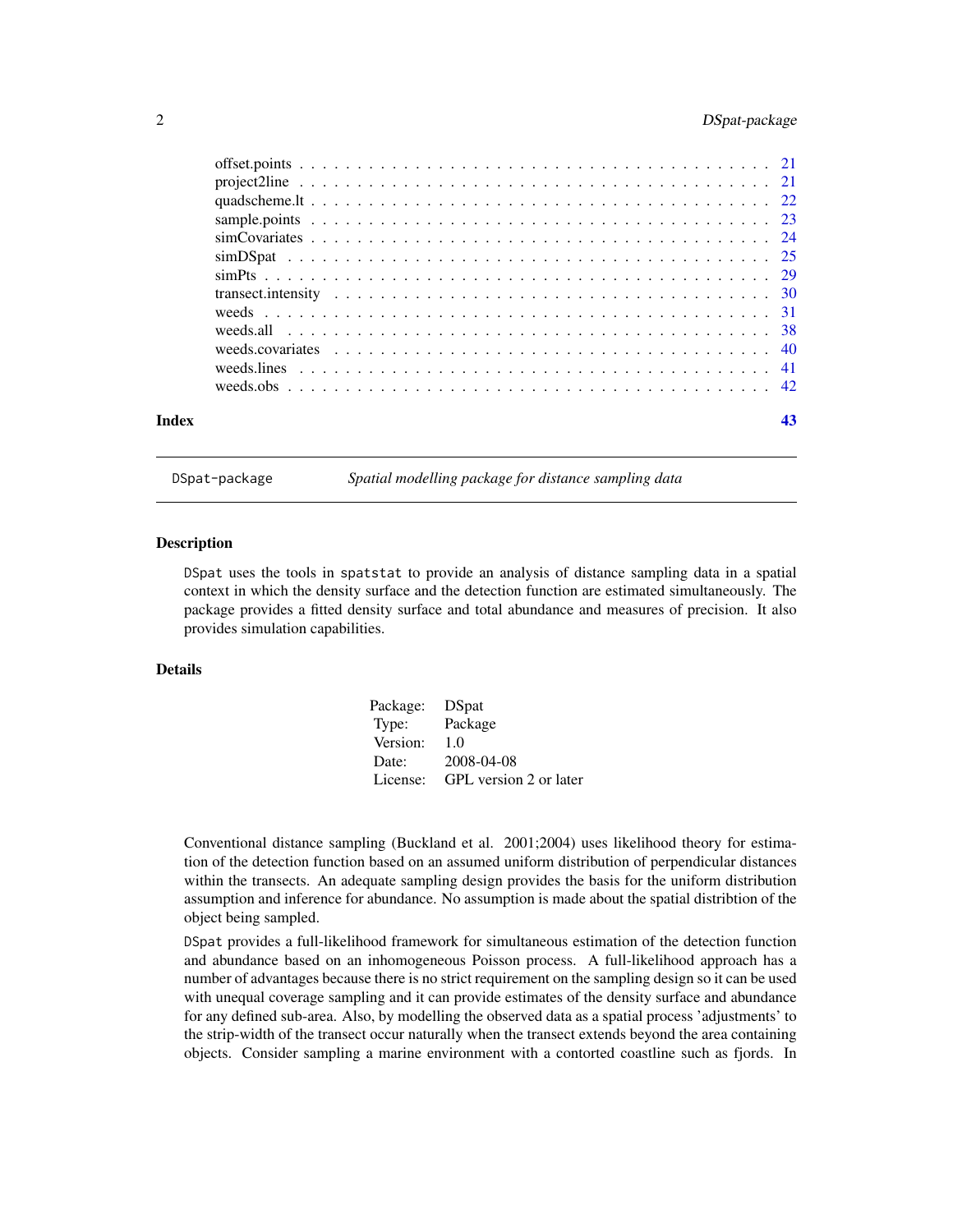# <span id="page-2-0"></span>DSpat-package 3

sampling the open ocean, the full transect width can contain objects but within a fjord the strip is narrowed or clipped in areas where it extends onto land. This causes difficulties with conventional distance sampling which assumes a uniform distribution of objects across the entire strip. Thus, either a very narrow strip must be used for both areas or the detection function must be estimated separately for each region and even that can not completely cope with the problem. This variation in the spatial distribution of objects is handled easily with a spatial model that simultaneously estimates the detection function and the intensity (density) of the point process (e.g., animal/plant locations). The detection function is estimated as a covariate to explain the intensity of the observed point process as a function of perpendicular distance from the centerline. Thus, obviously the potential for confounding occurs if the pattern of transects is such that pattern of perpendicular distances is confounded with the spatial pattern of a covariate that determines the true intensity of the process. For example, if there was a density gradient with respect to the coastline and a singlesided transect parallel to the coastline was sampled then perpendicular distance and distance from the coastline are completely confounded. However, with a typical dual-sided transect, the pattern of perpendicular distance is no longer entirely confounded with the distance from the coastline because perpendicular increases away from the centerline in both directions. Thus, confounding would not occur except in the unlikely situation that intensity (density) varied relative to the coastline in such a fashion that was symmetric with respect to the centerline of the transect. With a modicum of care in the design, confounding between perpendicular distance and spatial covariates can be avoided but the analyst should always be cognizant of the potential for confounding.

Current Limitations: 1) assumes no overlap among strips 2) no handling of cluster size 3) assumes detection probability on the transect centerline is 1 4) can only use a detection function of the form  $log(g(x)) = h(x)$  where  $h(x)$  is linear in the parameters. For example,  $h(x) = -tau$  $(distance<sup>2</sup>)/2$ . Note that any parameter such as tau is not constrained so this does allow for the possibility of an increasing detection function.

The first limitation will require some thought and work as we are unaware of any solutions at present. If there is overlap, when owin in spatstat is called with the poly=transects, the code will fail. It is easy to get around this problem to fit the model by using study. area as the boundary but the calls to Kinhom and [lgcp.correction](#page-17-1) will not work properly. Also, there are some philosophical and inference issues that need to be considered if sample overlap. For example, is the point process fixed during sampling or should the replicate (and overlapping) samples be considered as independent realizations of the point process. Even though most designs do not have overlapping transects in theory, in practice if the line is composed of contiguous line segments that vary slightly in angle, the transects will overlap when created from the line segments. Some solution is needed as this is will likely occur in most real applications.

The latter three limitations can be resolved with the extension of the likelihood and additional coding in the package. DSpat currently uses ppm in spatstat which uses either [glm](#page-0-0) or gam in mgcv to solve for the MLEs. We have functions that compute the likelihood and they can be generalized to accomodate these limitations but they have not been incorporated into the package yet.

DSpat relies heavily on the tools in spatstat and to a lesser degree the functions in gpclib, mgcv and RandomFields. DSpat provides aditional functions to cope with analysis and simulation of distance sampling data (line transect only at this stage). The functions in DSpat are listed below in categories with a brief description.

There are a number of concepts that should be understood prior to using this package. There are 2 coordinate systems that we will use. The first is the standard x,y Cartesian coordinate system with x on the horizontal and y on the vertical. The second which is not used extensively (yet) is the coordinate system within each line-transect. A line-transect is composed of a line (centerline)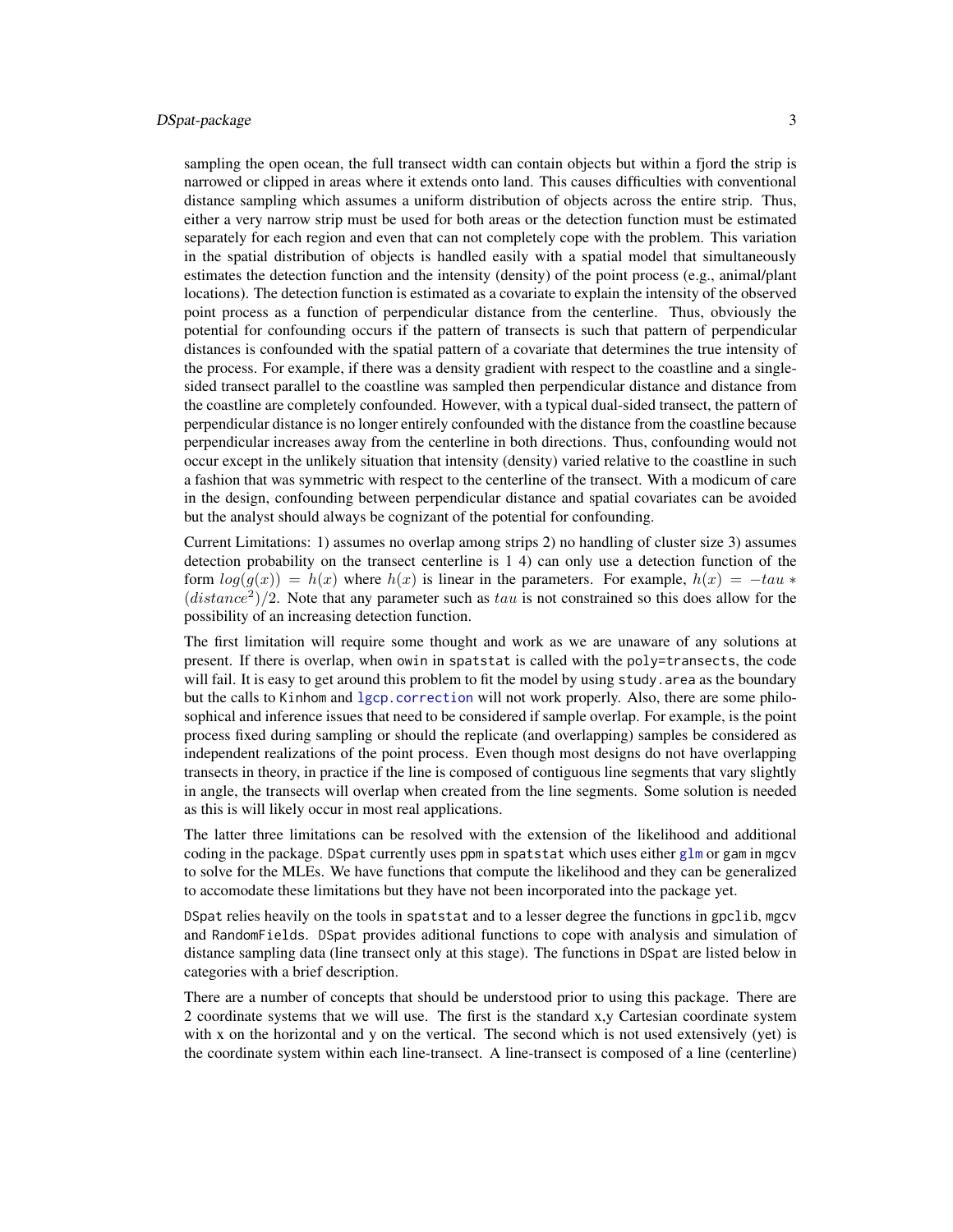<span id="page-3-0"></span>which has a beginning  $(x0,y0)$  and end  $(x1,y1)$  and a rectangular strip with a defined width which extends width/2 to the left and right of the centerline. We use the term line to represent the line and transect for the rectangular strip (line-transect). The transect has a left-half and right-half defined by the direction of travel from beginning to the end of the line. Imagine the line-transect rotated such that it is vertical with the rotated versions of  $y0, y1$  such that  $y0 \le y1$  (travelling from south to north). We define a coordinate system u,v within the line-transect. The origin for u,v  $(u=0, v=0)$  is the rotated location of the beginning of the line  $(x0,y0)$  and u is equivalent to the standard horizontal x-coordinate with a range of  $(-width/2, width/2)$  and v is equivalent to the vertical y-coordinate with a range of  $(0, L)$  where L is the length of the line L=sqrt( $(x0-x1)^2+(y0-y1)^2$ ). We use the variable distance for the perpendicular distance which is the absolute value of u.

So why have 2 coordinate systems? spatstat always works with the x,y coordinate system and it creates grids and the like with a horizontal-vertical orientation to the grid. In fitting distance sampling data we want to control the grid resolution relative to the u,v coordinates. In particular, we need to use a relatively fine grid in the u direction for estimation of the detection function which can change quickly over a small scale relative to most covariates that would be used for the intensity function. To use the spatstat code for grids and the like, we rotate the line-transects and observations to vertical from south to north and create the grid and counting weights in what is now the u,v coordinate system. Thus, for clarity we use a function argument epsvu in place of epsyx to show that the grid resolution is over u,v and not over x,y, unless the line-transects are all originally oriented vertically. Currently all line-transects must be rectangular we envision generalizing this and the u,v coordinate system will be used.

Even though all transects must be rectangular, the surveyed portion of the transect need not be rectangular. This is relevant when portions of the transect extend outside the boundary of the study area (defined region being sampled with the transects). The study area can be defined by any polygon as defined for class owin in spatstat. Note the restriction that the polygon coordinates must be given in a counter-clockwise direction. A simple example would be a square region such as

study.area=owin(xrange=c(0,100),yrange=c(0,100))

or a square with a missing portion

study.area=owin(poly=data.frame(x=c(0,40,40,100,100,0),  $y=c(0,0,50,50,50,$ 

You can examine these by simply typing plot (study.area. Regardless, of the study area shape but depending on the orientation of the transects, portions of the transects can extend outside of the study area. For example, consider the corners of transects at a 45 degree angle extending across a rectangular study area. In many practical applications the width of the transect is so narrow relative to the dimensions of the study area, that these corners are of no consequence. However, in some applications with small scales this can be important. For example, surveys of narrow inlets (fjords) or rivers or contorted coastlines or surveys of small areas (see [weeds](#page-30-1)).

This is handled in DSpat by clipping the portion of the rectangular transect that extends outside of the study area. The transects are clipped after they are rotated and gridded. This is important because that ensures the grids spatstat are positioned the same across all transects.

# Analysis

*Primary Functions:*

[dspat](#page-9-1) - main function for fitting spatial model to distance sampling data

[integrate.intensity](#page-14-1) - computes predicted intensity surface, total abundance and precision with optional correction for over-dispersion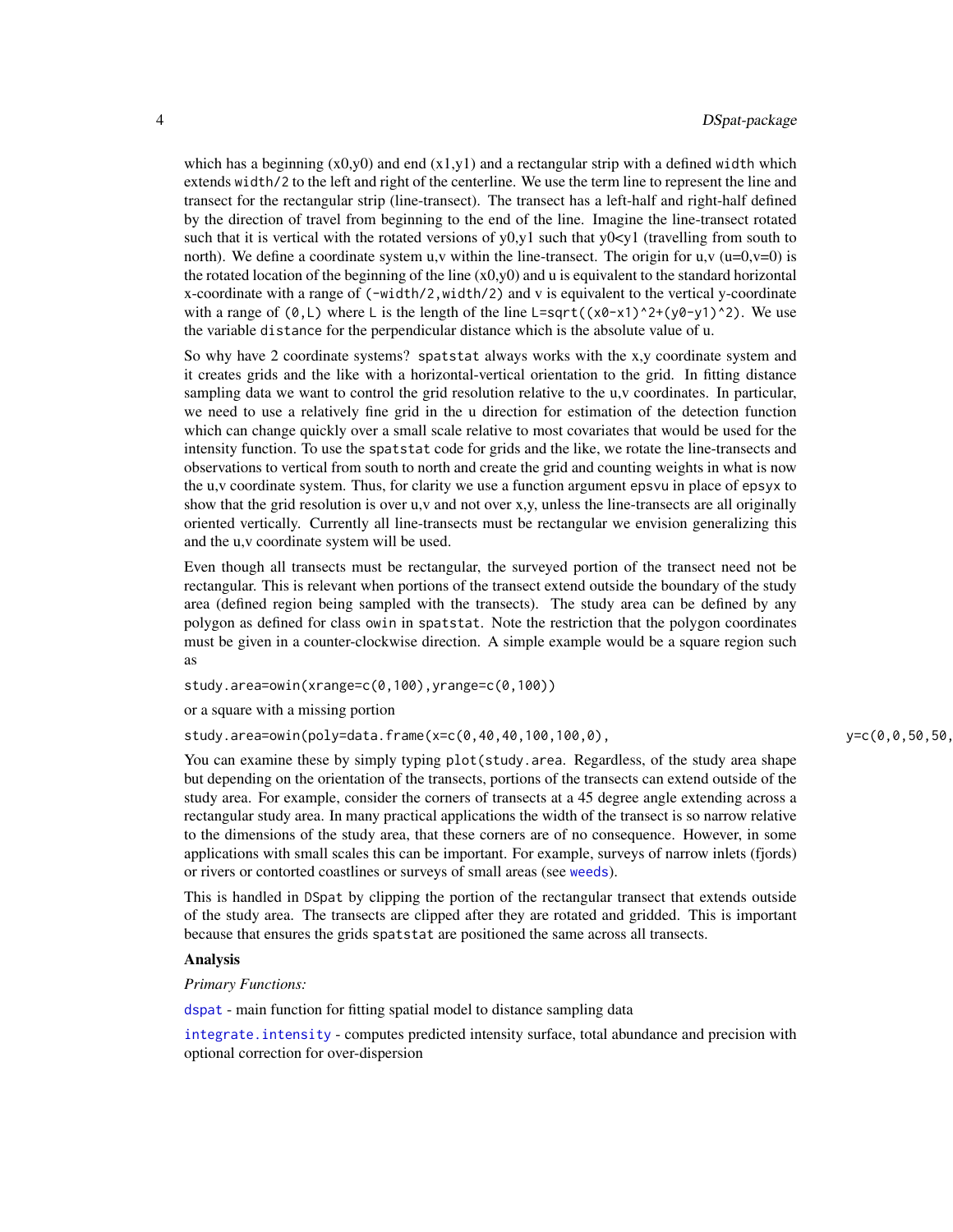# <span id="page-4-0"></span>DSpat-package 5

[transect.intensity](#page-29-1) - computes predicted and observed counts within each transect in specified perpendicular distance intervals

*Secondary Functions:*

[create.covariate.images](#page-6-1) - create a list of covariate images from a dataframe of covariates. The list of covariate images is used by [LTDataFrame](#page-19-1).

[lines\\_to\\_strips](#page-18-1) - from a dataframe of lines this function creates a psp object and a list of transect polygons that assumes that lines are the centerlines of strips that have width as defined in the lines dataframe.

[lgcp.correction](#page-17-1) - computes Monte Carlo correction for over-dispersion

[LTDataFrame](#page-19-1) - assign covariates to the data (observations) and dummy points

[quadscheme.lt](#page-21-1) - constructs a quadrature scheme for ppm that is more efficent for line transect samples which are small slices of the study area. The default quadrature scheme in spatstat creates dummy points across the entire study area which is terribly inefficient. This function rotates each line to vertical, creates a quadrature scheme within the line and then "rotates" back to original position to get the proper covariates. These line-by-line quadratures are then merged into a single quadrature.

#### Data preparation and utility

[offset.points](#page-20-1) - this utility function is useful for most applied data sets in which the position of the observation is specified by the coordinates on the line that are perpendicular to the object. For a line and its observations, this function converts the object positions on the line and the perpendicular distance (negative is left) to the coordinates for the location of the object. It could be generalized to work with a radial distance and angle which would often be collected in shipboard work. It is also used from [lines\\_to\\_strips](#page-18-1) to compute the vertices of the transect from the lines with a given width.

[create.points.by.offset](#page-8-1) - this is a wrapper function that calls [offset.points](#page-20-1) for each line in a lines dataframe and the corresponding observations in an observations dataframe, and returns a new observations dataframe with x,y being the true object coordinates.

[dist2line](#page-9-2) - this function is the inverse of [offset.points](#page-20-1). It takes the true coordinates of points and a line and computes the perpendicular distance on the line and the coordinates on the line.

[project2line](#page-20-2) - likewise this is a wrapper function for [dist2line](#page-9-2) that is essentially the inverse of [create.points.by.offset](#page-8-1).

#### Internal

AIC. dspat - computes AIC for the model; only correct if a HPP or IPP process

[coef.dspat](#page-16-1) -extracts the coefficients into a list with a vector for intensity coefficients and another for detection coefficients.

[print.dspat](#page-16-1) - provides a listing of elements in the dspat object.

[summary.dspat](#page-16-1) - extracts the ppm object and calls the spatstat summary function for this object.

[vcov.dspat](#page-16-1) - extracts the variance-covariance matrix from the ppm object.

 $Ops.psp - allows syntax x == y or x != y where x and y are psp objects.$  $Ops.psp - allows syntax x == y or x != y where x and y are psp objects.$ 

[rev\\_val](#page-16-1) - reorders vector for use in im.

[im.clipped](#page-16-1) - fills in clipped image with vector of values defined over the clipped region.

[owin.gpc.poly](#page-16-1) - converts first polygon in owin class to a gpc polygon.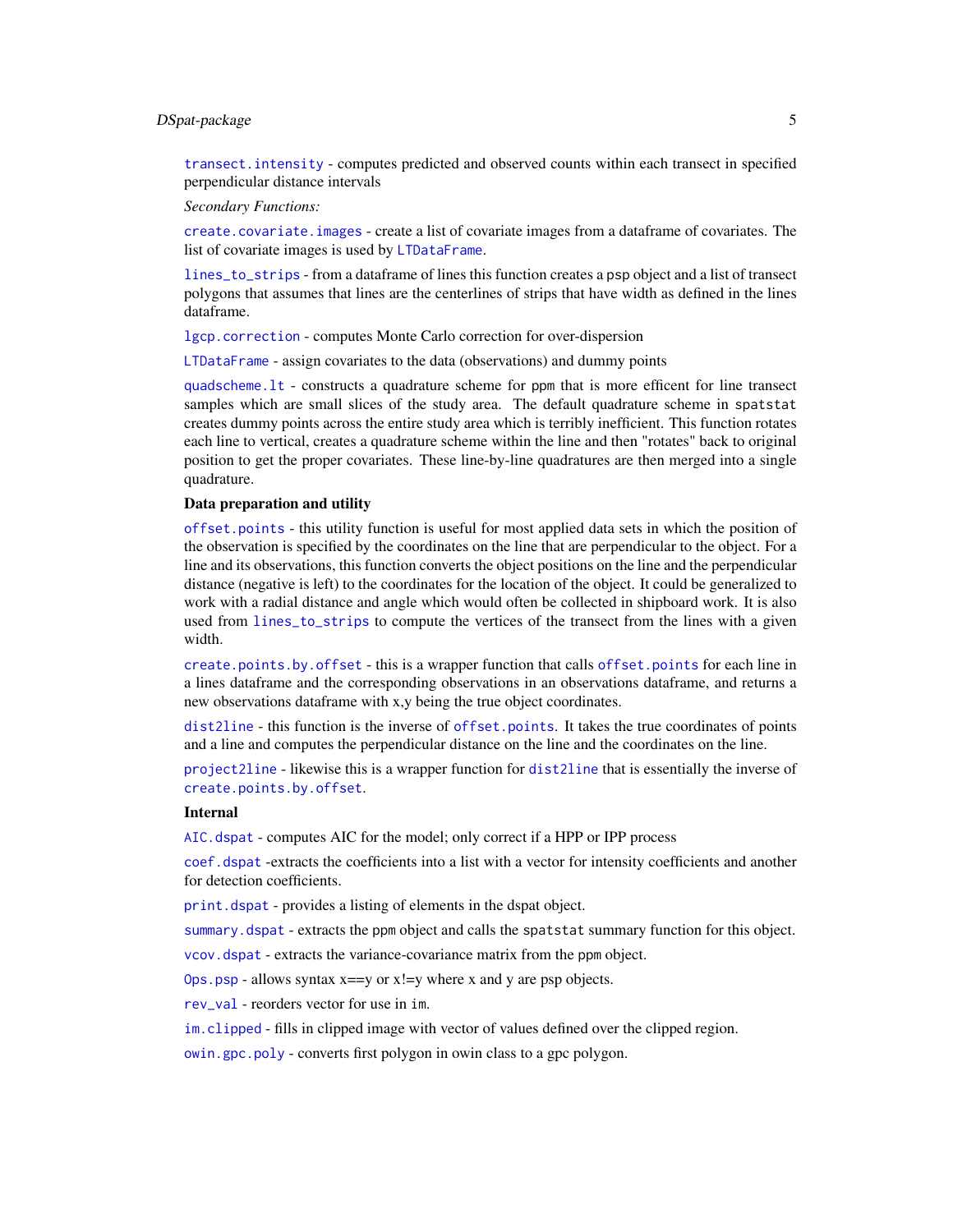#### <span id="page-5-0"></span>Simulation

[create.lines](#page-7-1) - create a systematic grid of parallel lines (with a random start) across a study area at a specified angle.

[sample.points](#page-22-1) - extract observed points from a point process that fall within the defined set of strips and are randomly detected with a defined detection function.

[simCovariates](#page-23-1) - a non-general function for simulating covariates in a 100x100 rectangle with discrete habitats and a linear vertical habitat feature. See [DSpat.covariates](#page-12-1).

[simDSpat](#page-24-1) - a wrapper function to simulate distance sampling from a rectangular study area with a specified set of covariates on a grid. It calls [create.lines](#page-7-1), [lines\\_to\\_strips](#page-18-1), [simPts](#page-28-1) and [sample.points](#page-22-1) and returns a dataframe of lines and observations that can be used with the covariates datframe in [dspat](#page-9-1) for an analysis.

[simPts](#page-28-1) - creates a simulated point process in a study area by calling RFsimulate from the package RandomFields and rpoispp from spatstat. The intensity process is defined by a covariates dataframe and a formula and parameters for the intensity as a function of the covariates.

#### Example datasets

An example dataset from the fairy tale simulated world of [simCovariates](#page-23-1) can be found in [DSpat.obs](#page-14-2), [DSpat.lines](#page-13-1), [DSpat.covariates](#page-12-1). To run an example analysis with these data, type example(dspat) or example(DSpat) to run the same code below.

An example real-world dataset of a devil's claw weed in a farm paddock can be found in [weeds](#page-30-1), [weeds.all](#page-37-1), [weeds.obs](#page-41-1), [weeds.lines](#page-40-1), [weeds.covariates](#page-39-1). To run a set of analyses, type example(weeds).

#### Author(s)

Devin S. Johnson, Jeffrey L. Laake, and Jay M. Ver Hoef

Maintainer: <Jeff.Laake@Noaa.Gov>

# References

Johnson,D.S., Laake, J.L., and Ver Hoef, J.M. (in prep). A model based approach for making ecological inference from distance sampling data.

Buckland, S.T., D.R.Anderson, K.P. Burnham, J.L. Laake, D.L. Borchers, and L. Thomas. 2001. Introduction to Distance Sampling: Estimating Abundance of Biological Populations. Oxford University Press.

Buckland, S.T., D.R.Anderson, K.P. Burnham, J.L. Laake, D.L. Borchers, and L. Thomas. 2004. Advanced Distance Sampling. Oxford University Press.

#### See Also

[spatstat](#page-0-0)

# Examples

```
# get example data
data(DSpat.lines)
data(DSpat.obs)
```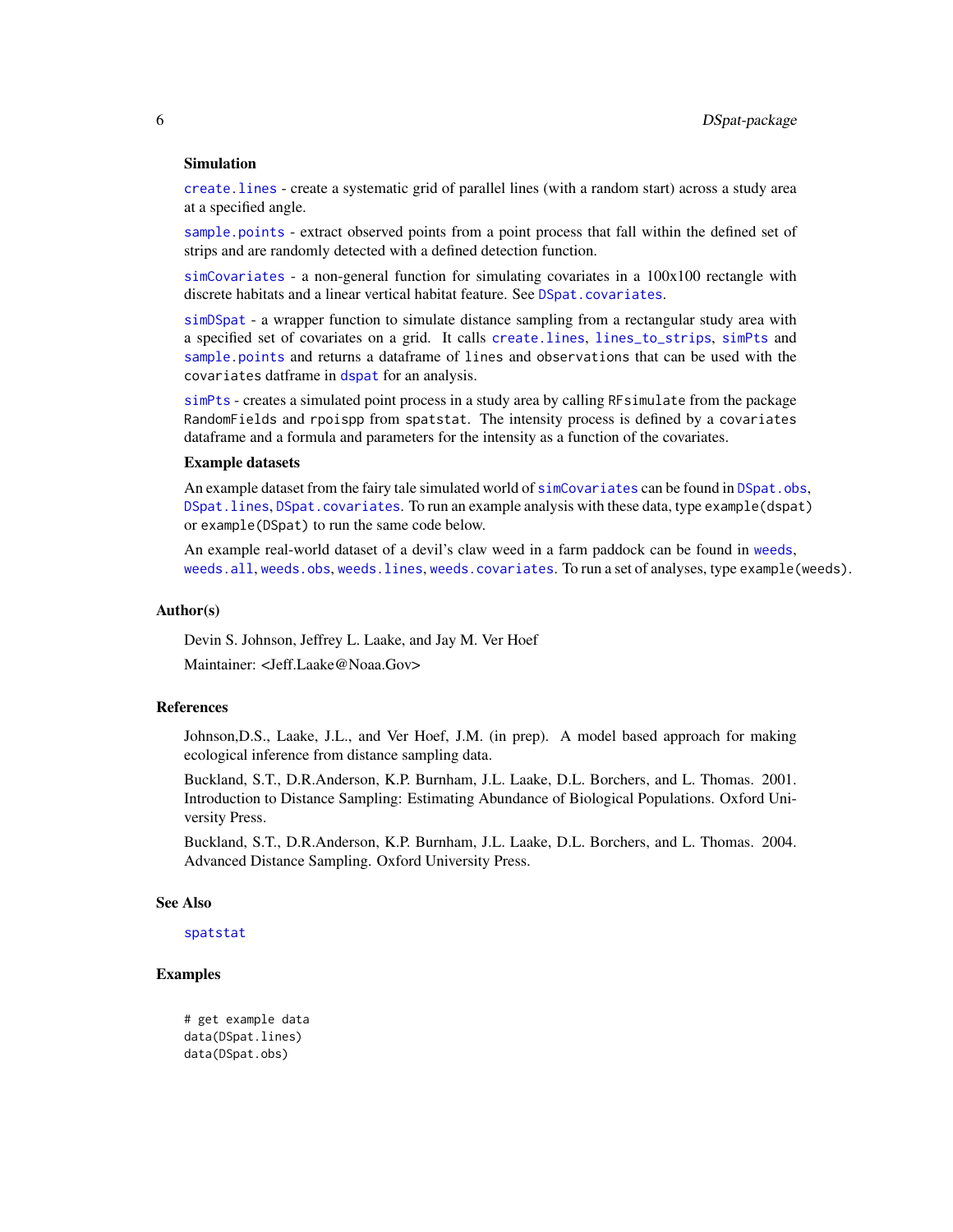```
data(DSpat.covariates)
# Fit model with covariates used to create the data
sim.dspat=dspat(~ river + factor(habitat),
                study.area=owin(xrange=c(0,100), yrange=c(0,100)),
                obs=DSpat.obs,lines=DSpat.lines,covariates=DSpat.covariates,
                epsvu=c(1,.01),width=0.4)
# Print
sim.dspat
# Summarize results
summary(sim.dspat)
# Extract coefficients
coef.intensity <- coef(sim.dspat)$intensity
coef.detection <- coef(sim.dspat)$detection
# Extract variance-covariance matrix (inverse information matrix)
J.inv <- vcov(sim.dspat)
# Compute AIC
AIC(sim.dspat)
# Visualize intensity (no. animals per area) and estimate abundance
mu.B <- integrate.intensity(sim.dspat,dimyx=100)
cat('Abundance = ', round(mu.B$abundance,0), "\n")
dev.new()
plot(mu.B$lambda, col=gray(1-c(1:100)/120), main='Estimated Intensity')
plot(sim.dspat$model$Q$data,add=TRUE)
plot(owin(poly=sim.dspat$transect),add=TRUE)
plot(sim.dspat$lines.psp,lty=2,add=TRUE)
# Compute se and confidence interval for abundance without over-dispersion
mu.B <- integrate.intensity(sim.dspat,se=TRUE,dimyx=100)
cat("Standard Error = ", round(mu.B$precision$se,0), "\n",
    "95 Percent Conf. Int. = (", round(mu.B$precision$lcl.95,0), ',',
           round(mu.B$precision$ucl.95,0), ")", "\n")
```
<span id="page-6-1"></span>create.covariate.images

*Create a list of covariate images*

#### **Description**

Creates a list of covariates images from a dataframe of covariates defined on a grid for the study area. Images are created for variables contained in vector of names varnames and the values of the covariates are in the covariates dataframe.

# Usage

create.covariate.images(covariates, varnames)

# Arguments

| covariates | covariate dataframe (see DSpat for structure)                                        |
|------------|--------------------------------------------------------------------------------------|
| varnames   | vector of names of fields contained in covariates that will be used for fitted model |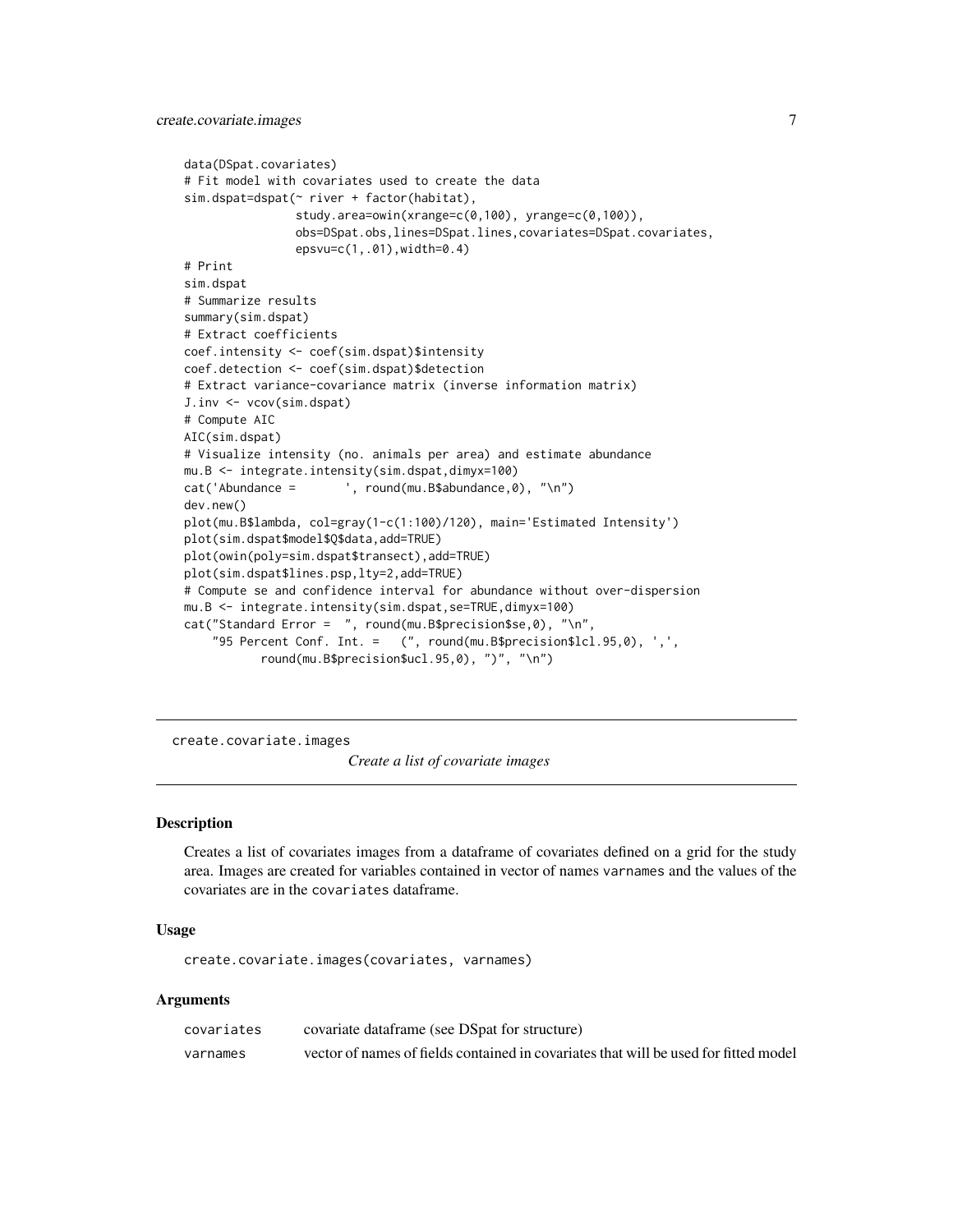# <span id="page-7-0"></span>Value

covariate.im - list of covariate images (class im)

#### Author(s)

Jeff Laake

<span id="page-7-1"></span>create.lines *Create a systematic sample of parallel lines across a grid*

#### Description

Create a systematic set of lines to sample a rectangular grid. The grid is positioned with a random start on the study area. The systematic grid can be set at any angle and the number of lines is set by the spacing or the spacing is set by width and number of lines. This is a wrapper function for rlinegrid in spatstat.

# Usage

```
create.lines(study.area,nlines=NULL,width,spacing=NULL,angle=0)
```
# Arguments

| study.area | owin class defining area                               |
|------------|--------------------------------------------------------|
| nlines     | number of lines                                        |
| width      | full transect width                                    |
| spacing    | spacing distance between centerlines                   |
| angle      | angle of rotation in degrees anticlockwise from x-axis |

# Value

lines dataframe with label,x0,y0,x1,y1,width where x0,y0 is beginning and x1,y1 is end of the line

# Author(s)

Jeff Laake

#### See Also

[simCovariates](#page-23-1),[simPts](#page-28-1)

#### Examples

```
study.area=owin(xrange=c(0,100),yrange=c(0,100))
xp=create.lines(study.area,nlines=10,width=5,angle=180)
ls=lines_to_strips(xp,study.area)
plot(ls$lines,lty=2)
plot(owin(poly=ls$transects),add=TRUE)
```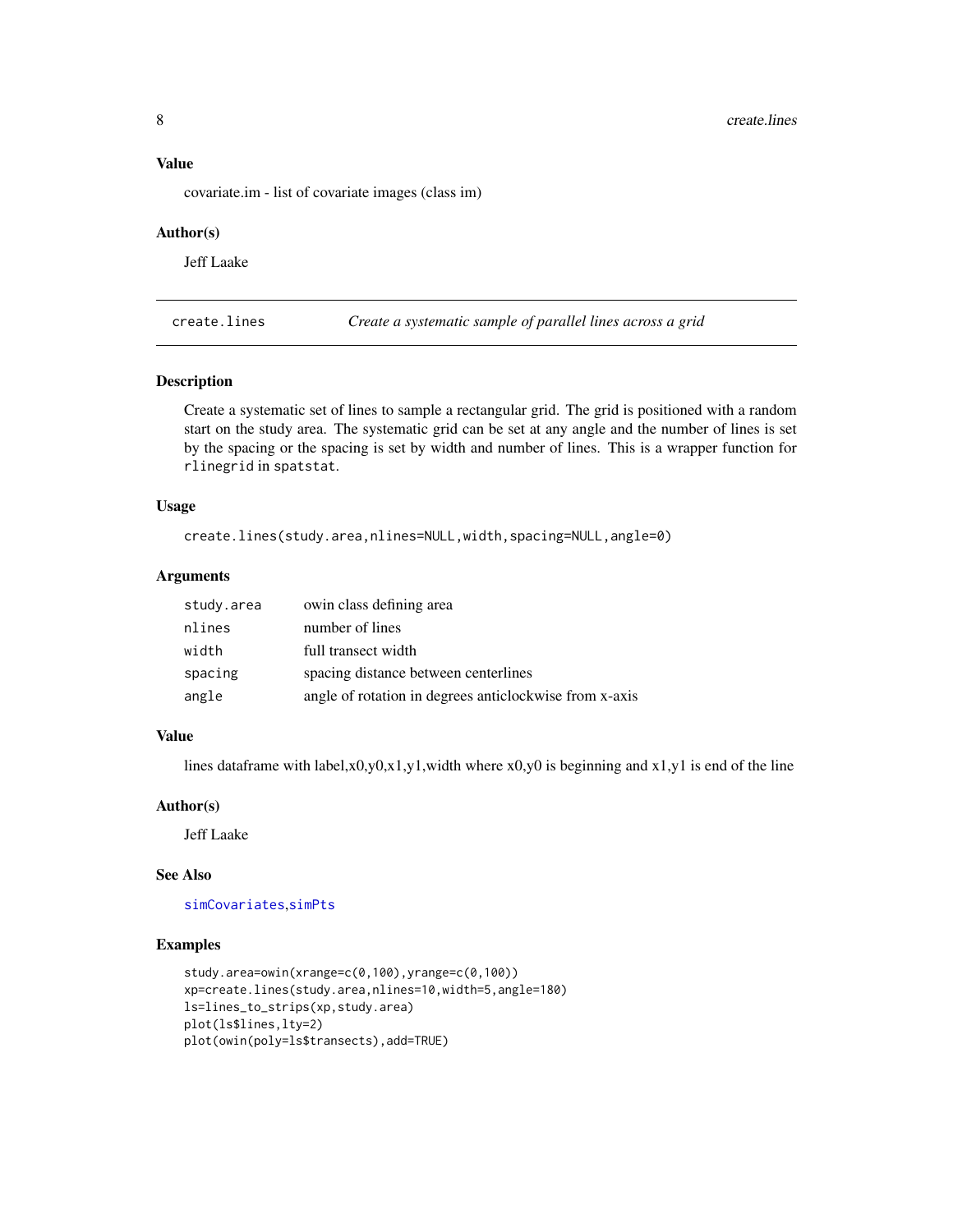<span id="page-8-1"></span><span id="page-8-0"></span>create.points.by.offset

*Create point dataframe offset from line*

# Description

For a set of observations with x,y locations on the line and a perpendicular distance, create a new observation dataframe with true x,y point locations.

## Usage

create.points.by.offset(lines, observations)

# Arguments

| lines | - data frame of lines with the following structure                     |
|-------|------------------------------------------------------------------------|
|       | label - unique label                                                   |
|       | - x coordinate of beginning of line<br>x0                              |
|       | - y coordinate of beginning of line<br>y0                              |
|       | - x coordinate of end of line<br>x1                                    |
|       | - y coordinate of end of line<br>v1                                    |
|       | width - optional full width of each transect                           |
|       | line is in center of transect                                          |
|       | - any number of covariates                                             |
|       |                                                                        |
|       | observations - data frame of observations with the following structure |
|       | label - label linking it to a unique line                              |
|       | - x coordinate<br>X                                                    |
|       | - y coordinate<br>y                                                    |
|       | distance- perpendicular distance;                                      |
|       | positive=right side; negative=left side                                |
|       | - any number of covariates<br>$\cdots$                                 |

#### Value

observations dataframe with true x,y locations

# Author(s)

Jeff Laake

# See Also

[offset.points](#page-20-1)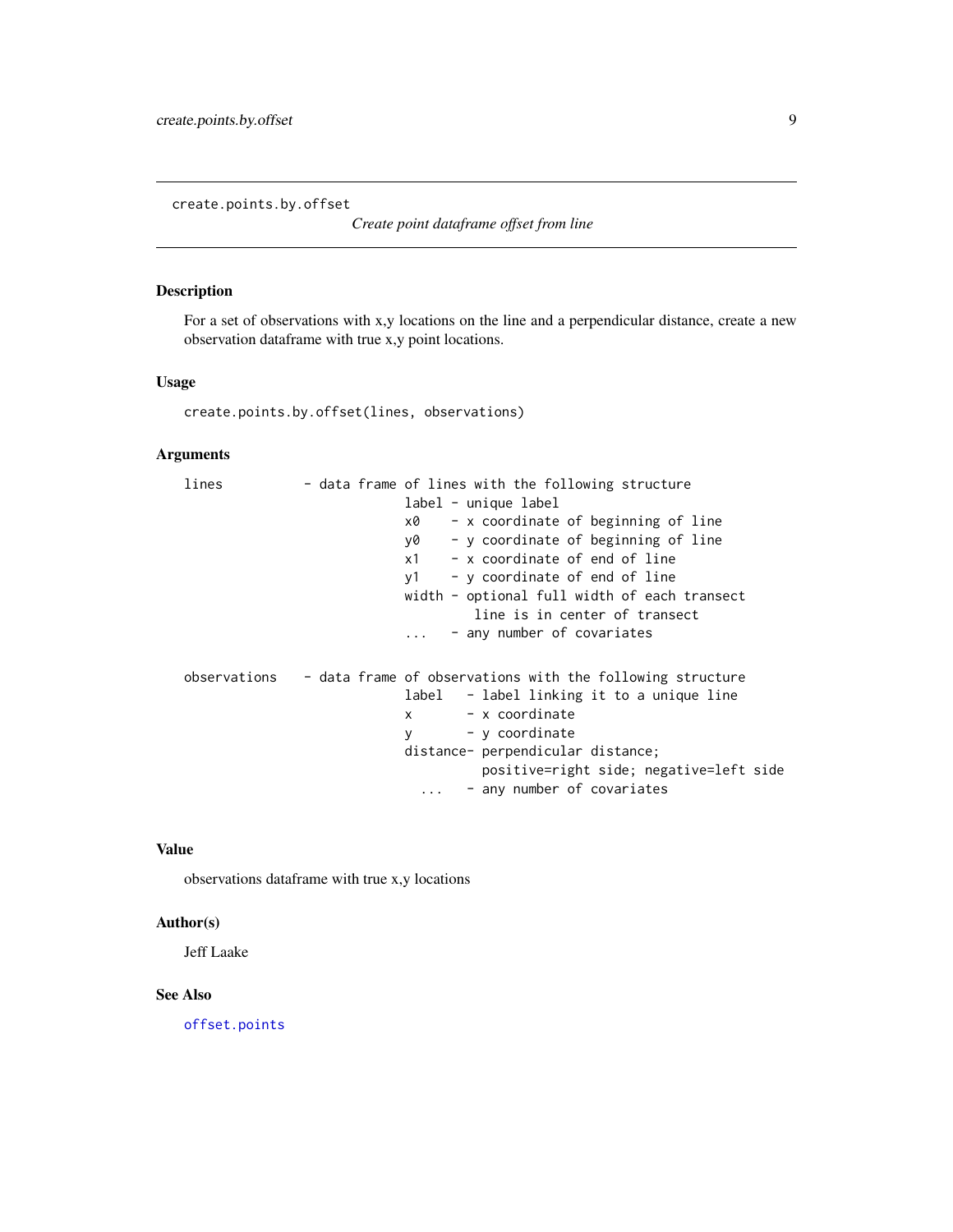Calculates perpendicular distances of a point process contained within a strip to the center line of the strip they are contained in. It also computes the positions of the objects projected onto the line. This is the inverse of the [offset.points](#page-20-1) function.

# Usage

dist2line(object.ppp, line.ends)

# Arguments

| object.ppp | point process for observations in a strip |
|------------|-------------------------------------------|
| line.ends  | ends of line $x0, y0, x1, y1$             |

# Value

| distVals   | vector of perpendicular distances            |
|------------|----------------------------------------------|
| projection | dataframe of projected locations on the line |

#### Author(s)

Devin Johnson

# See Also

[project2line](#page-20-2)

<span id="page-9-1"></span>dspat *Fits spatial model to distance sampling data*

# Description

Creates a dspat object by fitting model represented by formula to observations along line transects in a study area with covariates defined for a grid over the entire study area.

#### Usage

```
dspat(int.formula=~1, det.formula=~1, study.area, obs, lines, covariates,
      epsvu=c(1,.01), width=NULL, use.gam=FALSE, show.warnings=FALSE,
      nclass=NULL)
```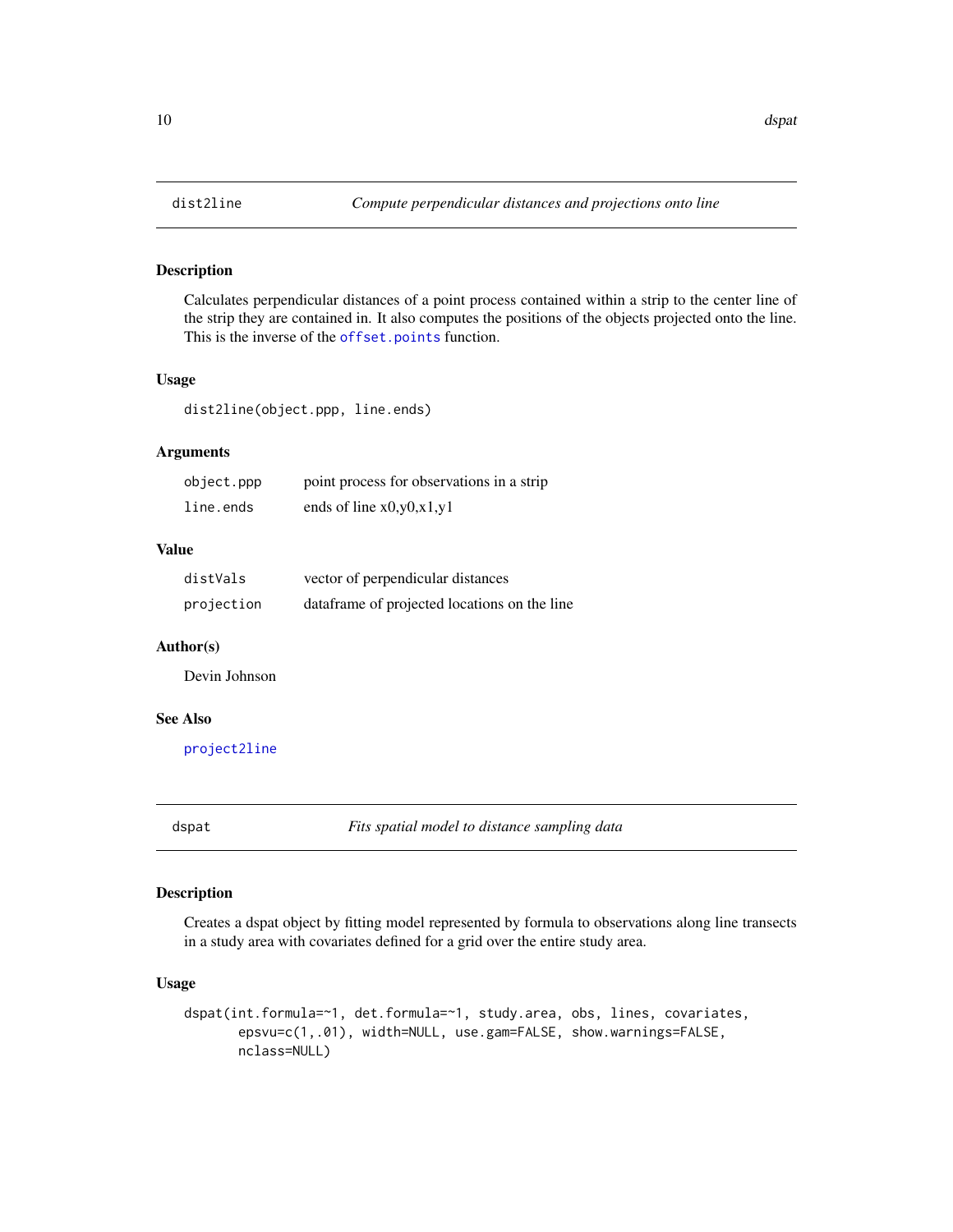#### dspat the contract of the contract of the contract of the contract of the contract of the contract of the contract of the contract of the contract of the contract of the contract of the contract of the contract of the cont

#### Arguments

| formula for model of the point process intensity                                                            |
|-------------------------------------------------------------------------------------------------------------|
| formula for interaction with distance in the detection process                                              |
| owin class for study area                                                                                   |
| dataframe of observations                                                                                   |
| dataframe of lines                                                                                          |
| data frame of covariates on a grid in the study area                                                        |
| vector of height of pixels(y) and width of pixels(x)                                                        |
| full transect width; only needed if it is not specified in lines. df                                        |
| if TRUE uses gam instead of glm for fitting; if formula contains s() use.gam will<br>be set TRUE by default |
| if TRUE, show the warnings created in building the quadrature.                                              |
| number of distance classes for expected/observed counts.                                                    |
|                                                                                                             |

#### Details

covariates has following structure x - x coordinate of midpoint of grid cell y - y coordinate of midpoint of grid cell ... - any number of covariate

the data are ordered by column from left to right and from bottom to top such that y changes first from smallest to largest. Below are matrices showing y,x and their order 3,1 3,2 3,3 3 6 9 2,1 2,2 2,3 2 5 8 1,1 1,2 1,3 1 4 7

The default for the intensity formula (int.formula) is  $-1$ , a homogeneous Poisson process. Note that what is actually fitted is ~-1+constant where constant is 1 everywhere. This is done to avoid a glitch in vcov.ppm. The detection formula (det.formula) is expressed as a formula that interacts with  $I(-distance^2/2)$ . The default of ~1 is a detection function that is constant everywhere. If you use ~-1, it will drop distance which assumes a strip transect with perfect detection within the strip. The variables contained in int.formula must be all contained within covariates because they need to be defined across the entire study area. The variables contained in det. formula can be in covariates or in lines because for prediction of the intensity, distance is set to zero, so these covariates need not be known across the entire survey area.

The value of epsvu[2] is adjusted such that it is an even multiple of width/2 so that the grid points are evenly distributed in the direction of perpendicular distance.

#### Value

list of class "dspat" with elements

| model | output object from ppm |  |
|-------|------------------------|--|
|       |                        |  |

lines.psp psp line segment process for center lines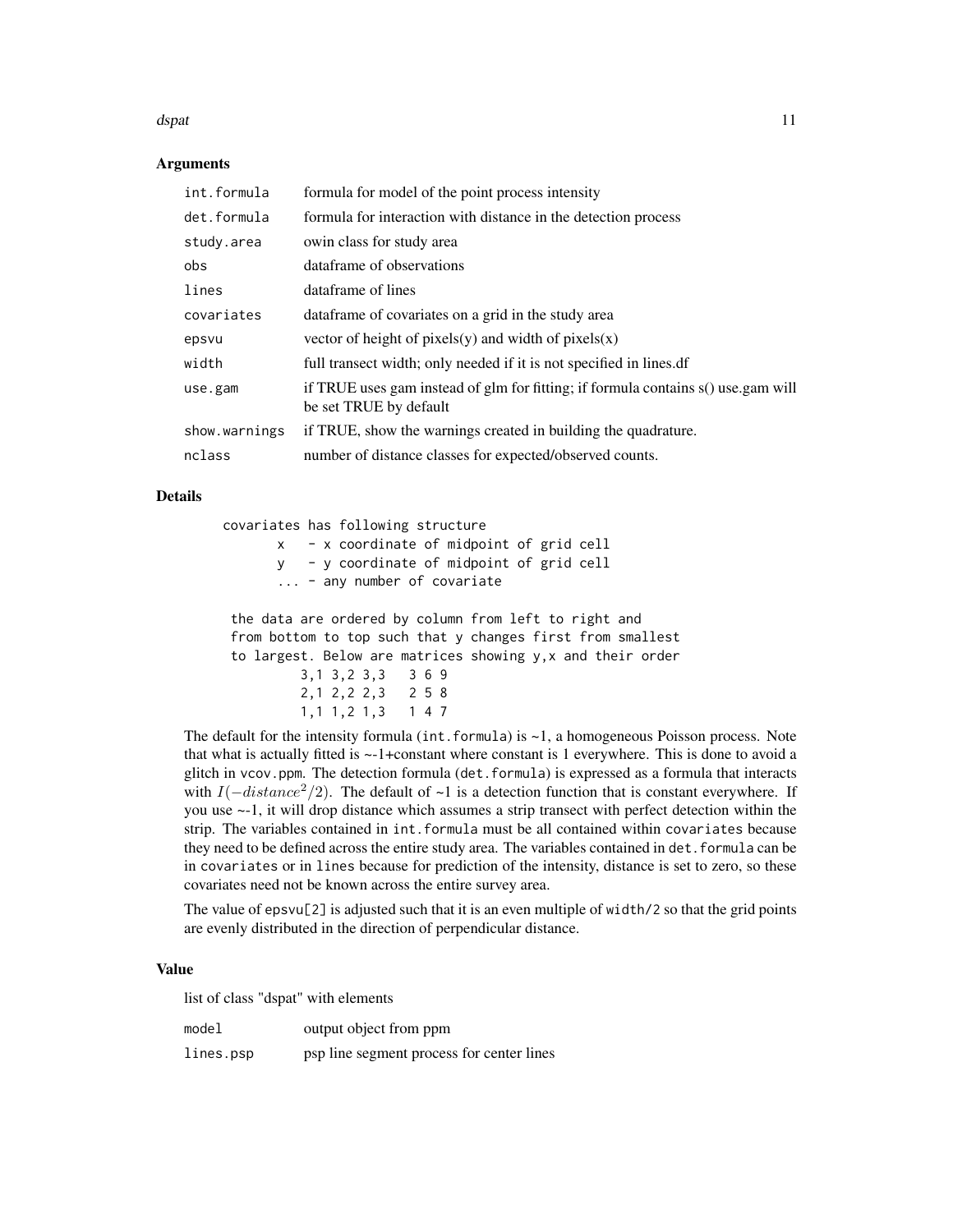<span id="page-11-0"></span>12 dspat and the set of the set of the set of the set of the set of the set of the set of the set of the set of the set of the set of the set of the set of the set of the set of the set of the set of the set of the set of

| transects    | list of dataframes specifying polygonal transects |
|--------------|---------------------------------------------------|
| covariate.im | list of covariate images (class im)               |
| study.area   | owin class of study area                          |
| use.gam      | TRUE if gam used and FALSE otherwise              |
|              |                                                   |

# Author(s)

Jeff Laake; Devin Johnson

# See Also

[quadscheme.lt](#page-21-1),[LTDataFrame](#page-19-1)

#### Examples

```
# get example data
data(DSpat.lines)
data(DSpat.obs)
data(DSpat.covariates)
# Fit model with covariates used to create the data
sim.dspat=dspat(~ river + factor(habitat),
               study.area=owin(xrange=c(0,100), yrange=c(0,100)),
                obs=DSpat.obs,lines=DSpat.lines,covariates=DSpat.covariates,
                epsvu=c(4,.1), width=0.4)# Print
sim.dspat
# Summarize results
summary(sim.dspat)
# Extract coefficients
coef.intensity <- coef(sim.dspat)$intensity
coef.detection <- coef(sim.dspat)$detection
# Extract variance-covariance matrix (inverse information matrix)
J.inv <- vcov(sim.dspat)
# Compute AIC
AIC(sim.dspat)
# Visualize intensity (no. animals per area) and estimate abundance
mu.B <- integrate.intensity(sim.dspat,dimyx=100)
cat('Abundance = ', round(mu.B$abundance,0), "\n")
dev.new()
plot(mu.B$lambda, col=gray(1-c(1:100)/120), main='Estimated Intensity')
plot(sim.dspat$model$Q$data,add=TRUE)
plot(owin(poly=sim.dspat$transect),add=TRUE)
plot(sim.dspat$lines.psp,lty=2,add=TRUE)
# Compute se and confidence interval for abundance without over-dispersion
mu.B <- integrate.intensity(sim.dspat,se=TRUE,dimyx=100)
cat("Standard Error = ", round(mu.B$precision$se,0), "\n",
    "95 Percent Conf. Int. = (", round(mu.B$precision$lcl.95,0), ',',
          round(mu.B$precision$ucl.95,0), ")", "\n")
```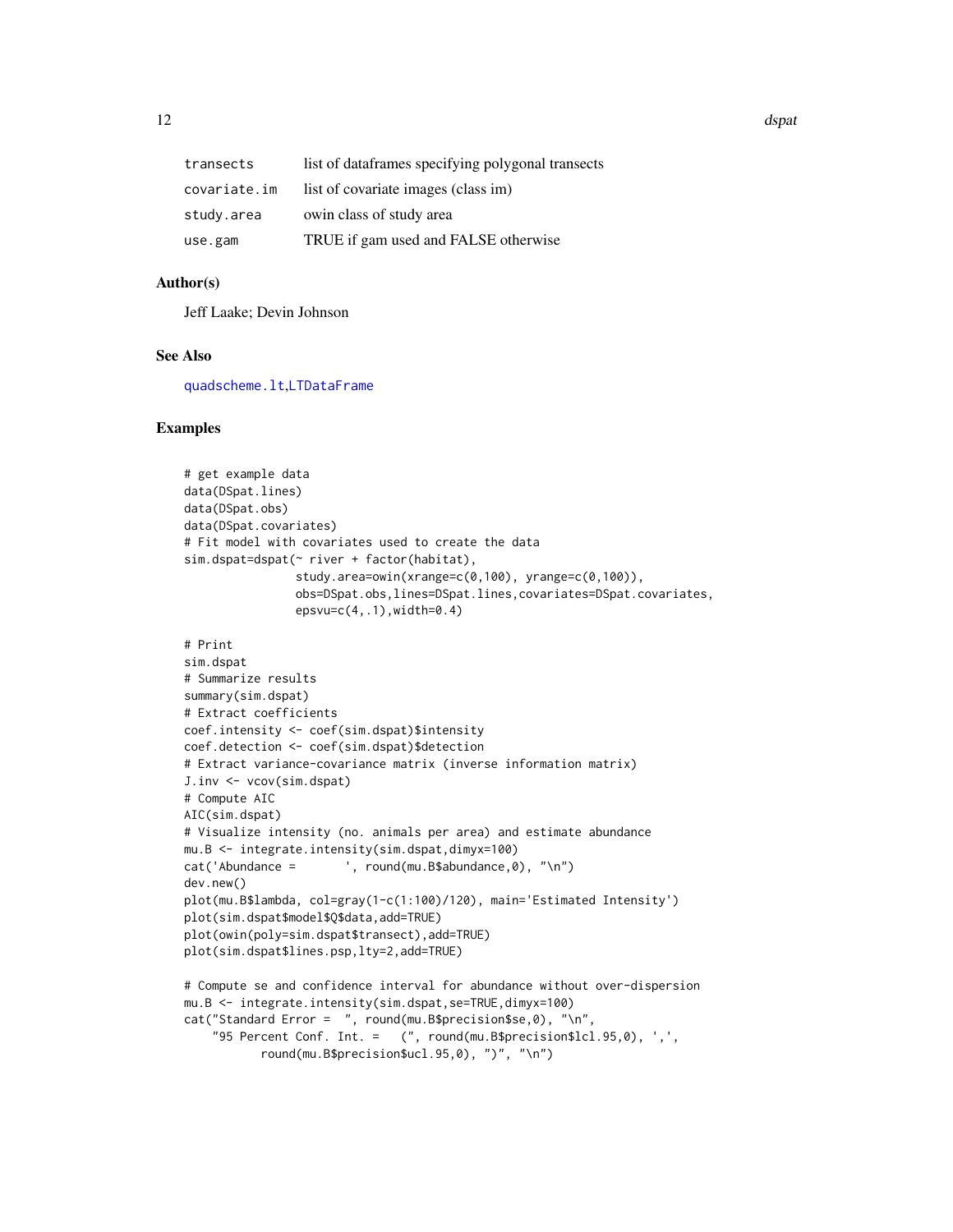```
# Compute se and confidence interval for abundance with over-dispersion estimate
dev.new()
# The rest of the example has been put into a function to speed up package checking; remove # to run
# to run type do.dspat()
do.spat=function()
{
mu.B <- integrate.intensity(sim.dspat,se=TRUE,od=TRUE,reps=30,dimyx=100)
cat("Standard Error (corrected) = ", round(mu.B$precision.od$se,0), "\n",
    "95 Percent Conf. Int. (corrected) = (", round(mu.B$precision.od$lcl.95,0),
              ",", round(mu.B$precision.od$ucl.95,0), ")", "\n")
# Fit model with smooth of x and y
sim.dspat=dspat (~ s(x) + s(y), study. area=own(n(xrange=c(0,100), yrange=c(0,100)),obs=DSpat.obs,lines=DSpat.lines,covariates=DSpat.covariates,
                epsvu=c(1,.01),width=0.4)
AIC(sim.dspat)
# Visualize intensity (no. animals per area) and estimate abundance
mu.B <- integrate.intensity(sim.dspat,dimyx=100,se=TRUE)
cat('Abundance = ', round(mu.B$abundance,0), "\n")
cat("Standard Error = ", round(mu.B$precision$se,0), "\n",
    "95 Percent Conf. Int. = (", round(mu.B$precision$lcl.95,0),
              ",", round(mu.B$precision$ucl.95,0), ")", "\n")
dev.new()
plot(mu.B$lambda, col=gray(1-c(1:100)/120), main='Estimated Intensity')
plot(sim.dspat$model$Q$data,add=TRUE)
plot(owin(poly=sim.dspat$transect),add=TRUE)
plot(sim.dspat$lines.psp,lty=2,add=TRUE)
#
# Fit model with smooth of x and y with interaction
#
sim.dspat=dspat(~ s(x,y),study.area=owin(xrange=c(0,100), yrange=c(0,100)),
               obs=DSpat.obs,lines=DSpat.lines,covariates=DSpat.covariates,
                epsvu=c(1,.01),width=0.4)
AIC(sim.dspat)
# Visualize intensity (no. animals per area) and estimate abundance
mu.B <- integrate.intensity(sim.dspat,dimyx=100,se=TRUE)
cat('Abundance = ', round(mu.B$abundance,0), "\n")
cat("Standard Error = ", round(mu.B$precision$se,0), "\n",
    "95 Percent Conf. Int. = (", round(mu.B$precision$lcl.95,0),
              ",", round(mu.B$precision$ucl.95,0), ")", "\n")
dev.new()
plot(mu.B$lambda, col=gray(1-c(1:100)/120), main='Estimated Intensity')
plot(sim.dspat$model$Q$data,add=TRUE)
plot(owin(poly=sim.dspat$transect),add=TRUE)
plot(sim.dspat$lines.psp,lty=2,add=TRUE)
}
```
<span id="page-12-1"></span>DSpat.covariates *Raster covariates study area*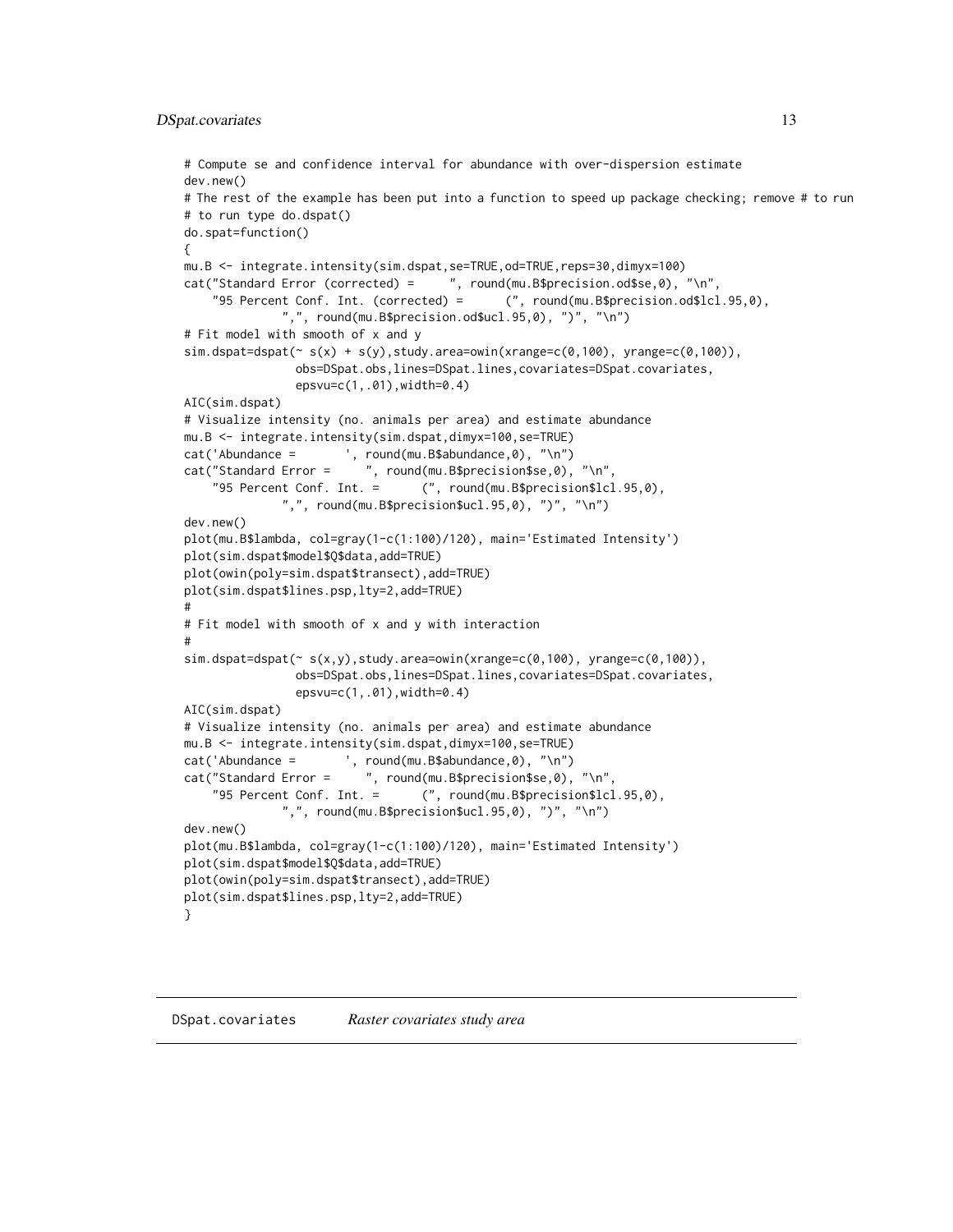<span id="page-13-0"></span>Example set of raster covariates for computing predicted intensity/abundance across the entire study area (100x100).

# Usage

data(DSpat.covariates)

# Format

A data frame with 10000 (1x1 raster element) on the following 4 variables.

x x coordinate for mid-point of raster cell

y y coordinate for mid-point of raster cell

river distance from river to center of raster element

habitat type of habitat for raster element

<span id="page-13-1"></span>DSpat.lines *Example DSpat lines dataframe*

#### Description

An example dataframe of 10 transect centerlines

### Usage

data(DSpat.lines)

#### Format

A data frame with 10 observations on the following 5 variables.

label unique line label that links points to lines

- x0 x-coordinate for beginning of line
- x1 x-coordinate for end of line
- y0 y-coordinate for beginning of line
- y1 y-coordinate for end of line

#### Details

An example set of vertical lines evenly spaced across a window of 100x100.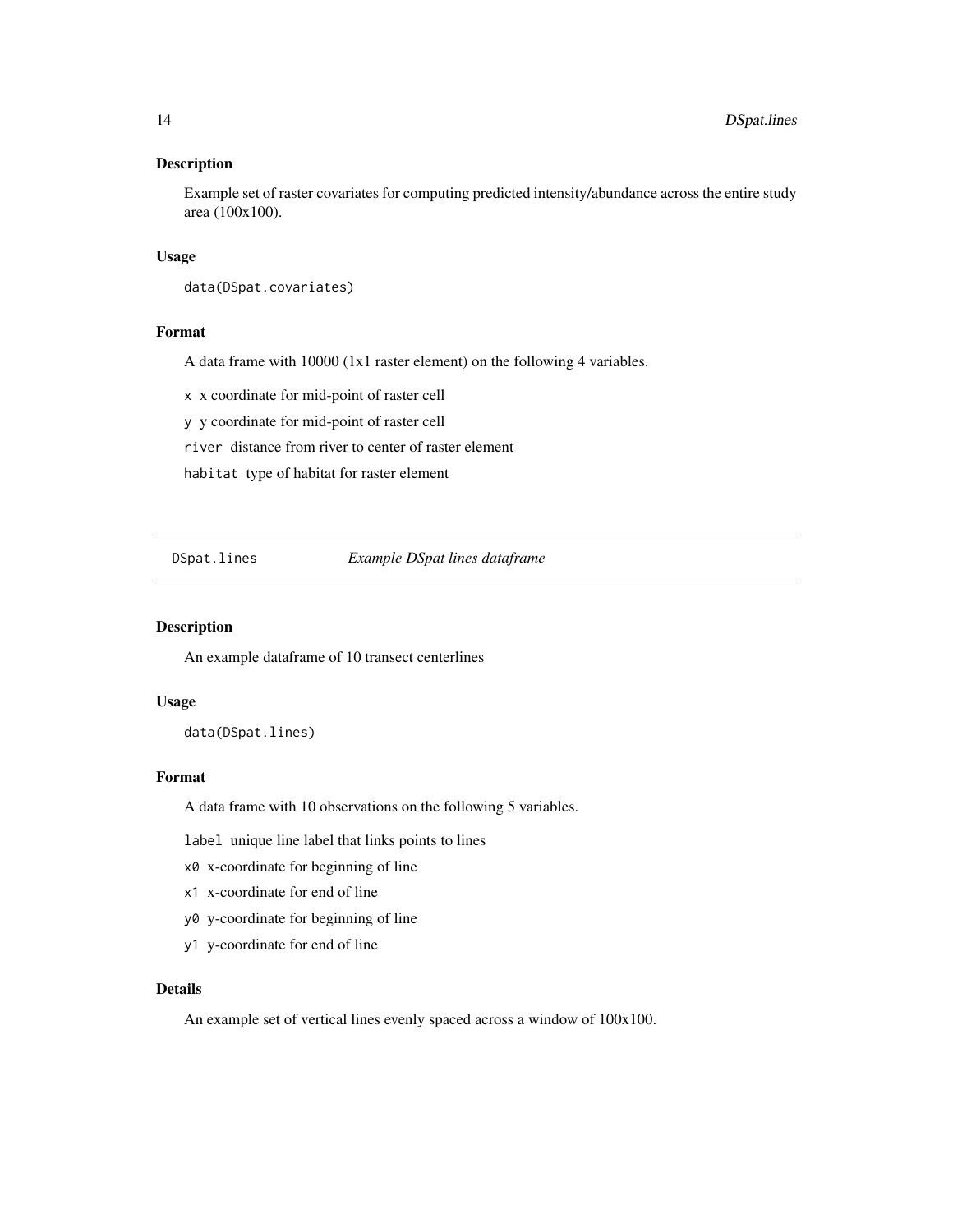<span id="page-14-2"></span><span id="page-14-0"></span>

An example dataframe for the observations for fitting a spatial model with DSpat

#### Usage

data(DSpat.obs)

# Format

A data frame with 395 observations on the following 6 variables.

label unique line label that links points to lines

x x coordinate of observation point

y y coordinate of observation point

# Details

Example observation dataframe simulated with specific covariates across a 100x100 window. Only the x,y coordinates and line label are needed. The covariates are extracted based on the x,y coordinates.

<span id="page-14-1"></span>integrate.intensity *Integrated intensity of fitted model*

# Description

Compute intensity and its integration (abundance) and measures of precision with and without overdispersion correction

# Usage

```
integrate.intensity(x, dimyx=NULL, eps=NULL, se=FALSE, od=FALSE,
                    reps=100, silent=FALSE, J.inv=NULL, showplot=TRUE)
```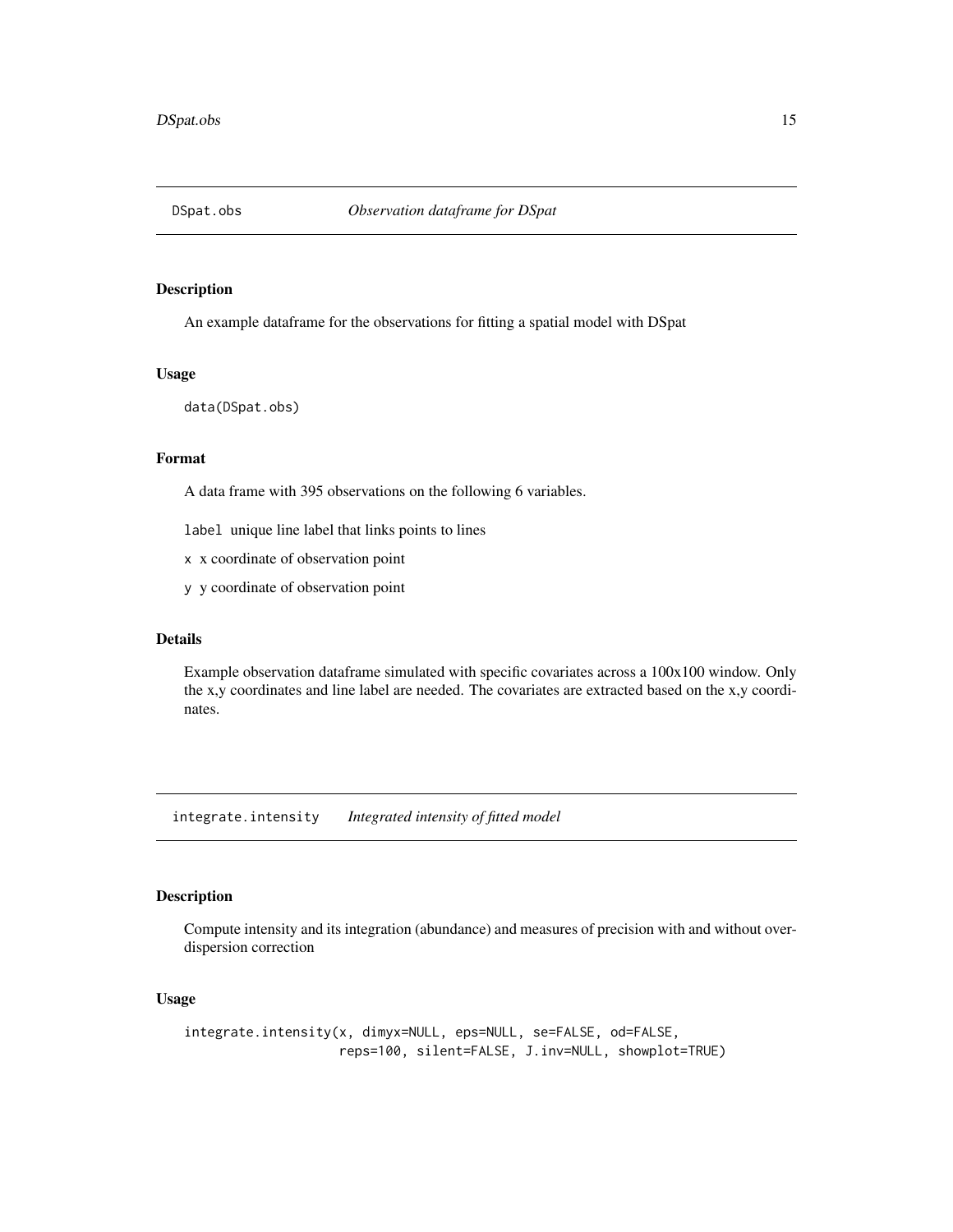# <span id="page-15-0"></span>Arguments

| $\mathsf{x}$ | dspat object                                                                                            |
|--------------|---------------------------------------------------------------------------------------------------------|
| dimyx        | number of y, x pixels                                                                                   |
| eps          | height and width of pixels                                                                              |
| se           | if TRUE, compute std error of abundance and log-normal ci                                               |
| od           | if TRUE and se=TRUE, also compute over-dispersion corrected std error of<br>abundance and log-normal ci |
| reps         | number of reps for MC integration for over-dispersion correction                                        |
| silent       | if FALSE, show progress on MC integration                                                               |
| J.inv        | var-cov matrix from fitted model                                                                        |
| showplot     | if TRUE show Poisson and empirical and fitted K-functions                                               |

# Details

Either dimyx or eps can be specified. If neither specified then it uses the first covariate image in the dspat object to set the intensity grid. If more than one are specified then others are ignored with their priority for use matching the order they are listed above.

# Value

| Abundance    | Estimate of expected abundance in the study area                                                                                        |
|--------------|-----------------------------------------------------------------------------------------------------------------------------------------|
| distribution | data frame containing N (predicted number of points in the cell), x, y (x, y coordi-<br>nates of cell) and covariates used in the model |
| precision    | List containing se, lcl.95, ucl.95, J.inv, and b.vec                                                                                    |
| precision.od | For over-dispersion estimate a list containing se, lcl.95, ucl.95, J.inv, and b.vec                                                     |
| lambda       | estimated intensity image                                                                                                               |
| W            | window mask for study area                                                                                                              |

# Author(s)

Devin Johnson; Jeff Laake

# See Also

[lgcp.correction](#page-17-1)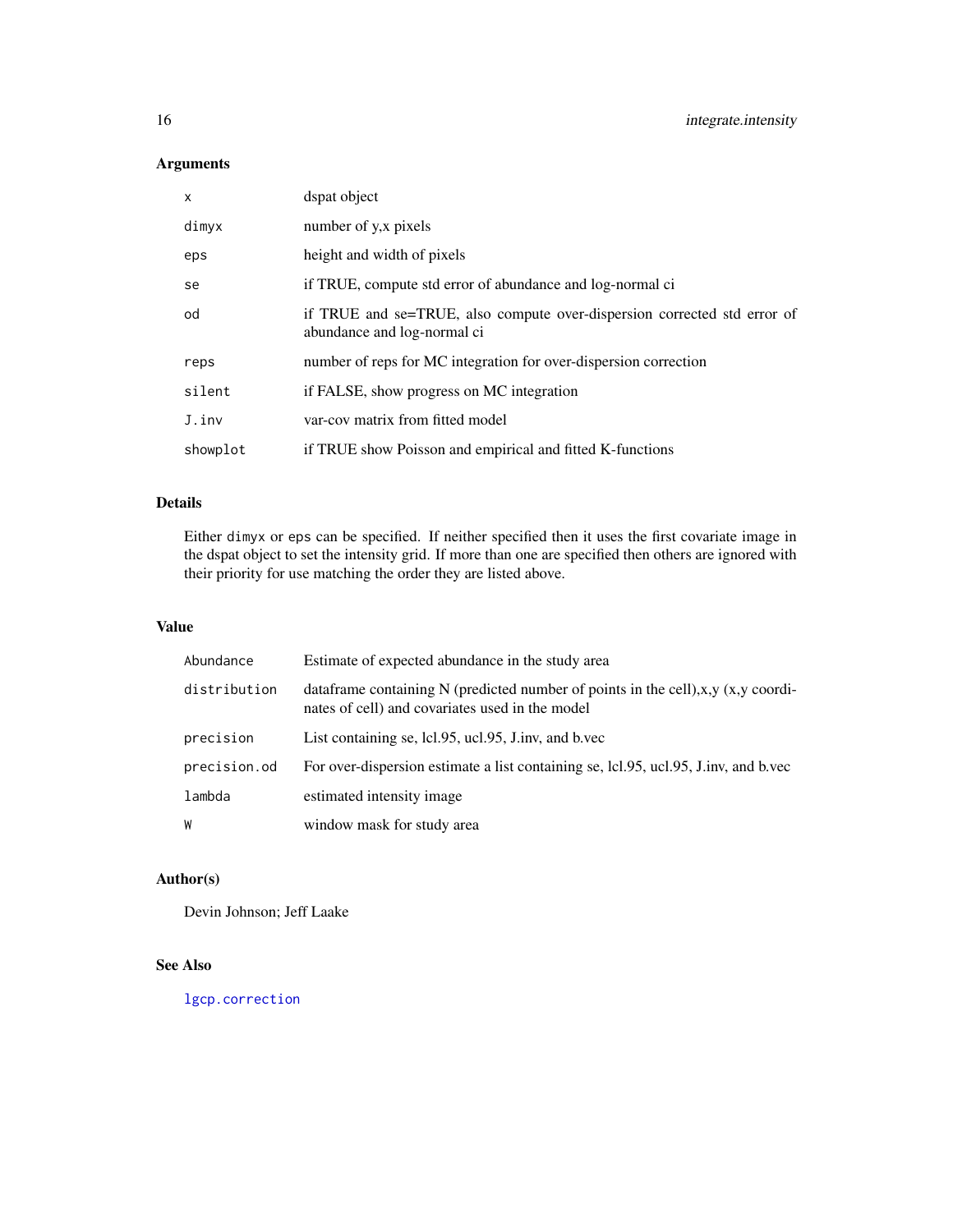<span id="page-16-1"></span><span id="page-16-0"></span>

Miscellaneous set of functions used in the package.

# Usage

```
## S3 method for class 'dspat'
AIC(object,...,k)
## S3 method for class 'dspat'
print(x,...)
## S3 method for class 'dspat'
summary(object,...)
## S3 method for class 'dspat'
coef(object,...)
## S3 method for class 'dspat'
vcov(object,...)
x.psp==y.psp
x.psp!=y.psp
rev_val(x,y,val)
im.clipped(x, window)
owin.gpc.poly(window)
```
# Arguments

| $\mathsf{x}$ | for generic functions: a dspat object output from dspat with class dspat, for<br>rev_val: a vector of x coordinates, for im. clipped: a vector of image values<br>in order defined by spatstat |
|--------------|------------------------------------------------------------------------------------------------------------------------------------------------------------------------------------------------|
| object       | a dspat object output from dspat with class dspat                                                                                                                                              |
| k            | penalty per parameter in AIC, default is 2                                                                                                                                                     |
| x.psp, y.psp | psp objects                                                                                                                                                                                    |
| y            | vector of y coordinates                                                                                                                                                                        |
| val          | vector of image values                                                                                                                                                                         |
| window       | class owin polygonal window                                                                                                                                                                    |
|              | additional arguments for generic functions                                                                                                                                                     |
|              |                                                                                                                                                                                                |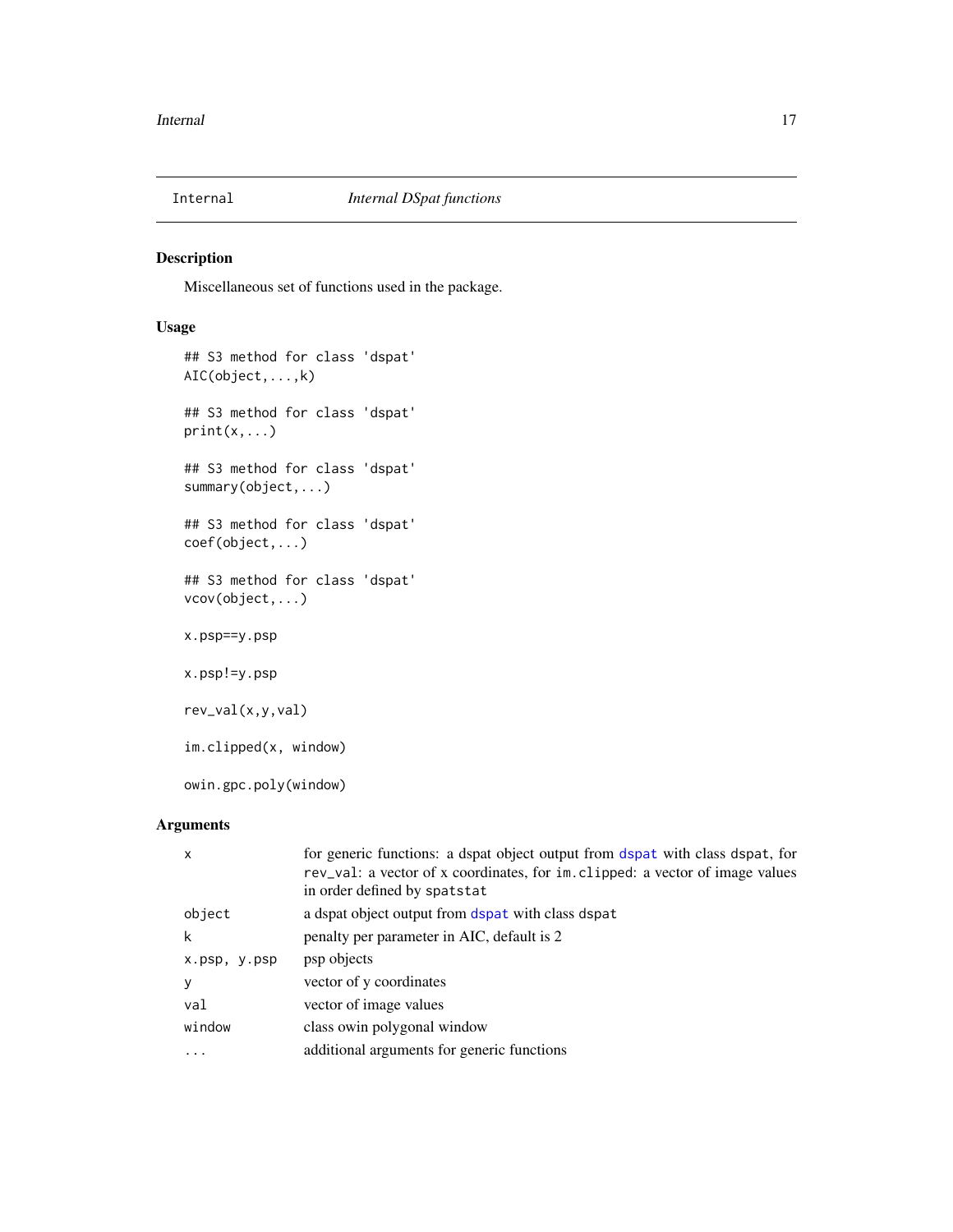<span id="page-17-0"></span>18 lgcp.correction

# Details

Internal functions:

| AIC           | Computes AIC value                                                               |
|---------------|----------------------------------------------------------------------------------|
| print.dspat   | print various objects in dspat object                                            |
| summary.dspat | shows summary of ppm model object                                                |
| coef.dspat    | provides coefficients of the intensity and detection function                    |
| vcov.dspat    | provides var-cov matrix of coefficients                                          |
| Ops.psp       | provides $==$ and $!=$ operators for psp objects                                 |
| rev_val       | reverses order of val such that y increases within increasing x as needed in im- |
| im.clipped    | creates image and fills values (val) into the clipped portion                    |
|               | of the image as defined by window                                                |
| owin.gpc.poly | creates a gpc class poly from first polygon of an owin class                     |
|               |                                                                                  |

# Author(s)

Jeff Laake

<span id="page-17-1"></span>

| lgcp.correction | Calculate Overdispersion factor for IPP fit via Monte Carlo Integra- |
|-----------------|----------------------------------------------------------------------|
|                 | tion                                                                 |

# Description

Calculate Overdispersion factor for IPP fit via Monte Carlo Integration

# Usage

lgcp.correction(fit.ppm, fit.lgcp, reps = 100, J.inv, silent = FALSE, lines.psp)

# Arguments

| fit.ppm   | fitted model from ppm of spatstat                |
|-----------|--------------------------------------------------|
| fit.lgcp  | fitted model from lgcp.estK                      |
| reps      | number of replicates for approximation           |
| J.inv     | variance-covariance matrix from fitted ppm model |
| silent    | if FALSE, shows counter for replicates           |
| lines.psp | line segment process                             |

# Value

| J.inv.corr | Adjusted var-cov matrix |
|------------|-------------------------|
| -U         | score matrix            |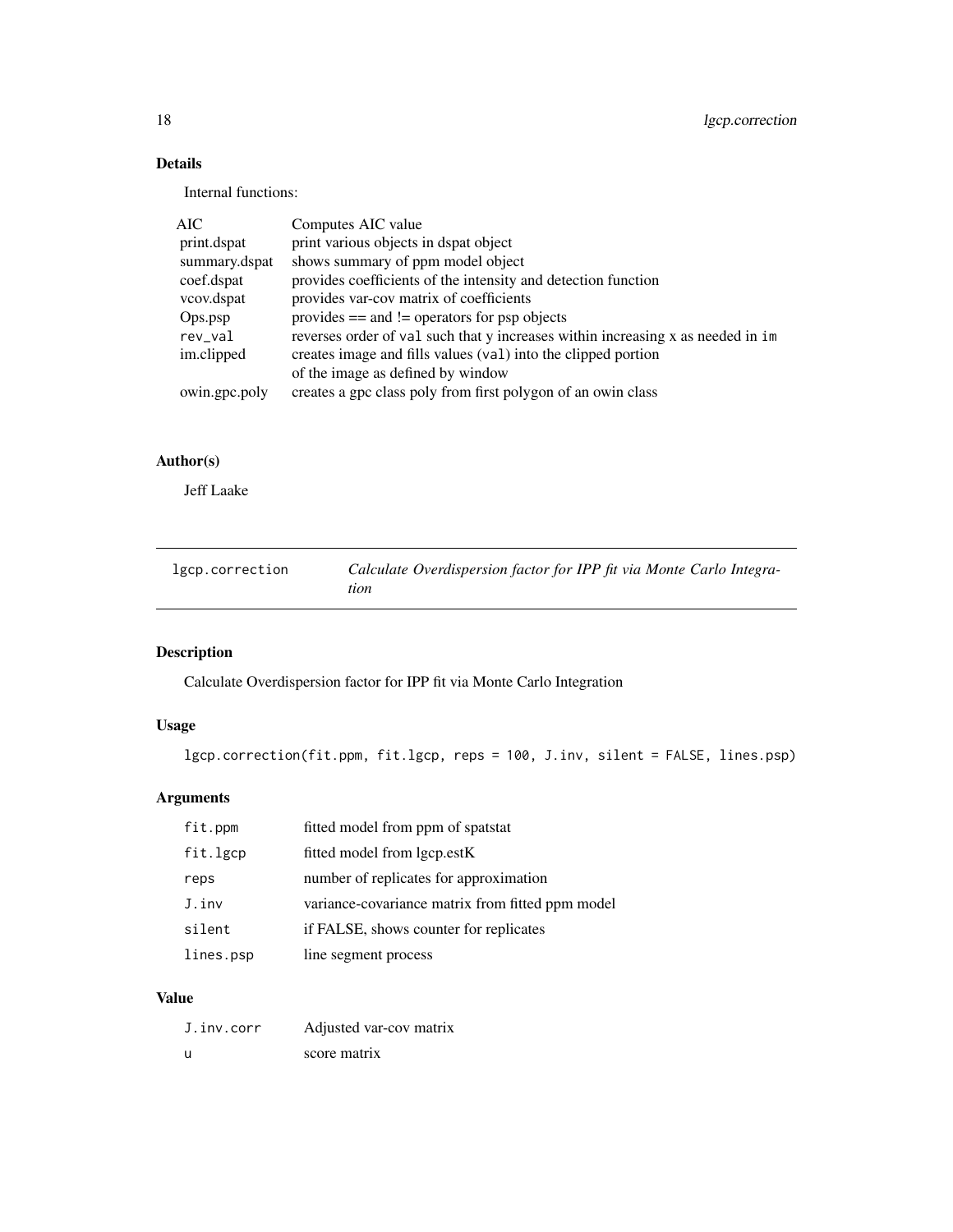<span id="page-18-0"></span>lines\_to\_strips 19

#### Author(s)

Devin Johnson

# See Also

[integrate.intensity](#page-14-1)

<span id="page-18-1"></span>lines\_to\_strips *Convert lines to transects (strips)*

# Description

Convert lines (center) with transect widths to strips and compute rotation angle from vertical. With the intersect function in gpclib, it also now clips the portions of the transects that are outside the study area.

# Usage

lines\_to\_strips(lines, study.area, width = NULL)

#### Arguments

| lines      | data frame with fields named label, $x0, x1, y0, y1$ and optionally width |
|------------|---------------------------------------------------------------------------|
| study.area | owin class giving study area window                                       |
| width      | optional; if all lines have the same width it can be specified here       |

# Details

The function assumes that the intersection of the strip and the study area only results in a single intersection polygon. That means the entire strip cannot pass outside the study area and then come back into the study area as in an aerial transect that passes over water to over land and then back over water. In this case, the line should end when it passes out of the sampled area and restarted when back in the sampled area.

# Value

| lines     | a psp class of lines with label and angles for rotation added |
|-----------|---------------------------------------------------------------|
| transects | a list of dataframes with polygon coordinates                 |

# Author(s)

Jeff Laake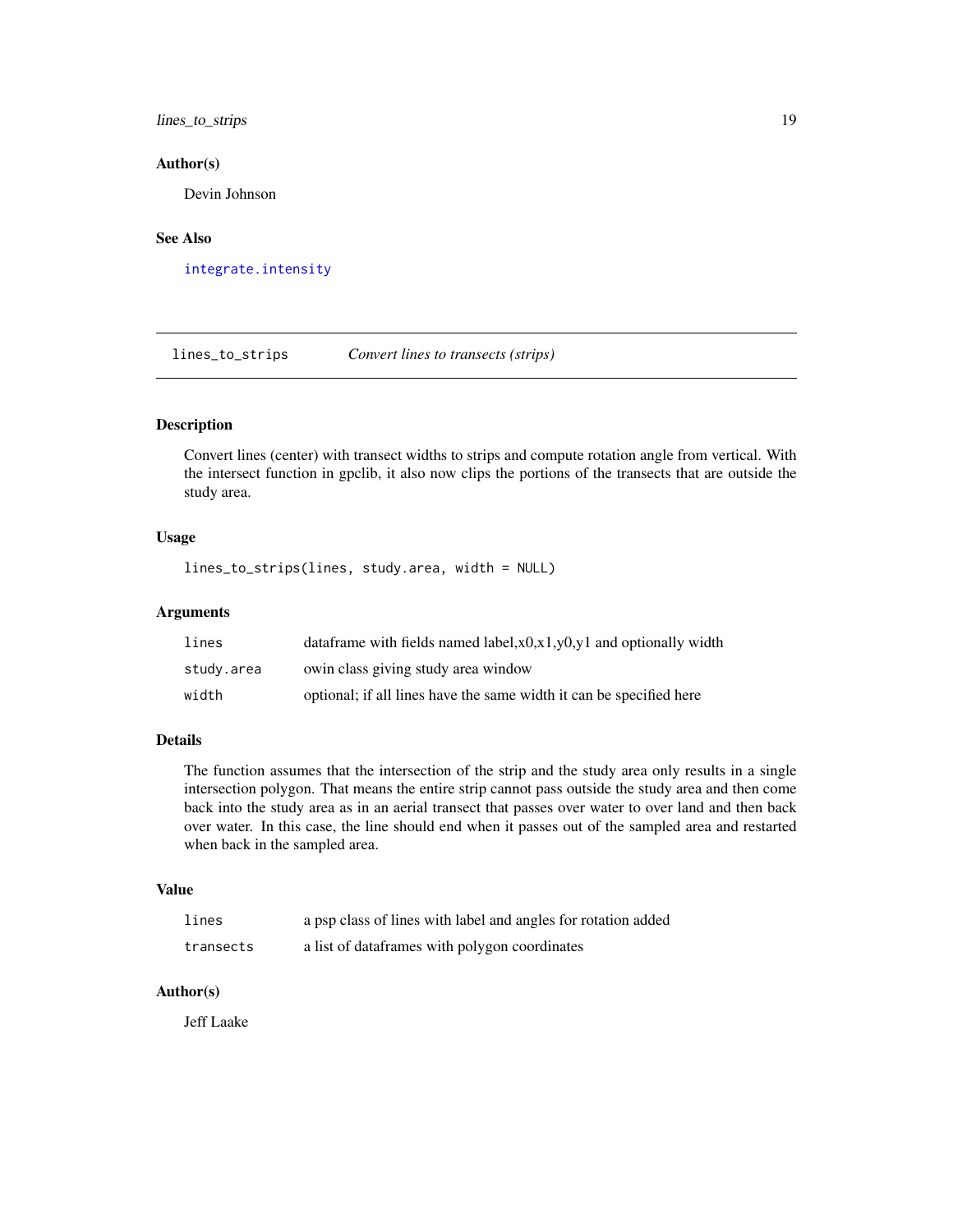<span id="page-19-1"></span><span id="page-19-0"></span>

Creates covariate dataframes for observations and dummy quadrature points

# Usage

```
LTDataFrame(study.area, lines, lines.psp, int.formula, det.formula,
                   covariates, Q.lt)
```
# Arguments

| study.area  | owin object that defines study area                           |
|-------------|---------------------------------------------------------------|
| lines       | data frame of lines with structure as shown in quadscheme. It |
| lines.psp   | psp class with added list elements width and label            |
| int.formula | model formula for intensity process                           |
| det.formula | model formula for detection scale process                     |
| covariates  | covariate dataframe (see DSpat for structure)                 |
| 0.1t        | It quadscheme of class quad                                   |

# Details

Checks to make sure that all of the variables used in formula are either in covariates or in lines. Then it extracts the values of covariates for each observation and for dummy points. These are merged with the needed covariates from lines and then a single dataframe is returned with the observations followed by the dummy points. In addition, the covariate images in a list are returned to keep with the dspat object for use in [integrate.intensity](#page-14-1).

# Value

| cov.df | data frame of covariates followed by rows for covariates for dummy quadrature |
|--------|-------------------------------------------------------------------------------|
|        | points                                                                        |
|        | covariate.im list of covariate images                                         |

# Author(s)

Devin Johnson; Jeff Laake

# See Also

[quadscheme.lt](#page-21-1),[create.covariate.images](#page-6-1)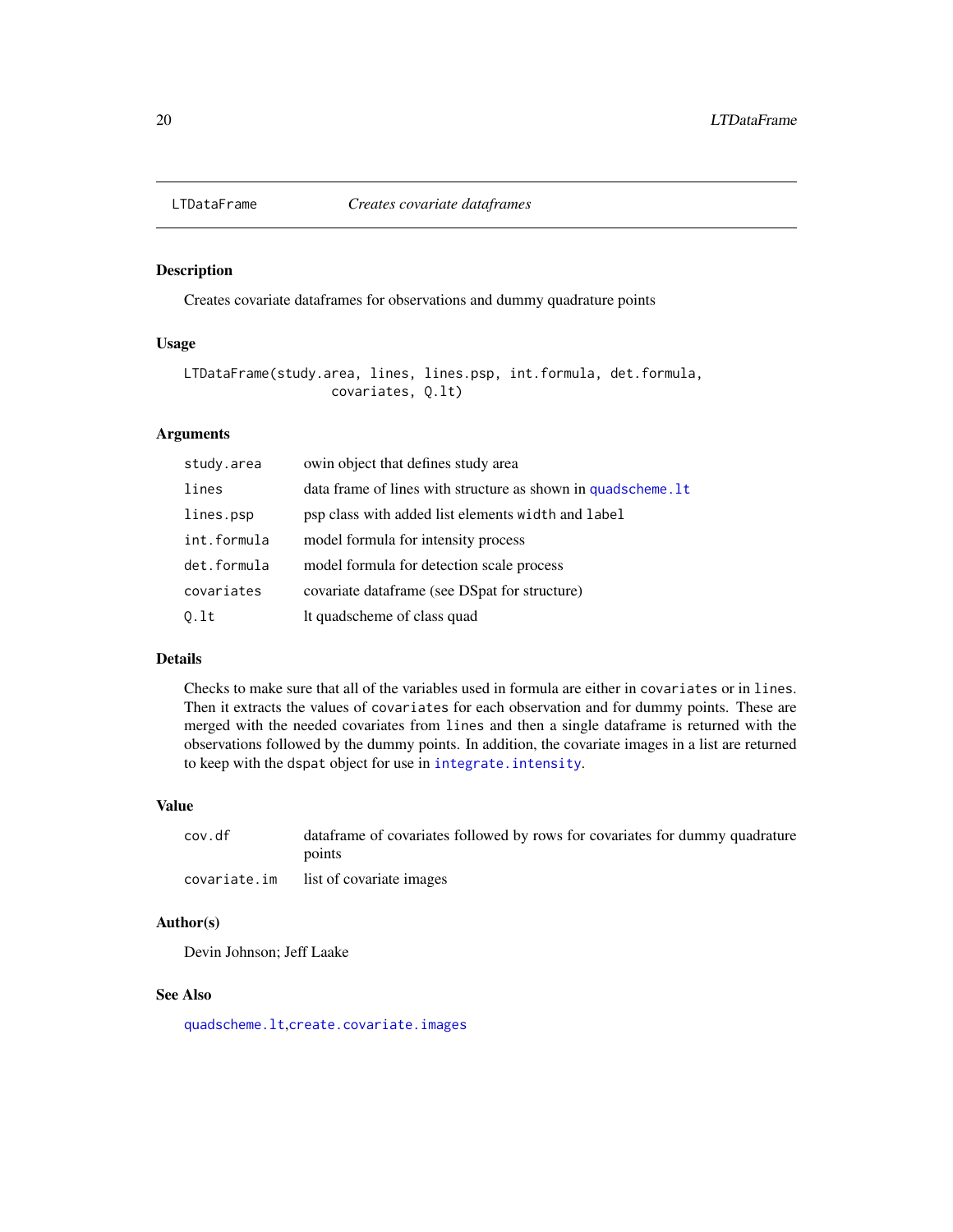<span id="page-20-1"></span><span id="page-20-0"></span>

Convert x,y point locations on the line and a distance (negative is left of line for the direction of travel) for a series of points in a strip.

# Usage

```
offset.points(line, pts)
```
# Arguments

| line | vector with named components of $x0,y0,x1,y1$ ; line traverses from $(x0,y0)$ to<br>(x1,y1)                                                                                                                                          |
|------|--------------------------------------------------------------------------------------------------------------------------------------------------------------------------------------------------------------------------------------|
| pts  | data frame of x,y, distance for each observed point; x,y is the location on the line<br>that is perpendicular to the object; a negative distance implies it is on the left<br>side of the line as defined by the direction of travel |

# Value

pts dataframe with x,y locations of the objects offset from the line at the appropriate distance and side.

#### Author(s)

Jeff Laake

# See Also

[create.points.by.offset](#page-8-1)

<span id="page-20-2"></span>project2line *Project points onto line*

# Description

Projects point process contained in strips to the center line of each strip containing points. This is the inverse of the [create.points.by.offset](#page-8-1) function.

# Usage

project2line(obs.ppp, lines.psp)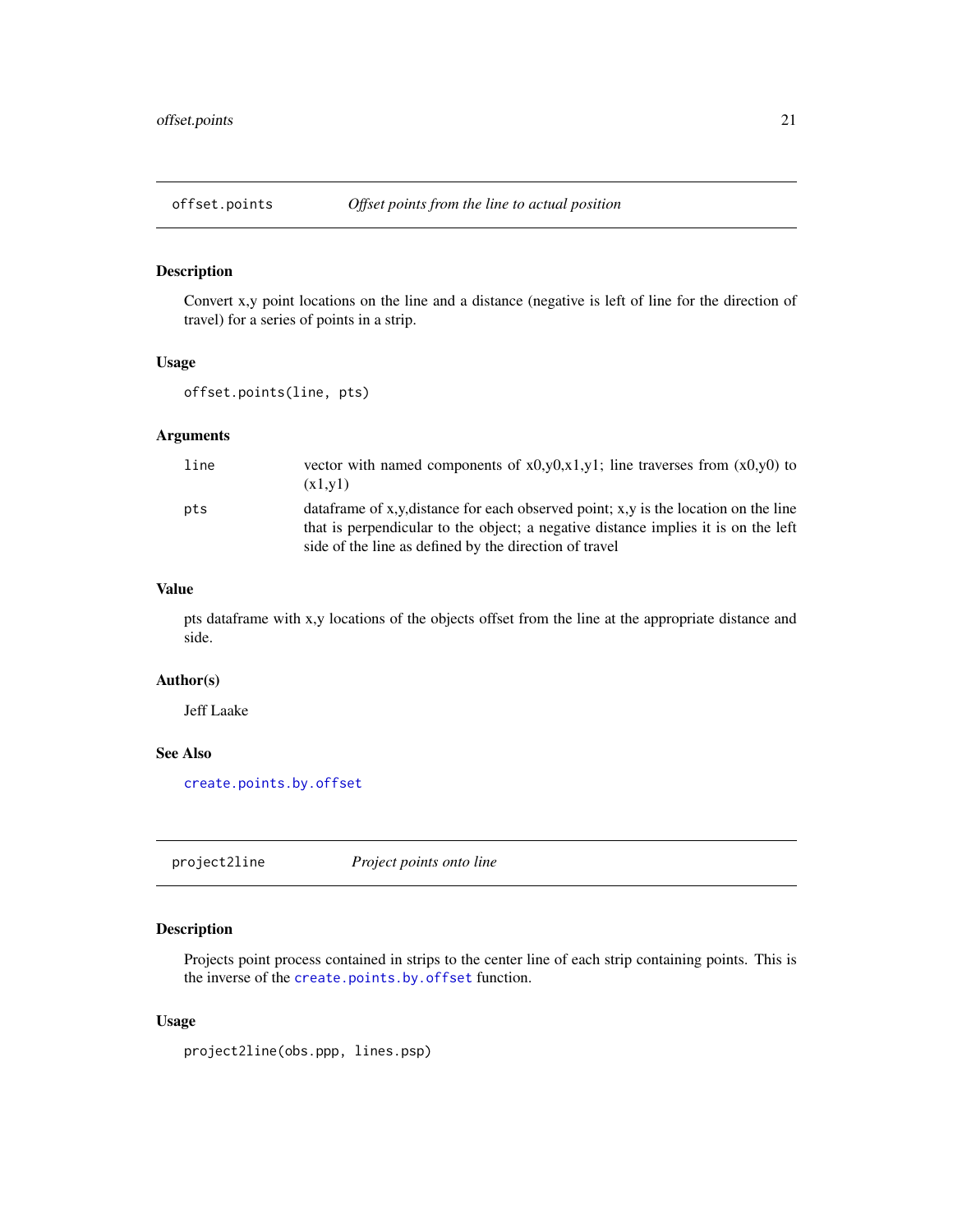# <span id="page-21-0"></span>Arguments

| obs.ppp   | point process contained in strips     |
|-----------|---------------------------------------|
| lines.psp | line segment process with label field |

# Value

dataframe of projected locations (x,y) on the lines

# Author(s)

Jeff Laake

# See Also

[dist2line](#page-9-2)

<span id="page-21-1"></span>quadscheme.lt *Create line transect quadrature for spatstat*

# Description

Creates a quadrature for spatstat from a study area, observations, and lines

## Usage

quadscheme.lt(study.area, observations, lines, width = NULL, epsvu = c(1, 0.01), show.warnings=FALSE)

# Arguments

| study.area   | owin class giving the boundaries of the study area                                                                                                                                                                                                                                                                                                                                       |
|--------------|------------------------------------------------------------------------------------------------------------------------------------------------------------------------------------------------------------------------------------------------------------------------------------------------------------------------------------------------------------------------------------------|
| observations | - data frame of observations with the following structure<br>label - label linking it to a unique line<br>- x coordinate<br>x<br>- y coordinate<br>V<br>distance- perpendicular distance from center line<br>- any number of covariates                                                                                                                                                  |
| lines        | - data frame of lines with the following structure<br>label - unique label<br>- x coordinate of beginning of line<br>x0<br>- y coordinate of beginning of line<br>y0 y<br>$x1 - x$ coordinate of end of line<br>- y coordinate of end of line<br>v1<br>width - optional full width of transect around line<br>angle - angle of rotation to get to vertical<br>- any number of covariates |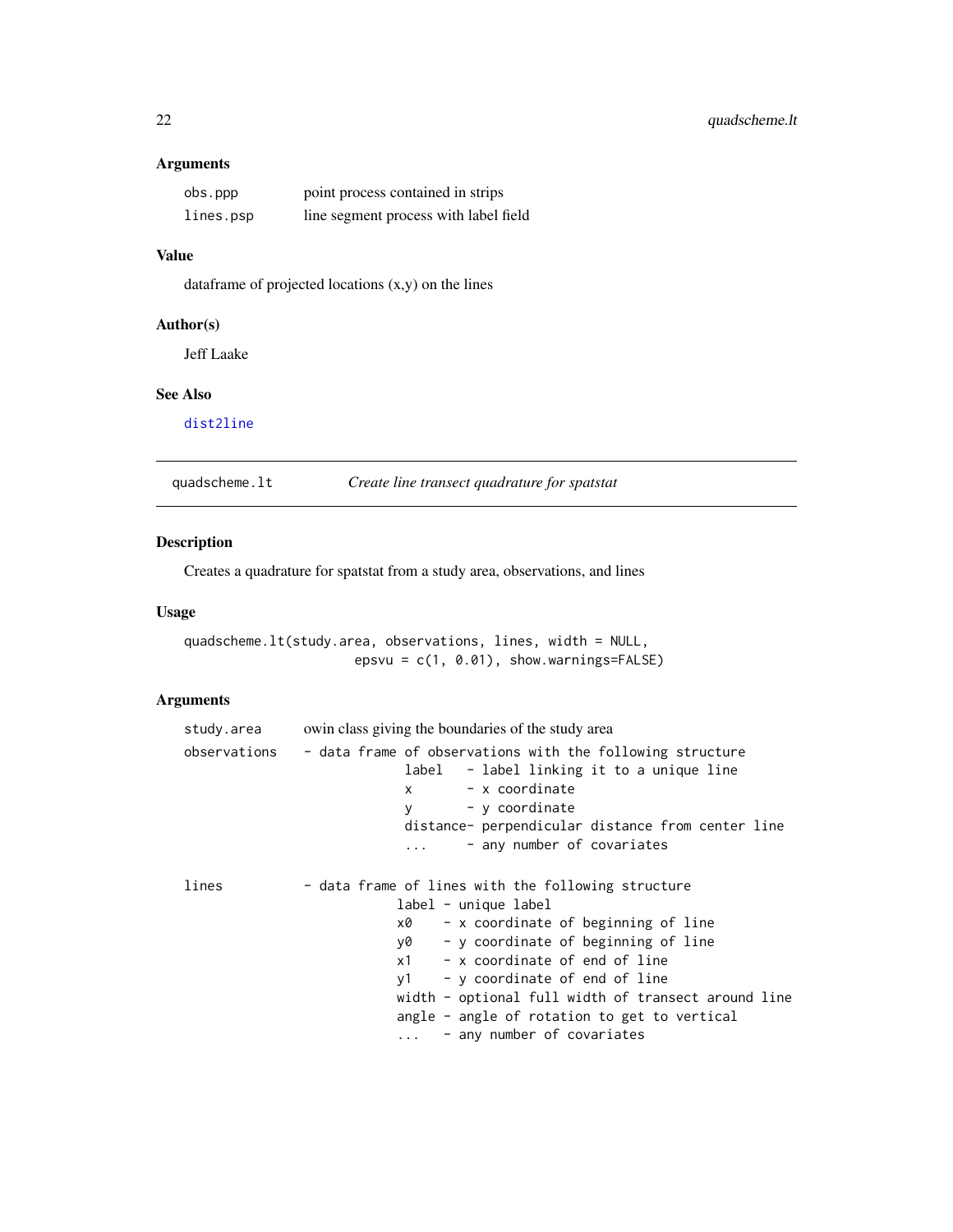# <span id="page-22-0"></span>sample.points 23

| width         | if no width field is given in lines then it must be specified here as a constant<br>width for all lines                                   |
|---------------|-------------------------------------------------------------------------------------------------------------------------------------------|
| epsvu         | pixel dimensions epsyu[1] in v direction (height) and epsyu[2] in u direction<br>(width) (these are used once line is rotated vertically. |
| show.warnings | if TRUE, warnings from quadrature construction will be shown.                                                                             |

#### Value

| - 0       | quadscheme as defined in spatstat   |
|-----------|-------------------------------------|
| transects | list of transect polygon dataframes |
| lines.psp | line segment process                |

#### Author(s)

Devin Johnson; Jeff Laake

# See Also

[LTDataFrame](#page-19-1)

<span id="page-22-1"></span>

| sample.points | Sample points within each transect and filter with specified detection |
|---------------|------------------------------------------------------------------------|
|               | function                                                               |

# Description

Create a dataframe of observations by simulating distance sampling of a point process with a systematic set of lines over a rectangular grid. The transects, lines and point process(points.ppp) are input arguments. Detection of observations is specified with a user-defined detection function which takes a distance vector and set of parameters det.par as its arguments.

#### Usage

```
sample.points(transects,lines,points.ppp,detfct=NULL,det.par=NULL,
                      det.formula=~1,covariates=NULL)
hndetfct(x,scale)
```
Arguments

# transects list of transect polygons lines dataframe of lines points.ppp simulated point process detfct detection function name det.par parameters for the detection function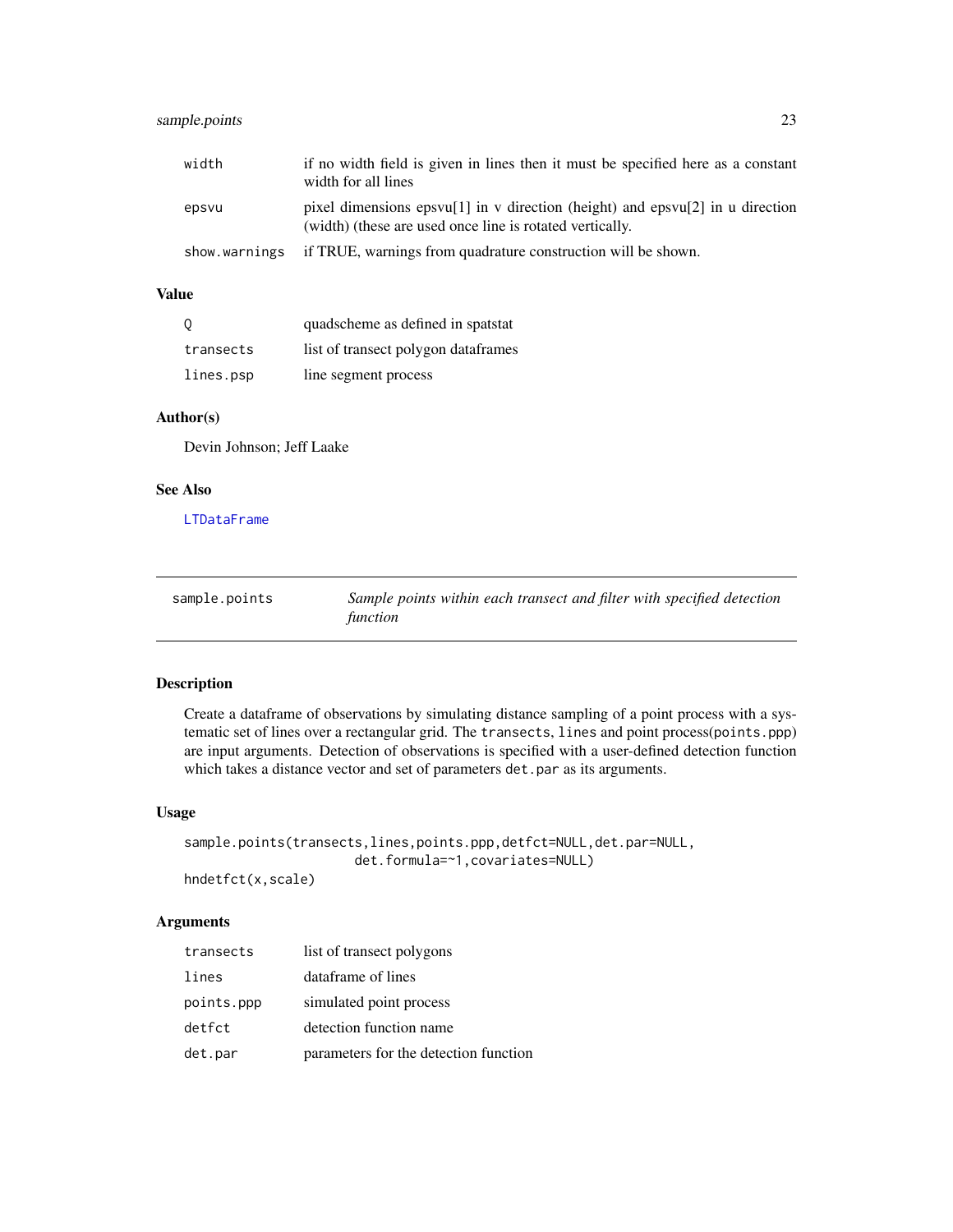<span id="page-23-0"></span>

| det.formula | formula of covariates to use for scale of distance if det.formula=~-1, uses a strip<br>transect                                                                             |
|-------------|-----------------------------------------------------------------------------------------------------------------------------------------------------------------------------|
| covariates  | a matrix with columns x,y and any number of covariates x and y are the mid<br>points of the grid cells; the order of the rows must match the formulation for<br>function im |
| x           | perpendicular distance for detection function                                                                                                                               |
| scale       | scale for detection function                                                                                                                                                |

# Details

Definition for half-normal detection function (hndetfct) is  $exp(-(x^2/(2*exp(scale)^2)))$ 

#### Value

observation dataframe with fields label,x,y,distance for line label, x,y coordinates of the observation location and its perpendicular distance from the line

# Author(s)

Jeff Laake

# See Also

[simCovariates](#page-23-1),[simPts](#page-28-1),[create.lines](#page-7-1)

#### Examples

```
study.area=owin(xrange=c(0,100),yrange=c(0,100))
hab.range=30
probs=c(1/3,2/3)
covariates = simCovariates(hab.range, probs)
xlines=create.lines(study.area,nlines=10,width=5,angle=45)
ls=lines_to_strips(xlines,study.area)
plot(ls$lines,lty=2)
plot(owin(poly=ls$transects),add=TRUE)
xpp=simPts(covariates=covariates,int.formula=~factor(habitat),int.par=c(0,1,2),EN=1000)
obs=sample.points(transects=ls$transects,lines=xlines,points.ppp=xpp,
                    hndetfct,c(1),covariates=covariates)
plot(ppp(x=obs$x,y=obs$y,window=study.area),add=TRUE,pch=20)
```
<span id="page-23-1"></span>simCovariates *Simulates covariates for an example in DSpat*

#### Description

Create a set of covariates in a  $100x100$  world with a vertical linear feature and discrete habitats.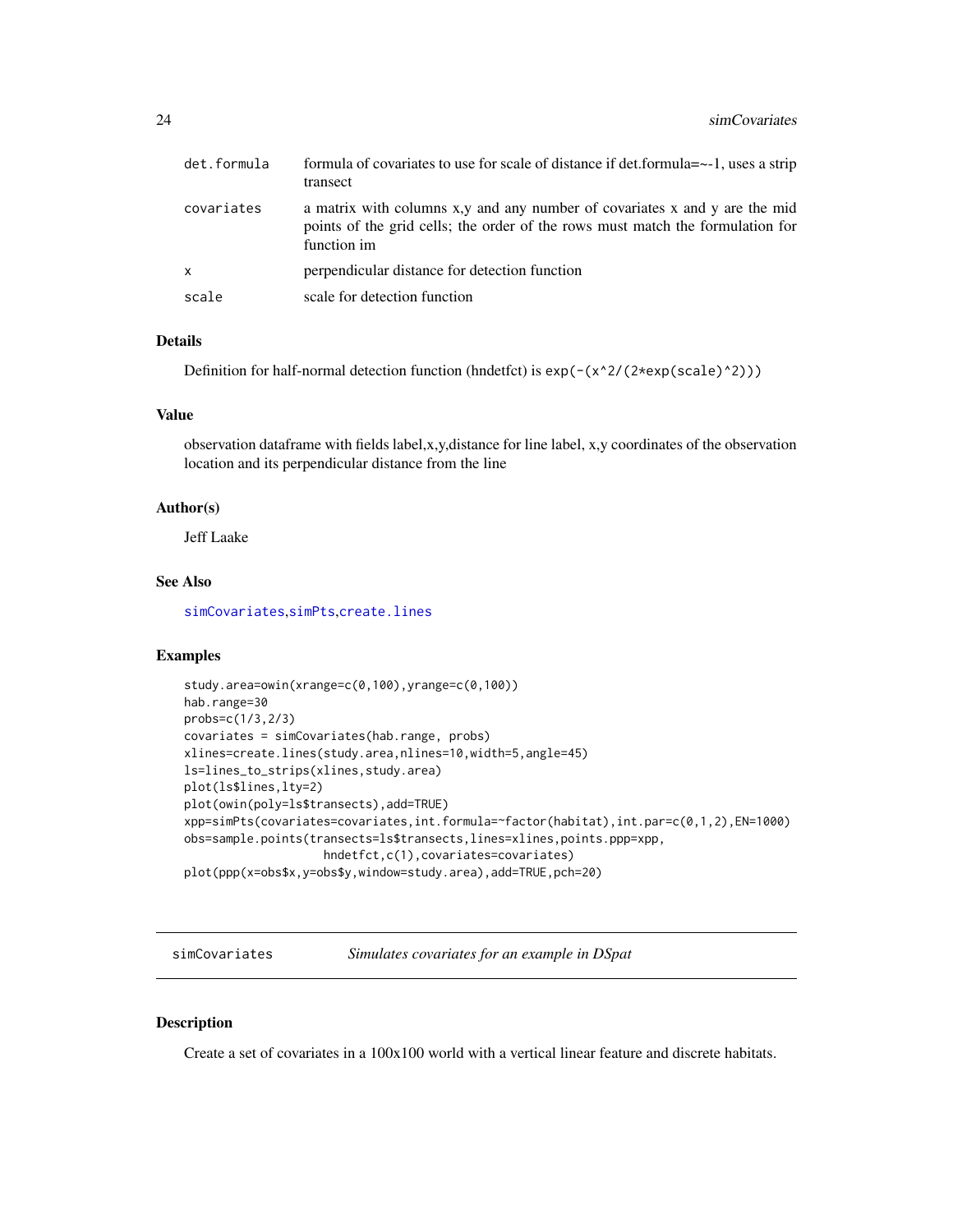#### <span id="page-24-0"></span>simDSpat 25

### Usage

simCovariates(hab.range=30, probs=c(1/3,2/3), river.loc=50)

# Arguments

| hab.range | habitat range that controls patchiness            |
|-----------|---------------------------------------------------|
| probs     | ordered probabilities that define habitat cutoffs |
| river.loc | x coordinate for north-south river location       |

# Details

The number of habitat types is the length of probs plus 1. The habitats are stored as a numeric from 1 to the number of types, but should be fitted with habitat as a factor variable. The distance to the river is a scaled distance from 0 to 1.

# Value

dataframe with columns x,y,river and habitat

#### Author(s)

Devin Johnson; Jeff Laake

# See Also

[simPts](#page-28-1)

#### Examples

covariates = simCovariates(hab.range=50, probs=c(1/3,2/3,7/8))

<span id="page-24-1"></span>simDSpat *Simulate a distance sample from a specified spatial point process*

# Description

This is a wrapper function that calls all of the functions needed to simulate and sample a point process over a defined study.area with a specified covariates on a grid. In sequence it calls create.lines, lines\_to\_strips, simPts, and sample.points.

# Usage

```
simDSpat(study.area=owin(xrange=c(0,100),yrange=c(0,100)),covariates,
        angle=90,nlines=10,spacing=10,width=1,int.formula=~1,
        int.par=1,model="exp",cor.par=NULL,EN=1000,detfct=hndetfct,
        det.formula=~1,det.par=log(width/3),showplot=FALSE,showlines=FALSE,
        showpts=FALSE,pts=NULL,...)
```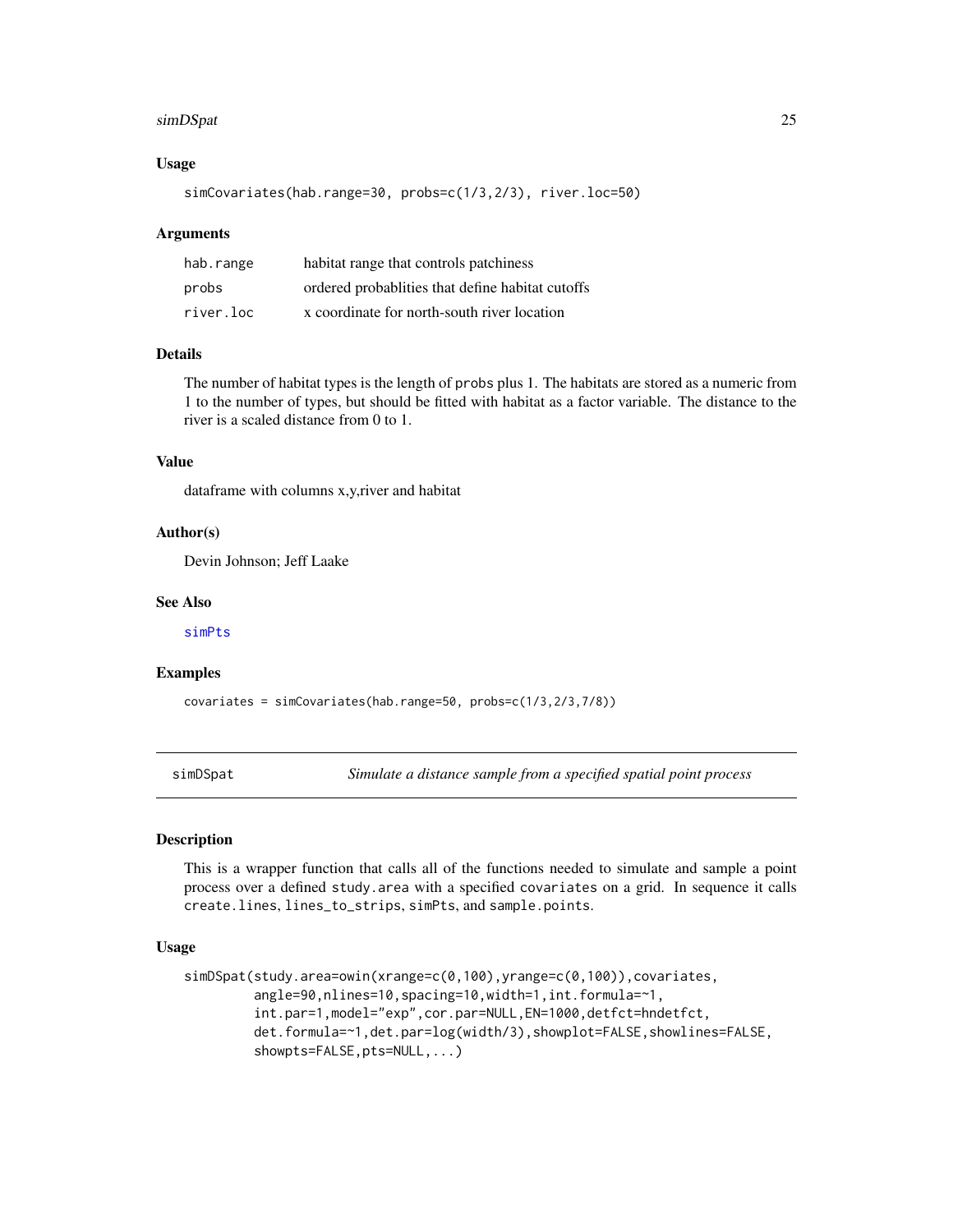# <span id="page-25-0"></span>Arguments

| study.area  | owin class defining area                                                                                                                                                                                                                                                                    |
|-------------|---------------------------------------------------------------------------------------------------------------------------------------------------------------------------------------------------------------------------------------------------------------------------------------------|
| covariates  | a matrix with columns x,y and any number of covariates x and y are the mid<br>points of the grid cells; the order of the rows must match the formulation for<br>function im                                                                                                                 |
| angle       | angle of rotation in degrees anticlockwise from x-axis                                                                                                                                                                                                                                      |
| nlines      | number of lines                                                                                                                                                                                                                                                                             |
| spacing     | spacing distance between centerlines                                                                                                                                                                                                                                                        |
| width       | full transect width                                                                                                                                                                                                                                                                         |
| int.formula | formula for deriving expected intensity from covariates                                                                                                                                                                                                                                     |
| int.par     | parameters for intensity formula                                                                                                                                                                                                                                                            |
| model       | either "exp" or "gauss" for exponential or Gaussian correlation                                                                                                                                                                                                                             |
| cor.par     | parameters controlling clustering of points cor.par[1] $sigma^2$ cor.par[2]= $alpha$<br>where $cov(y1,y2)=sigma^2*exp(-d^p/alpha)$ and d is the distance between y1<br>and $y2$ and $p=1$ for exp and $p=2$ for gauss; if it is not specified then no additional<br>clustering is included. |
| EN          | expected number of points                                                                                                                                                                                                                                                                   |
| detfct      | detection function name                                                                                                                                                                                                                                                                     |
| det.formula | formula of covariates to use for scale of distance if det.formula=~-1, uses a strip<br>transect                                                                                                                                                                                             |
| det.par     | parameters for the detection function                                                                                                                                                                                                                                                       |
| showplot    | if TRUE show plot of the simulated points                                                                                                                                                                                                                                                   |
| showlines   | if TRUE show lines and transects on the plot                                                                                                                                                                                                                                                |
| showpts     | if TRUE show points on the plot                                                                                                                                                                                                                                                             |
| pts         | if not NULL use these points rather than generating new ones; this allows gen-<br>eration of a single set of points and evaluation of different sampling designs or<br>intensity                                                                                                            |
| .           | parameters, if any, passed to plot                                                                                                                                                                                                                                                          |

# Value

a list with elements

| lines        | lines data frame with label, $x0, y0, x1, y1$ , width where $x0, y0$ is beginning and $x1, y1$<br>is end of the line |
|--------------|----------------------------------------------------------------------------------------------------------------------|
| observations | a data frame of the coordinates of the observed points                                                               |

# Author(s)

Jeff Laake

# See Also

[simCovariates](#page-23-1),[simPts](#page-28-1)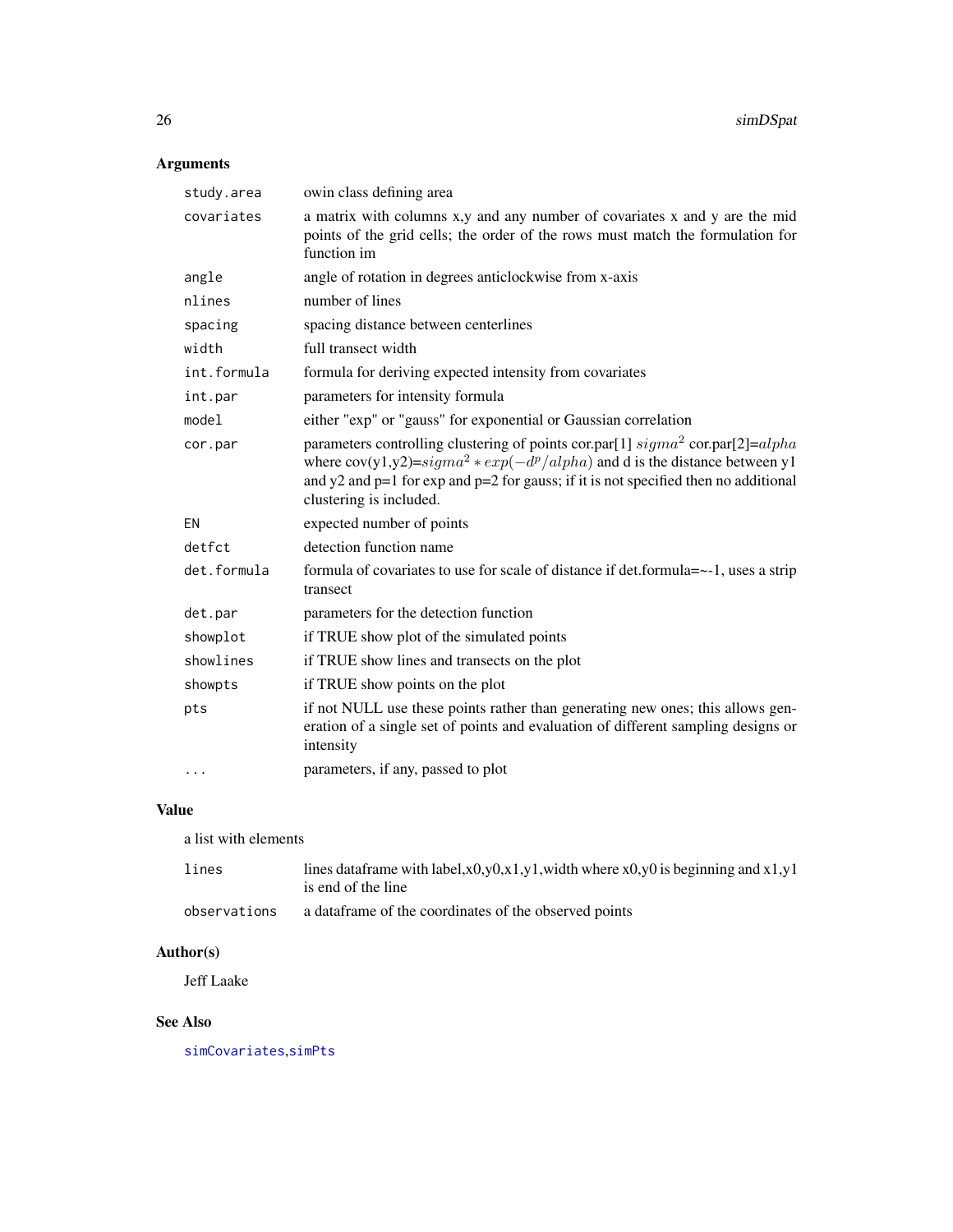#### simDSpat 27

# Examples

```
# Code stored in a function to speed up package checking run by typing do.simDSpat
# Some portions of this code will not pass the packge check on Linux and Mac and will issue
# an error that the polygons intersect even though when run as an example, the
# error is not encountered; so polygon checking is turned off
do.simDSpat=function()
{
# Now that it is in a function shouldn't need following line
spatstat.options(checkpolygons=FALSE)
study.area=owin(poly=list(x=c(0,40,40,100,100,0),y=c(0,0,40,40,100,100)))
covariates = simCovariates(hab.range=30, probs=c(1/3,2/3))
simdata=simDSpat(study.area,covariates,int.formula=~factor(habitat),
                  int.par=c(0,1,2),angle=45,nlines=10,width=3,det.par=.1)
sim.dspat=dspat(int.formula=~factor(habitat),study.area=study.area,
              obs=simdata$observations,lines=simdata$lines,
               covariates=covariates,epsvu=c(1,.05))
summary(sim.dspat)
AIC(sim.dspat)
coef(sim.dspat)
mu.B <- integrate.intensity(sim.dspat,dimyx=100,se=TRUE)
cat('Abundance = ', round(mu.B$abundance,0), "\n")
cat('Standard Error = ', round(mu.B$precision$se,0), "\n",
     '95 Percent Conf. Int. = (', round(mu.B$precision$lcl.95,0), ',',
          round(mu.B$precision$ucl.95,0), ')', '\n')
mu.B <- integrate.intensity(sim.dspat,dimyx=100,se=TRUE,od=TRUE,reps=50)
cat('Abundance = ', round(mu.B$abundance,0), "\n")
cat('Standard Error (corrected) = ', round(mu.B$precision.od$se,0), "\n",
    '95 Percent Conf. Int.(corrected) = (', round(mu.B$precision.od$lcl.95,0), ',',
          round(mu.B$precision.od$ucl.95,0), ')', '\n')
plot(mu.B$lambda, main='Estimated Intensity')
plot(sim.dspat$lines.psp,lty=2,add=TRUE)
plot(owin(poly=sim.dspat$transect),add=TRUE)
plot(sim.dspat$model$Q$data,add=TRUE)
# Now sample with same point process realization with a different sampling angle
dev.new()
simdata=simDSpat(study.area,covariates,int.formula=~factor(habitat),
                  int.par=c(0,1,2),angle=90,nlines=10,width=3,pts=simdata$pts)
sim.dspat=dspat(int.formula=~factor(habitat),study.area=study.area,
              obs=simdata$observations,lines=simdata$lines,
              covariates=covariates,epsvu=c(1,.05))
mu.B <- integrate.intensity(sim.dspat,dimyx=100,se=TRUE)
cat('Abundance = ', round(mu.B$abundance,0), "\n")
cat('Standard Error = ', round(mu.B$precision$se,0), "\n",
    '95 Percent Conf. Int. = (', round(mu.B$precision$lcl.95,0), ',',
          round(mu.B$precision$ucl.95,0), ')', '\n')
mu.B <- integrate.intensity(sim.dspat,dimyx=100,se=TRUE,od=TRUE,reps=50)
cat('Abundance = ', round(mu.B$abundance,\emptyset), "\n")
cat('Standard Error (corrected)= ', round(mu.B$precision.od$se,0), "\n",
    '95 Percent Conf. Int. (corrected)= (', round(mu.B$precision.od$lcl.95,0), ',',
          round(mu.B$precision.od$ucl.95,0), ')', '\n')
plot(mu.B$lambda, main='Estimated Intensity')
```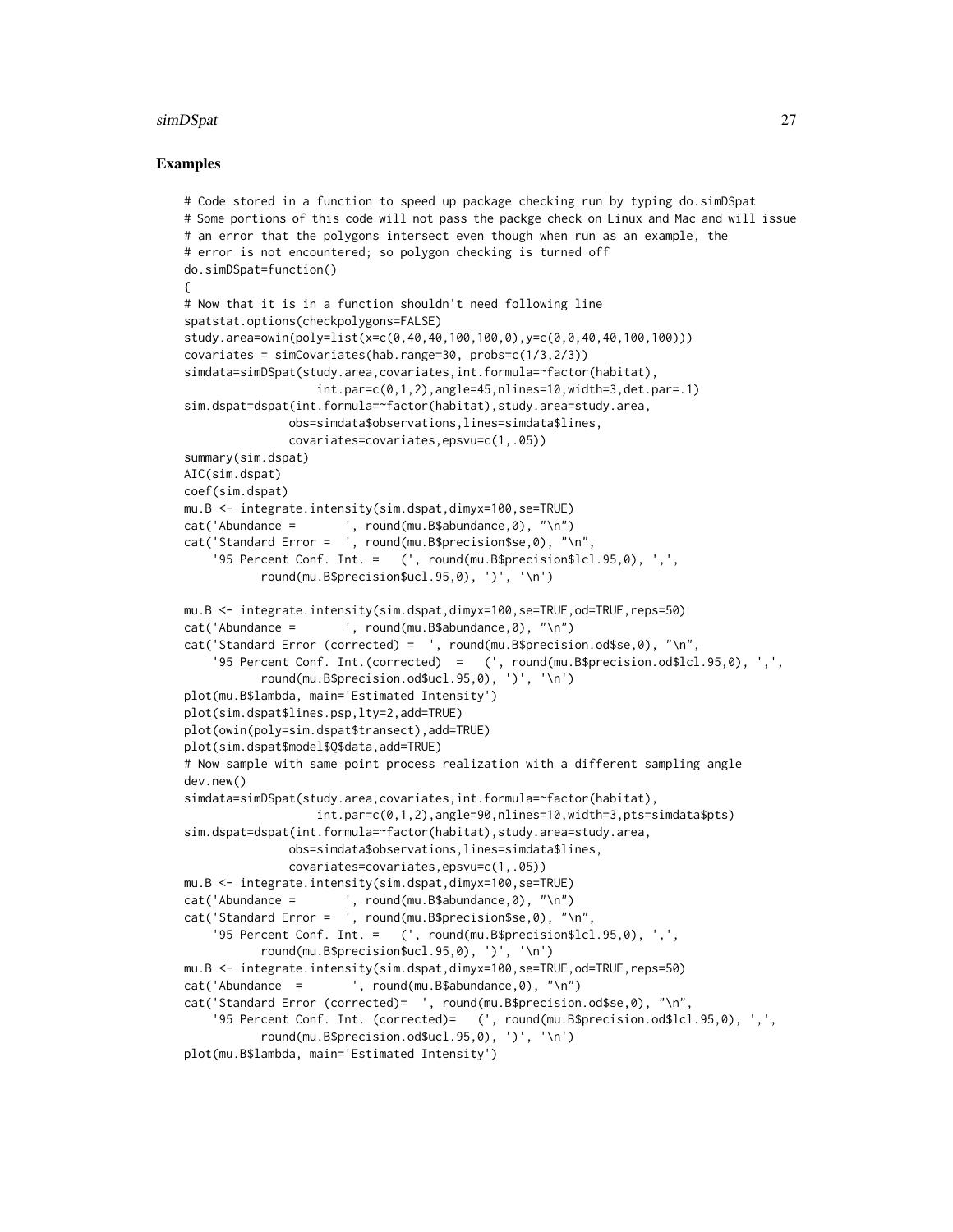```
plot(sim.dspat$lines.psp,lty=2,add=TRUE)
plot(owin(poly=sim.dspat$transect),add=TRUE)
spatstat.options(checkpolygons=TRUE)
plot(sim.dspat$model$Q$data,add=TRUE)
# Sample with detection as a function of habitat
dev.new()
study.area=owin(poly=list(x=c(0,40,40,100,100,0),y=c(0,0,40,40,100,100)))
simdata=simDSpat(study.area,covariates,int.formula=~factor(habitat),
                 int.par=c(0,1,2),angle=45,nlines=10,width=3,
                 det.par=c(.1,.5,-.2),det.formula=~factor(habitat))
sim.dspat=dspat(int.formula=~factor(habitat),det.formula=~factor(habitat),
               study.area=study.area, obs=simdata$observations,lines=simdata$lines,
               covariates=covariates,epsvu=c(1,.05))
summary(sim.dspat)
AIC(sim.dspat)
coef(sim.dspat)
mu.B <- integrate.intensity(sim.dspat,dimyx=100,se=TRUE)
cat('Abundance = ', round(mu.B$abundance,0), "\n")
cat('Standard Error = ', round(mu.B$precision$se,0), "\n",
    '95 Percent Conf. Int. = (', round(mu.B$precision$lcl.95,0), ',',
          round(mu.B$precision$ucl.95,0), ')', '\n')
plot(mu.B$lambda, main='Estimated Intensity')
plot(sim.dspat$lines.psp,lty=2,add=TRUE)
plot(owin(poly=sim.dspat$transect),add=TRUE)
plot(sim.dspat$model$Q$data,add=TRUE)
############################################################
# Generate example like Figure used in paper for simulations
# Note: it required a patch to plot.im from spatstat to
# fix the ribbon bar on the side.
#
#
# if(is.null(list(...)$zlim))
\# {
# ribbonvalues <- seq(vrange[1], vrange[2], length = ribn)
# ribbonrange <- vrange
# ribbonticks <- clamp(pretty(ribbonvalues), vrange)
# }
# else
\# {
# zlim=list(...)$zlim
# ribbonvalues <- seq(zlim[1], zlim[2], length = ribn)
# ribbonrange <- zlim
# ribbonticks <- clamp(pretty(ribbonvalues), zlim)
# }
#
#############################################################
study.area=owin(poly=list(x=c(0,100,100,0),y=c(0,0,100,100)))
covariates = simCovariates(hab.range=30, probs=c(1/3,2/3))
postscript("Figure1.eps",horizontal=FALSE)
par(mfrow=c(2,1),mar=c(3, 1, 3, 1) + 0.1)k=10width=0.04*100/k
Fn=75
```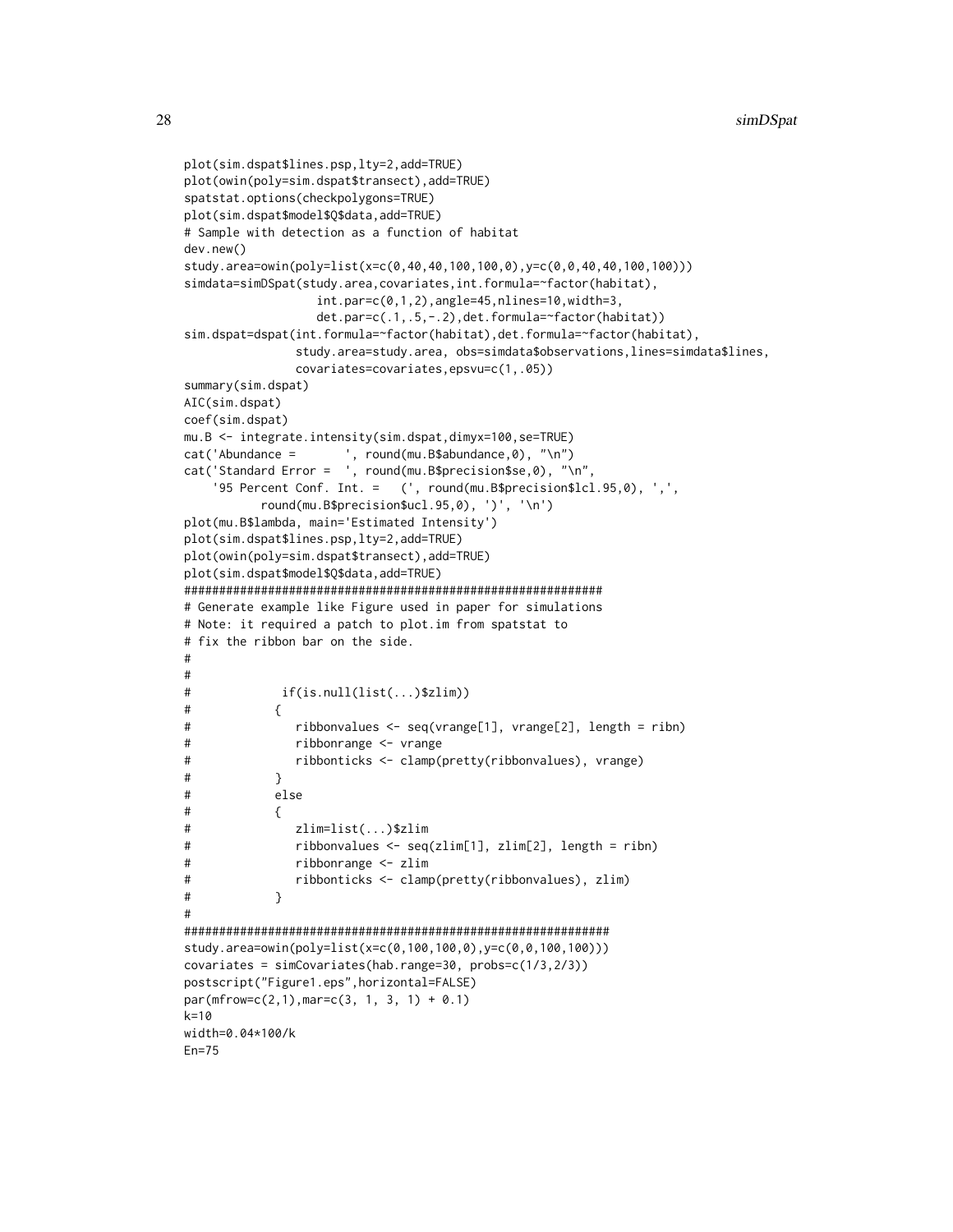<span id="page-28-0"></span>simPts 29

```
p=0.25
EN=En/(.04*p)
simdata=simDSpat(study.area,covariates,int.formula=~factor(habitat)+river,EN=EN,
                   int.par=c(0,1,2,-1),angle=90,nlines=k,width=width,
                   det.par=log(width/5),showplot=TRUE,col=gray(1-c(1:100)/120),
                   breaks=(0:100)*2.5/100,
                   zlim=c(0,2.5))
lines(c(50,50),c(0,100),lty=2)
sim.dspat=dspat(int.formula=~factor(habitat)+river,study.area=study.area,
               obs=simdata$observations,lines=simdata$lines,
               covariates=covariates,epsvu=c(1,width/100))
summary(sim.dspat)
AIC(sim.dspat)
coef(sim.dspat)
mu.B <- integrate.intensity(sim.dspat,dimyx=100)
plot(mu.B$lambda, col=gray(1-c(1:100)/120), main='Estimated Intensity',
 breaks=(0:100)*2.5/100,zlim=c(0,2.5))
plot(sim.dspat$lines.psp,lty=2,add=TRUE)
plot(owin(poly=sim.dspat$transect),add=TRUE)
plot(sim.dspat$model$Q$data,add=TRUE)
dev.off()
spatstat.options(checkpolygons=TRUE)
}
```
<span id="page-28-1"></span>

simPts *Simulates point process on a rectangular grid*

#### Description

Generates a set of points from either a homogeneous or inhomogeneous Poisson process with optional clustering. This is a wrapper function for rpoispp from the spatstat package. The intensity is defined by covariates on a grid, an intensity formula and parameters. The correlation structure is defined by the model and the correlation parameters.

#### Usage

```
simPts(covariates,int.formula=~1, int.par=c(1), EN=100,
                    model, showplot=FALSE, showpts=FALSE, ...)
```
#### Arguments

| covariates  | a matrix with columns x,y and any number of covariates x and y are the mid<br>points of the grid cells; the order of the rows must match the formulation for<br>function im |
|-------------|-----------------------------------------------------------------------------------------------------------------------------------------------------------------------------|
| int.formula | formula for deriving expected intensity from covariates                                                                                                                     |
| int.par     | parameters for intensity formula                                                                                                                                            |
| ΕN          | expected number of points                                                                                                                                                   |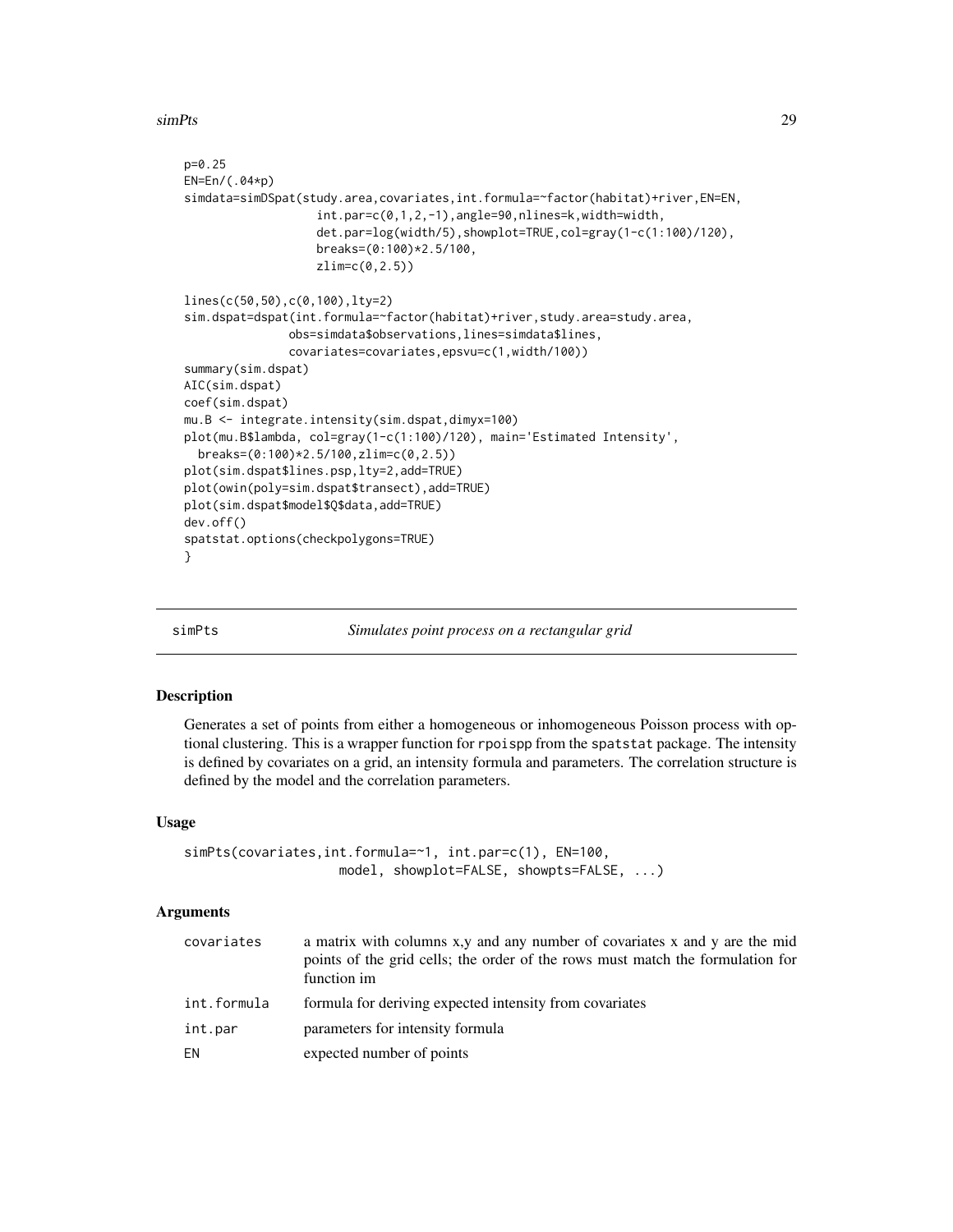<span id="page-29-0"></span>

| model     | a spatial model for suimulation. See RFsimulate for further specification. |
|-----------|----------------------------------------------------------------------------|
| showplot  | if TRUE, plot intensity and point process                                  |
| showpts   | if TRUE show points on the plot                                            |
| $\ddotsc$ | parameters, if any, passed to plot                                         |

# Value

ppp object of point locations

# Author(s)

Devin Johnson; Jeff Laake

# See Also

[simCovariates](#page-23-1)

# Examples

```
hab.range=30
probs=c(1/3,2/3)
covariates = simCovariates(hab.range, probs)
xpp=simPts(covariates=covariates,int.formula=~factor(habitat),int.par=c(0,1,2))
plot(xpp)
```
<span id="page-29-1"></span>transect.intensity *Compute expected and observed counts by distance within transect*

# Description

Computes the expected and observed counts for equally-spaced bins of perpendincular distance within each transect. Expected and observed counts are each a matrix with a row for each transect and a column for each distance bin.

# Usage

```
transect.intensity(x, epsvu=NULL, obs.ppp, covariates, nclass=NULL, width)
```
# Arguments

| $\mathsf{x}$ | dspat object                                                   |
|--------------|----------------------------------------------------------------|
| epsvu        | epsyu setting for fitted model; only uses epsyu[2] value for u |
| obs.ppp      | observation point process                                      |
| covariates   | data frame of covariates at quadrature points                  |
| nclass       | number of equally-spaced distance intervals within 0-width/2   |
| width        | maximum full transect width over all transects                 |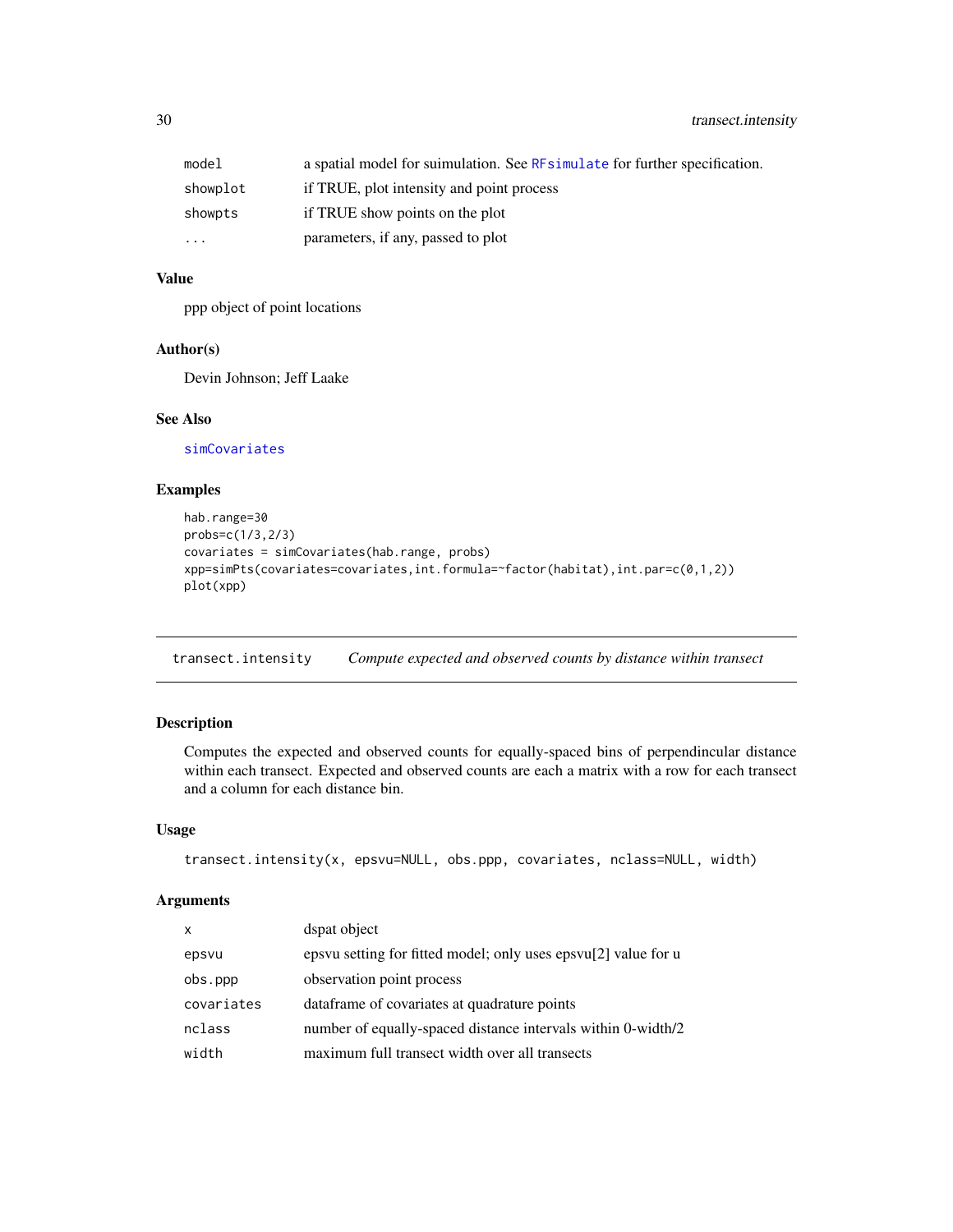#### <span id="page-30-0"></span>weeds 31

#### Details

The actual number of distance bins will only match nclass if it is selected such that nclass\*epsvu[2] is an even multiple of width/2. The function [dspat](#page-9-1) adjusts epsvu[2] such that it is an even multiple of width/2 and this function assumes that condition holds. Sometimes your choice of epsvu[2] will provide less than optimal choices for nclass and in some cases it can only choose a single bin. In these cases, select another value of epsvu[2] which is a multiple for width/2.

If nclass is not specified then it uses the default of ceiling(sqrt(n)) intervals.

#### Value

| exp.counts | matrix of expected counts in each distance bin (columns) for each transect (row) |
|------------|----------------------------------------------------------------------------------|
| obs.counts | matrix of observed counts in each distance bin (columns) for each transect (row) |

#### Author(s)

Jeff Laake

<span id="page-30-1"></span>weeds *Dubbo weed data*

#### Description

Locations of devils claw in a farming paddock. Locations to all weeds are given and those observed along one of eight 150m wide transects (75m each side) are specified as Seen=1.

#### Usage

data(weeds)

#### Format

A data frame with 742 observations on the following 4 variables.

Transect Label of the transect 1 to 8

- SignedDistance perpendicular distance in meters of weed from centerline; negative left and positive right
- Distance absolute perpendicular distance

Seen weed was seen if 1 and 0 if missed

#### Details

These are the data that were provided by Melville and Welsh (see reference below) that were used in their Biometrics paper on distance sampling. In their paper they specified that the transects were laid out parallel in a north-south direction and presumably the transects were contiguous. This allows us to construct an x coordinate for each weed but no y coordinate was provided. In our use of these data we have created a y coordinate using runif and we have assumed the entire study area was 1200x1200 or 1.44 sq kilometers. They also stated that on transect 5-8 sheep ate the leafy part of the weed but there was no sheep grazing on transects 1-4. Presumably there was a fence between the sets of transects.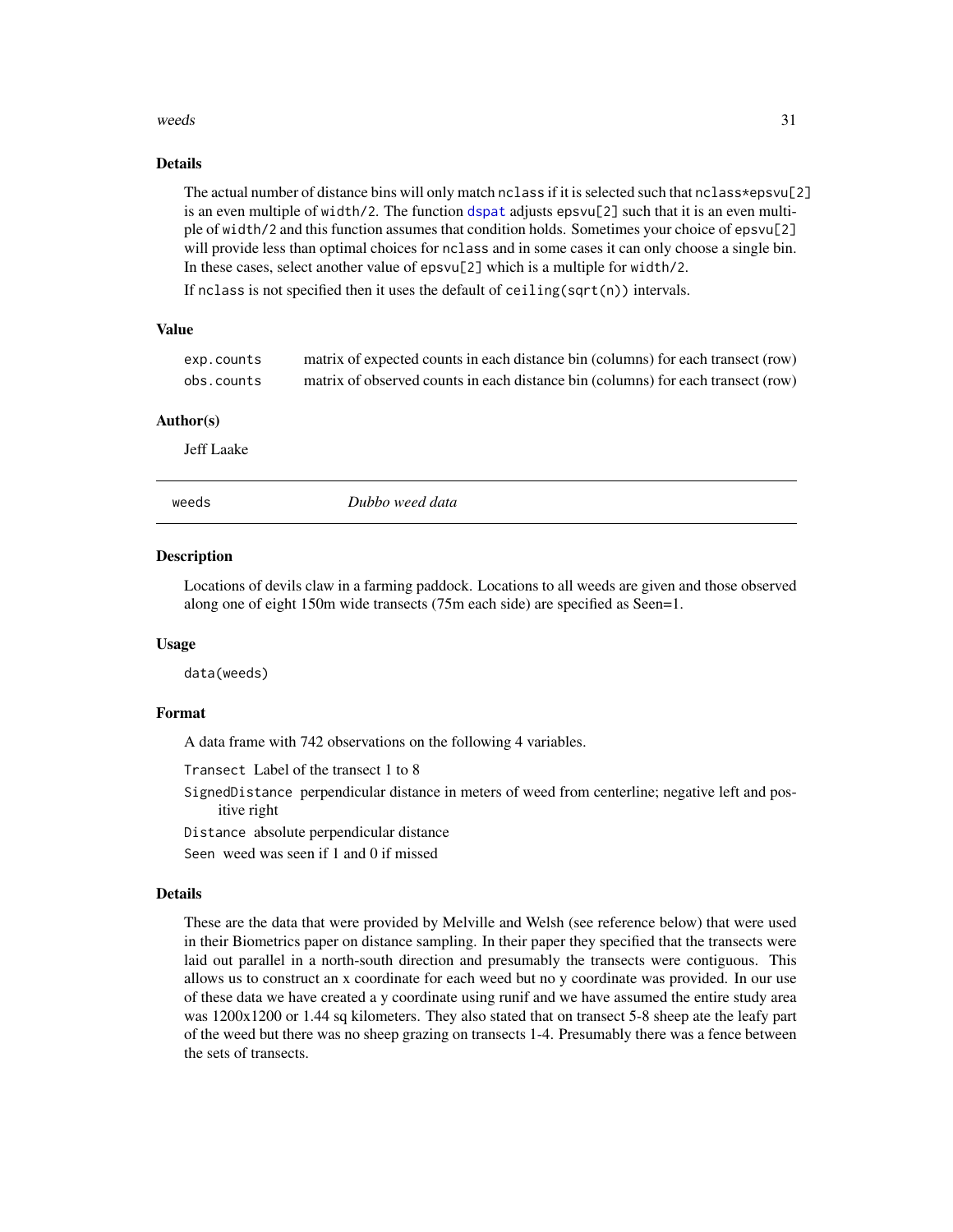#### References

Melville, G. J., and A. H. Welsh. 2001. Line transect sampling in small regions. Biometrics 57:1130-1137.

#### Examples

```
###############################################################################
# Dubbo weed data
###############################################################################
#
# Example creates a function that you can run. It is not run as
# part of the exampled to speed up package checking
# To run, code type do.weeds()
do.weeds=function()
{
 data(weeds.all)
 TrueAbundance=dim(weeds.all)[1]
 cat("\nTrue N= ",TrueAbundance,"\n")
 study.area=owin(xrange=c(0,1200),yrange=c(0,1200))
 data(weeds.lines)
 data(weeds.obs)
 data(weeds.covariates)
 study.area=owin(xrange=c(0,1200),yrange=c(0,1200))
#
# The entire study area is covered by the 8 N-S strips that are each 150m wide
# Sheep are absent on strips 1-4 and present on strips 5-8
# The following fits a model using all weeds whether they were seen or not
#
 weeds.dspat=dspat(int.formula=~factor(strip),det.formula=~-1,
                    study.area=study.area,
                    obs=weeds.all,lines=weeds.lines,covariates=weeds.covariates,
                    epsvu=c(100,1))
 mu.B <- integrate.intensity(weeds.dspat,dimyx=120,se=TRUE)
 cat('Abundance = ', round(mu.B$abundance,0), "\n")
 pdf("TrueIntensity.pdf")
 plot(mu.B$lambda, main='True intensity by strip')
 plot(weeds.dspat$lines.psp,lty=2,add=TRUE)
 plot(owin(poly=weeds.dspat$transect),add=TRUE)
 plot(weeds.dspat$model$Q$data,add=TRUE,pch=20)
 dev.off()
# Compute distances for each weed
 obs.ppp=weeds.dspat$model$Q$data
 no.sheep.distances=NULL
 sheep.distances=NULL
  transects=weeds.dspat$transects
 for (i in 1:4)
    no.sheep.distances=c(no.sheep.distances,
    dist2line(obs.ppp[owin(poly=transects[i])],weeds.dspat$lines.psp$ends[i,])$distance)
  sheep.distances=NULL
 for (i in 5:8)
    sheep.distances=c(sheep.distances,
```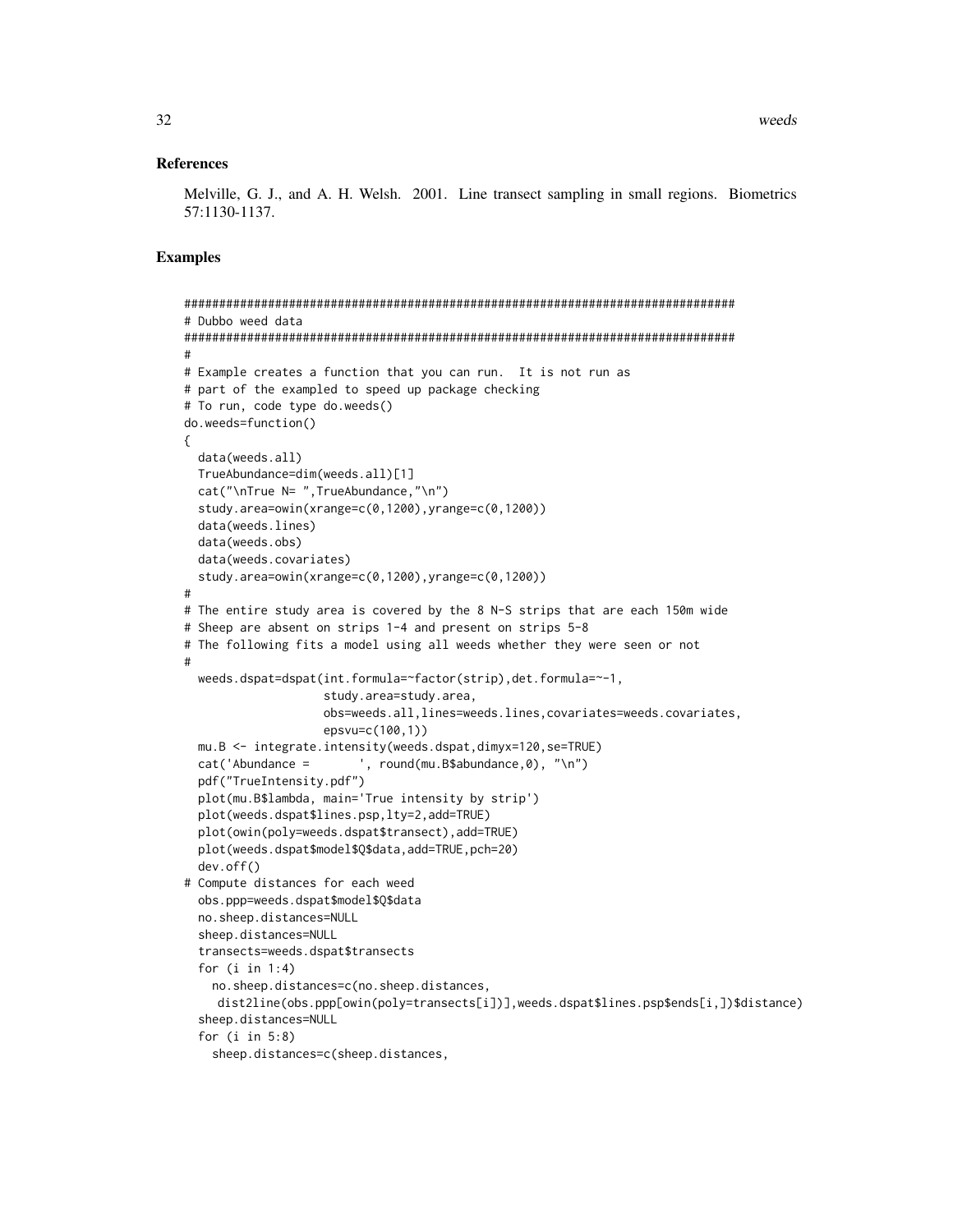#### weeds 33

#

#

#

#

```
dist2line(obs.ppp[owin(poly=transects[i])],weeds.dspat$lines.psp$ends[i,])$distance)
 pdf("True Distance Distribution.pdf")
 par(mfrow=c(2,1))
 hist(no.sheep.distances,breaks=(0:15)*5,main="Sheep absent",xlab="Perpendicular distance (m)")
 hist(sheep.distances,breaks=(0:15)*5,main="Sheep present",xlab="Perpendicular distance (m)")
 dev.off()
 no.sheep=hist(no.sheep.distances,breaks=(0:15)*5,plot=FALSE)$counts
 with.sheep=hist(sheep.distances,breaks=(0:15)*5,plot=FALSE)$counts
# summary of abundance per strip
 Est.N=by(mu.B$distribution$N,cut(mu.B$distribution$x,seq(0,1200,150)),sum)
 True.N=by(weeds.all$x,cut(weeds.all$x,seq(0,1200,150)),length)
 pdf("TrueAbundanceByStrip.pdf")
 barplot(rbind(True.N,Est.N),beside=TRUE,legend=TRUE,names.arg=1:8,main="All weeds")
 dev.off()
# The following code will produce the true detection probability as a function of
# distance for no sheep (lines 1-4) and sheep (lines 5-8) using all known weed locations
# observed weed locations.
  sheep.labels.obs=cut(weeds.obs$label,c(1,4,8),include.lowest=TRUE)
 levels(sheep.labels.obs)=c("Sheep absent","Sheep present")
  sheep.labels=cut(weeds.all$label,c(1,4,8),include.lowest=TRUE)
 levels(sheep.labels)=c("Sheep absent","Sheep present")
 cat("\n All weeds \n")
 table(sheep.labels,cut(weeds.all$distance,(0:10)*7.5,include.lowest=TRUE))
 det=table(sheep.labels.obs,cut(weeds.obs$distance,(0:10)*7.5,include.lowest=TRUE))/
  table(sheep.labels,cut(weeds.all$distance,(0:10)*7.5,include.lowest=TRUE))
 cat("\n Detection \n")
 det
 pdf("TrueDetection.pdf")
 barplot(det,beside=TRUE,main="Dubbo weed detection probability",
            xlab="Perpendicular distance",legend=TRUE)
 dev.off()
# For the observed weeds with N-S transects:
# 6 different models were fit for each pairing of:
# int.formula:
# 3 formulas for intensity: ~factor(sheep), ~factor(strip), ~s(x)
# det.formula
# 2 formulas for detection: ~1 (constant sigma), ~factor(sheep) (sigma for sheep,no sheep)
# A half-normal detection function is assumed which is fitted with I(-distance^2/2)
# Fit model ~sheep, ~1
weeds.dspat.1=dspat(int.formula=~factor(sheep), study.area=study.area,
                     obs=weeds.obs,lines=weeds.lines,covariates=weeds.covariates,
                     epsvu=c(100,1))
AIC(weeds.dspat.1)
coef(weeds.dspat.1)
mu.B = integrate.intensity(weeds.dspat.1,dimyx=120,se=TRUE)
cat('Abundance = ', round(mu.B$abundance,0), "\n")
cat('Standard Error = ', round(mu.B$precision$se,0), "\n",
    '95 Percent Conf. Int. = (', round(mu.B$precision$lcl.95,0), ',',
```

```
round(mu.B$precision$ucl.95,0), ')', '\n')
```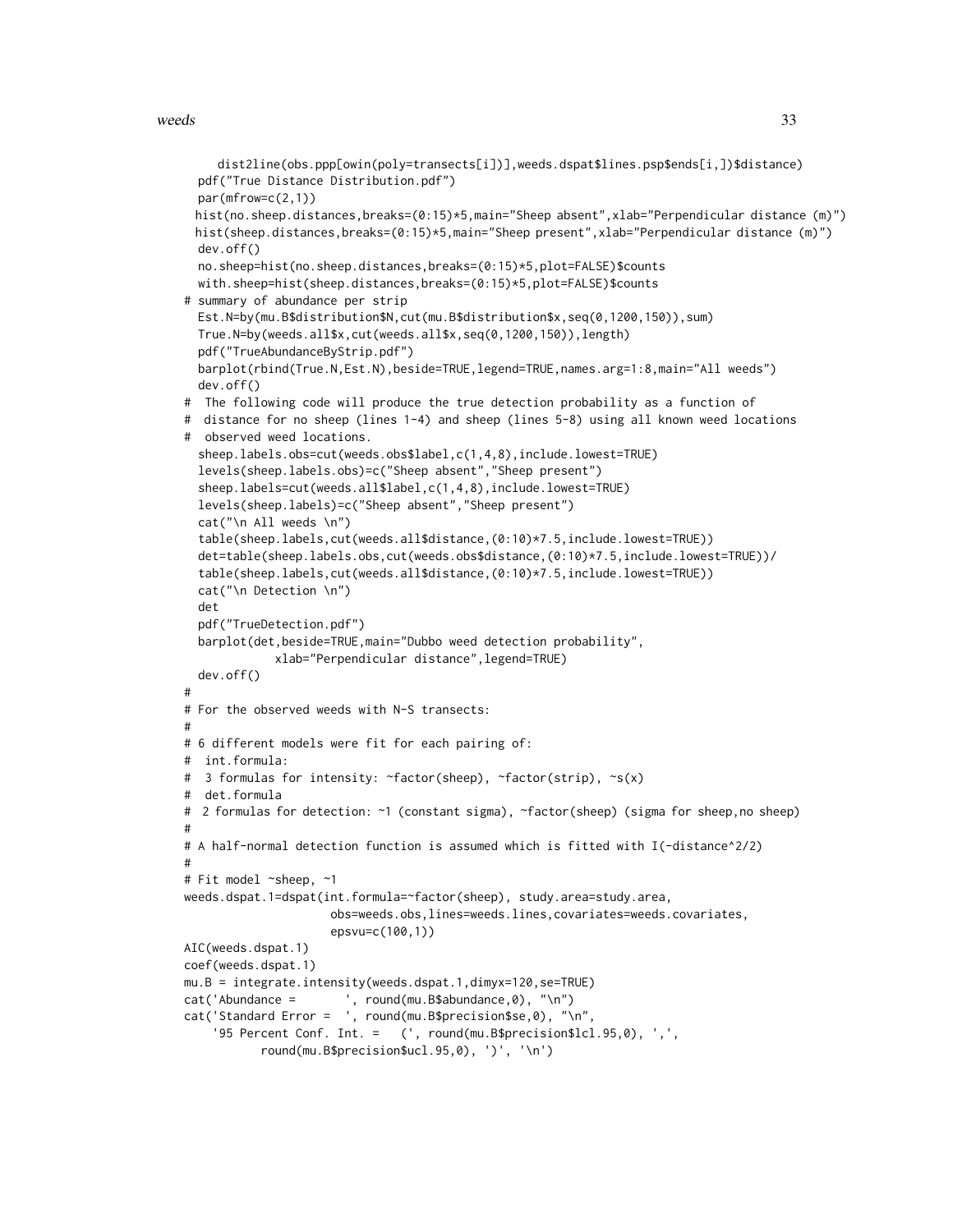```
pdf("NS_model_1_intensity.pdf")
plot(mu.B$lambda, main='Estimated Intensity')
plot(weeds.dspat.1$lines.psp,lty=2,add=TRUE)
plot(owin(poly=weeds.dspat.1$transect),add=TRUE)
plot(weeds.dspat.1$model$Q$data,add=TRUE,pch=20)
dev.off()
# Fit model ~sheep, ~sheep
weeds.dspat.2=dspat(int.formula=~factor(sheep),det.formula=~factor(sheep),
                   study.area=study.area,
                   obs=weeds.obs,lines=weeds.lines,covariates=weeds.covariates,
                   epsvu=c(100,1))
summary(weeds.dspat.2)
AIC(weeds.dspat.2)
coef(weeds.dspat.2)
mu.B = integrate.intensity(weeds.dspat.2,dimyx=120,se=TRUE)
cat('Abundance = ', round(mu.B$abundance,0), "\n")
cat('Standard Error = ', round(mu.B$precision$se,0), "\n",
    '95 Percent Conf. Int. = (', round(mu.B$precision$lcl.95,0), ',',
           round(mu.B$precision$ucl.95,0), ')', '\n')
pdf("NS_model_2_intensity.pdf")
plot(mu.B$lambda, main='Estimated Intensity')
plot(weeds.dspat.2$lines.psp,lty=2,add=TRUE)
plot(owin(poly=weeds.dspat.2$transect),add=TRUE)
plot(weeds.dspat.2$model$Q$data,add=TRUE,pch=20)
dev.off()
# Fit model ~factor(strip), ~1
weeds.dspat.3=dspat(~factor(strip),study.area=study.area,
                  obs=weeds.obs,lines=weeds.lines,covariates=weeds.covariates,
                   epsvu=c(100,1))
summary(weeds.dspat.3)
AIC(weeds.dspat.3)
coef(weeds.dspat.3)
mu.B = integrate.intensity(weeds.dspat.3,dimyx=120,se=TRUE)
cat('Abundance = ', round(mu.B$abundance,0), "\n")
cat('Standard Error = ', round(mu.B$precision$se,0), "\n",
    '95 Percent Conf. Int. = (', round(mu.B$precision$lcl.95,0), ',',
          round(mu.B$precision$ucl.95,0), ')', '\n')
pdf("NS_model_3_intensity.pdf")
plot(mu.B$lambda, main='Estimated Intensity')
plot(weeds.dspat.3$lines.psp,lty=2,add=TRUE)
plot(owin(poly=weeds.dspat.3$transect),add=TRUE)
plot(weeds.dspat.3$model$Q$data,add=TRUE,pch=20)
dev.off()
# Fit model ~factor(strip), ~factor(sheep)
weeds.dspat.4=dspat(int.formula=~factor(strip),det.formula=~factor(sheep),
                   study.area=study.area,
                   obs=weeds.obs,lines=weeds.lines,covariates=weeds.covariates,
                   epsvu=c(100,0.75),nclass=10)
summary(weeds.dspat.4)
AIC(weeds.dspat.4)
coef(weeds.dspat.4)
mu.B = integrate.intensity(weeds.dspat.4,dimyx=120,se=TRUE)
mu.B.4=mu.B
```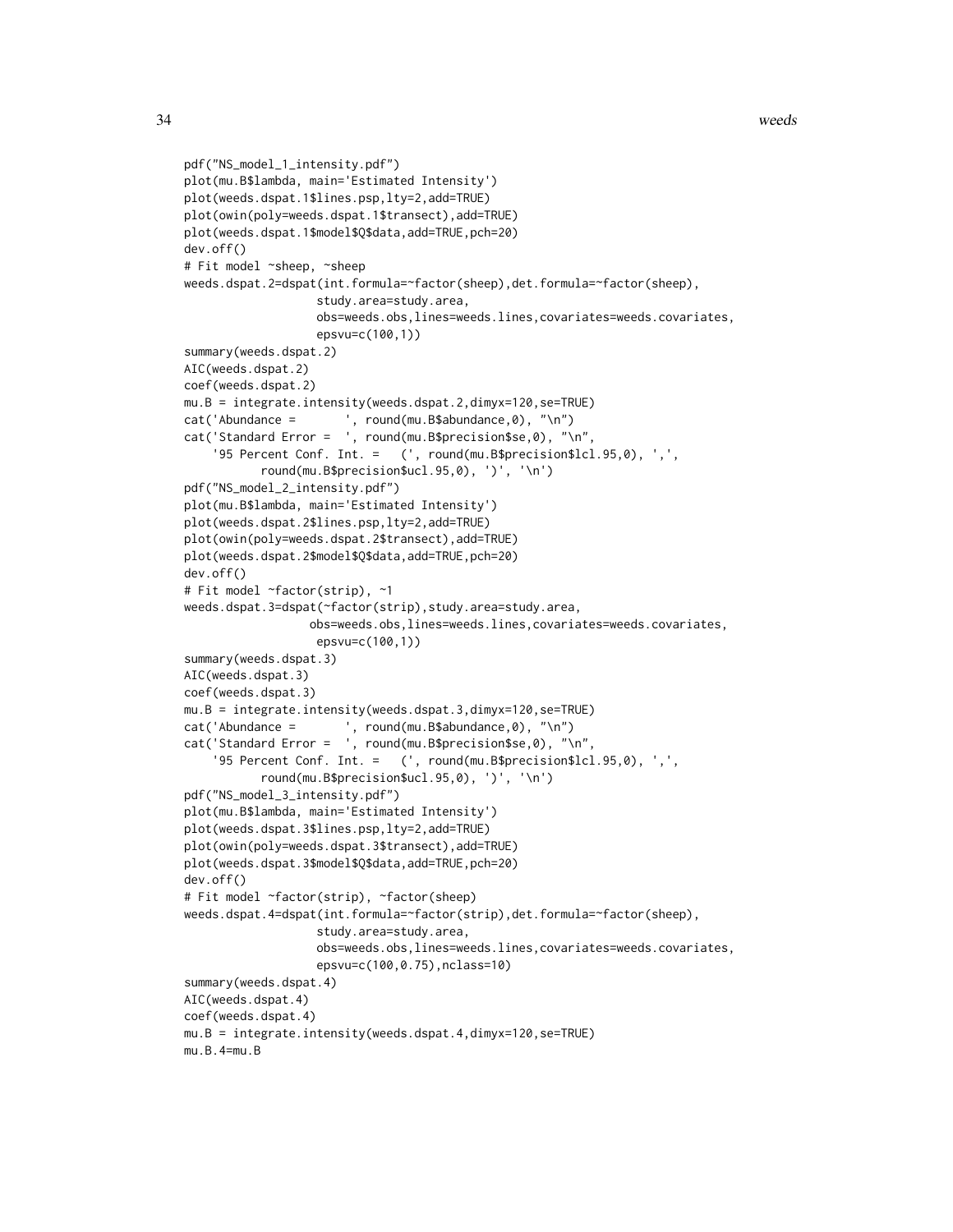#### weeds 35

```
cat('Abundance = ', round(mu.B$abundance,0), "\n")
cat('Standard Error = ', round(mu.B$precision$se,0), "\n",
    '95 Percent Conf. Int. = (', round(mu.B$precision$lcl.95,0), ',',
           round(mu.B$precision$ucl.95,0), ')', '\n')
pdf("NS_model_4_intensity.pdf")
plot(mu.B$lambda, main='Estimated Intensity')
plot(weeds.dspat.4$lines.psp,lty=2,add=TRUE)
plot(owin(poly=weeds.dspat.4$transect),add=TRUE)
plot(weeds.dspat.4$model$Q$data,add=TRUE,pch=20)
dev.off()
# Fit model ~s(x), ~1
weeds.dspat.5=dspat(int.formula=~s(x),
                    study.area=study.area,
                    obs=weeds.obs,lines=weeds.lines,covariates=weeds.covariates,
                    epsvu=c(100,1))
summary(weeds.dspat.5)
AIC(weeds.dspat.5)
coef(weeds.dspat.5)
mu.B = integrate.intensity(weeds.dspat.5,dimyx=120,se=TRUE)
cat('Abundance = ', round(mu.B$abundance,0), "\n")
cat('Standard Error = ', round(mu.B$precision$se,0), "\n",
    '95 Percent Conf. Int. = (', round(mu.B$precision$lcl.95,0), ',',
           round(mu.B$precision$ucl.95,0), ')', '\n')
pdf("NS_model_5_intensity.pdf")
plot(mu.B$lambda, main='Estimated Intensity')
plot(weeds.dspat.5$lines.psp,lty=2,add=TRUE)
plot(owin(poly=weeds.dspat.5$transect),add=TRUE)
plot(weeds.dspat.5$model$Q$data,add=TRUE,pch=20)
dev.off()
# Fit model ~s(x), ~sheep
weeds.dspat.6=dspat(int.formula=~s(x),det.formula=~factor(sheep),
                    study.area=study.area,
                    obs=weeds.obs,lines=weeds.lines,covariates=weeds.covariates,
                    epsvu=c(100,1))
summary(weeds.dspat.6)
AIC(weeds.dspat.6)
coef(weeds.dspat.6)
mu.B = integrate.intensity(weeds.dspat.6,dimyx=120,se=TRUE)
cat('Abundance = ', round(mu.B$abundance,0), "\n")
cat('Standard Error = ', round(mu.B$precision$se,0), "\n",
    '95 Percent Conf. Int. = (', round(mu.B$precision$lcl.95,0), ',',
           round(mu.B$precision$ucl.95,0), ')', '\n')
pdf("NS_model_6_intensity.pdf")
plot(mu.B$lambda, main='Estimated Intensity')
plot(weeds.dspat.6$lines.psp,lty=2,add=TRUE)
plot(owin(poly=weeds.dspat.6$transect),add=TRUE)
plot(weeds.dspat.6$model$Q$data,add=TRUE,pch=20)
dev.off()
# summary of abundance per strip using model 4
Est.N=by(mu.B.4$distribution$N,cut(mu.B.4$distribution$x,seq(0,1200,150)),sum)
True.N=by(weeds.all$x,cut(weeds.all$x,seq(0,1200,150)),length)
postscript("Figure3.ps",height=6,width=5,horizontal=FALSE)
```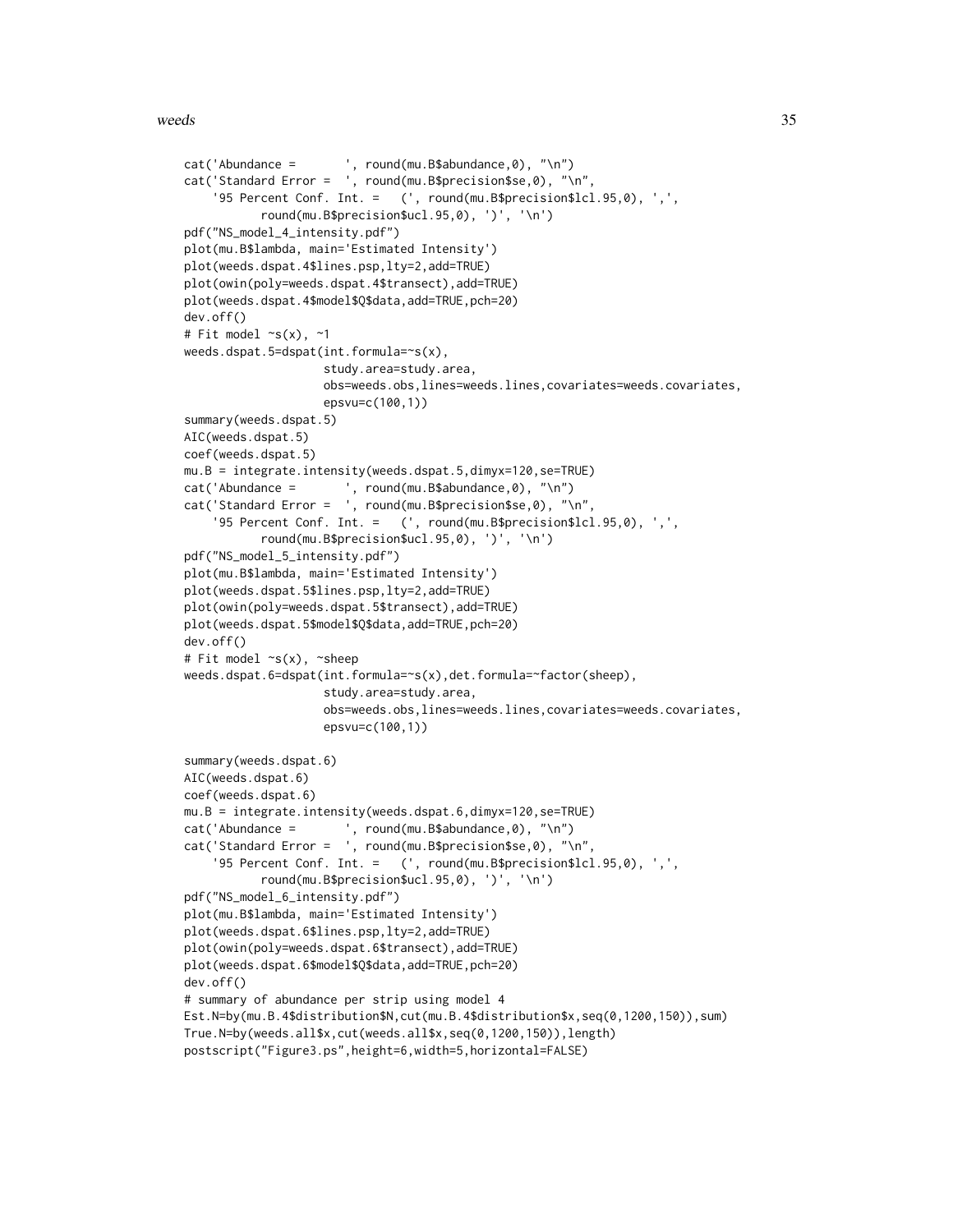```
barplot(rbind(True.N,Est.N),beside=TRUE,legend=TRUE,names.arg=1:8,main="N-S lines model 4")
dev.off()
# Show goodness of fit for sheep absent/present
postscript("Figure4.ps",height=6,width=5,horizontal=FALSE)
exp.nosheep=apply(weeds.dspat.4$exp.counts[1:4,],2,sum)
obs.nosheep=apply(weeds.dspat.4$obs.counts[1:4,],2,sum)
exp.sheep=apply(weeds.dspat.4$exp.counts[5:8,],2,sum)
obs.sheep=apply(weeds.dspat.4$obs.counts[5:8,],2,sum)
par(mfrow=c(2,1))
barplot(rbind(exp=exp.nosheep,obs=obs.nosheep),beside=TRUE,main="Sheep absent")
barplot(rbind(exp=exp.sheep,obs=obs.sheep),beside=TRUE,legend=FALSE,main="Sheep present")
dev.off()
# chi-square test for model 4
chisq=sum((exp.nosheep-obs.nosheep)^2/exp.nosheep)+
sum((exp.sheep-obs.sheep)^2/exp.sheep)
cat("Chi-square=",chisq," p= ",1-pchisq(chisq,2*10-length(weeds.dspat.4$par)),"\n")
# sigma for no sheep and sheep
sigmas=sqrt(1/coef(weeds.dspat.4)$detection)
cat("\n Sigma (no sheep) =",sigmas[1],"\n","Sigma (sheep) =",sigmas[2],"\n")
###############################################################################
# Modify sampled vertical N-S strips to extend from 600 to 1200 and then
# add 4 E-W horizontal strips centered at 75,225,375,525. Using approximate
# detection functions for sheep/no sheep areas, a sample of observations from
# the points are randomly selected.
#
# NOTE: The following is random and will not produce the same results each time
# it is run because of the random observation process.
#
################################################################################
data(weeds.obs)
data(weeds.lines)
weeds.obs=weeds.obs[weeds.obs$y>600,]
xlines=data.frame(label=9:12,x0=rep(0,4),x1=rep(1200,4),y0=c(75,225,375,525),
                 y1=c(75,225,375,525),width=rep(149.999,4))
ls=lines_to_strips(xlines,study.area)
pts=ppp(x=weeds.all$x,y=weeds.all$y,window=study.area)
pdf("E-W_N-S samples.pdf")
plot(pts)
plot(ppp(x=weeds.obs$x,y=weeds.obs$y,window=study.area),add=TRUE,pch=19,col="red",cex=.5)
obs=sample.points(ls$transects,xlines,pts,detfct=hndetfct,
                det.par=c(3.637586,-.1466),det.formula=~factor(sheep),
                covariates=weeds.covariates)
weeds.obs=rbind(weeds.obs,obs)
plot(ppp(x=obs$x,y=obs$y,window=study.area),add=TRUE,pch=19,cex=.5)
dev.off()
weeds.lines[,"y0"]=600.0001
weeds.lines=rbind(weeds.lines,as.matrix(xlines))
weeds.dspat=dspat(int.formula=~factor(strip),det.formula=~factor(sheep),
                    study.area=study.area,
                    obs=weeds.obs,lines=weeds.lines,covariates=weeds.covariates,
                    epsvu=c(100,1),nclass=15)
coef(weeds.dspat)
# sigma for no sheep and sheep
```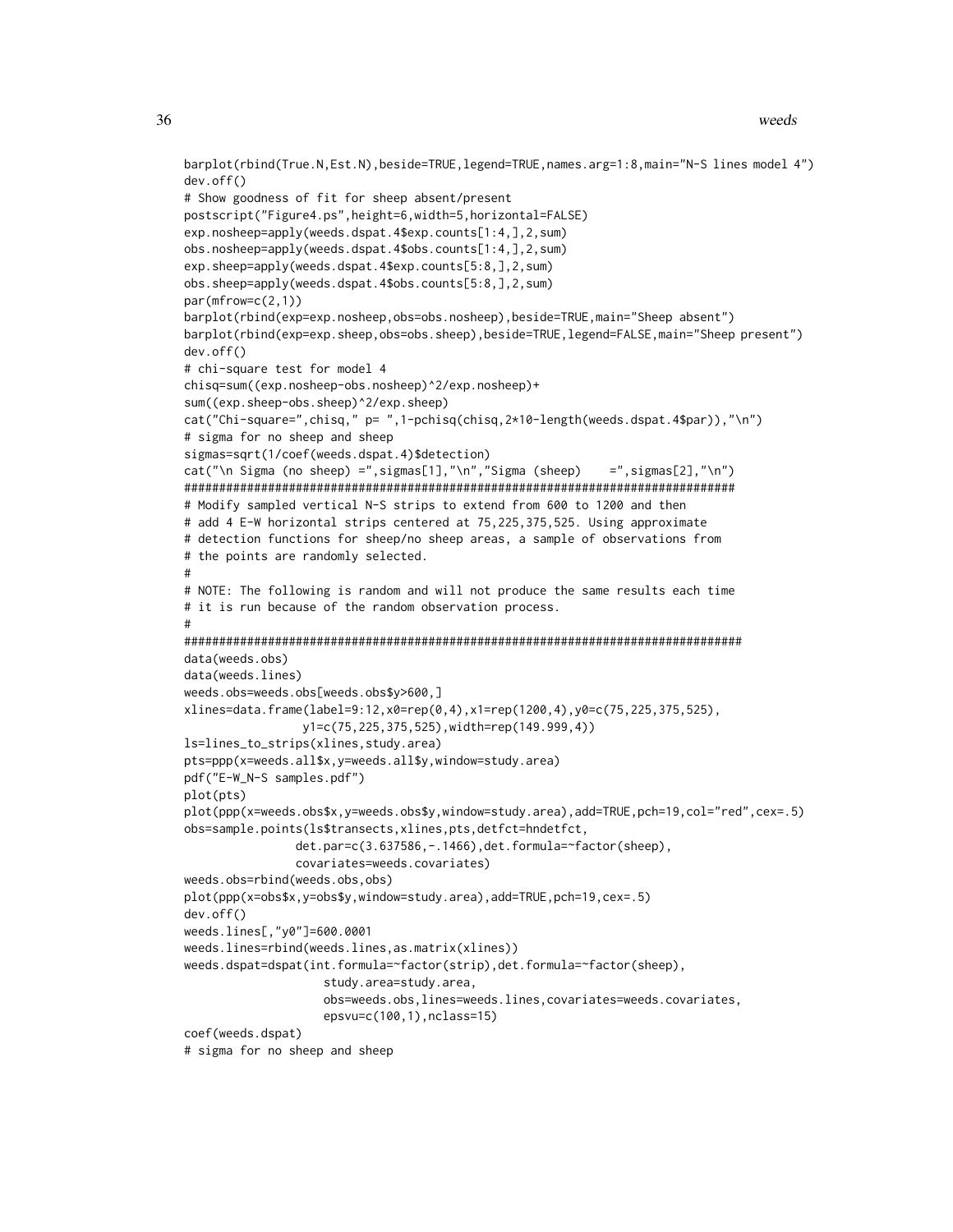```
sigmas=sqrt(1/coef(weeds.dspat)$detection)
cat("\n Sigma (no sheep) =",sigmas[1],"\n","Sigma (sheep) =",sigmas[2],"\n")
mu.B <- integrate.intensity(weeds.dspat,dimyx=120,se=TRUE)
cat('Abundance = ', round(mu.B$abundance, 0), "\n'cat('Standard Error = ', round(mu.B$precision$se,0), "\n",
    '95 Percent Conf. Int. = (', round(mu.B$precision$lcl.95,0), ',',
          round(mu.B$precision$ucl.95,0), ')', '\n')
pdf("E-W_N-S Estimated Intensity.pdf")
plot(mu.B$lambda, main='Estimated Intensity')
plot(weeds.dspat$lines.psp,lty=2,add=TRUE)
plot(owin(poly=weeds.dspat$transect),add=TRUE)
plot(weeds.dspat$model$Q$data,add=TRUE,pch=20)
dev.off()
# summary of abundance per strip
pdf("E-W_N-S AbundanceByStrip.pdf")
Est.N=by(mu.B$distribution$N,cut(mu.B$distribution$x,seq(0,1200,150)),sum)
True.N=by(weeds.all$x,cut(weeds.all$x,seq(0,1200,150)),length)
barplot(rbind(True.N,Est.N),beside=TRUE,legend=TRUE,names.arg=1:8,main="N-S and E-W lines")
dev.off()
# Show goodness of fit for sheep absent/present
pdf("GOF for NS_EW model.pdf")
exp.nosheep=apply(weeds.dspat$exp.counts[1:4,],2,sum)
obs.nosheep=apply(weeds.dspat$obs.counts[1:4,],2,sum)
exp.sheep=apply(weeds.dspat$exp.counts[5:8,],2,sum)
obs.sheep=apply(weeds.dspat$obs.counts[5:8,],2,sum)
par(mfrow=c(2,1))
barplot(rbind(exp=exp.nosheep,obs=obs.nosheep),beside=TRUE,legend=TRUE,main="Sheep absent")
barplot(rbind(exp=exp.sheep,obs=obs.sheep),beside=TRUE,legend=FALSE,main="Sheep present")
dev.off()
# chi-square test for model
chisq=sum((exp.nosheep-obs.nosheep)^2/exp.nosheep)+
sum((exp.sheep-obs.sheep)^2/exp.sheep)
cat("Chi-square=", chisq," p="1-pchisq(chisq,2*15-10), "n")###############################################################################
# Modify sampling such that all strips are E-W. Using approximate
# detection functions for sheep/no sheep areas derived from known data,
# a sample of observations from the points are randomly selected.
#
# NOTE: The following is random and will not produce the same results each time
# it is run because of the random observation process.
#
###############################################################################
xlines=data.frame(label=1:8,x0=rep(0,8),x1=rep(1200,8),y0=seq(75,1125,150),y1=seq(75,1125,150),
                       width=rep(149.999,8))
ls=lines_to_strips(xlines,study.area)
pts=ppp(x=weeds.all$x,y=weeds.all$y,window=study.area)
pdf("E-W samples.pdf")
plot(pts)
obs=sample.points(ls$transects,xlines,pts,detfct=hndetfct,
                det.par=c(3.637586,-.1466),det.formula=~factor(sheep),
                covariates=weeds.covariates)
plot(ppp(x=obs$x,y=obs$y,window=study.area),add=TRUE,pch=19,cex=.5)
```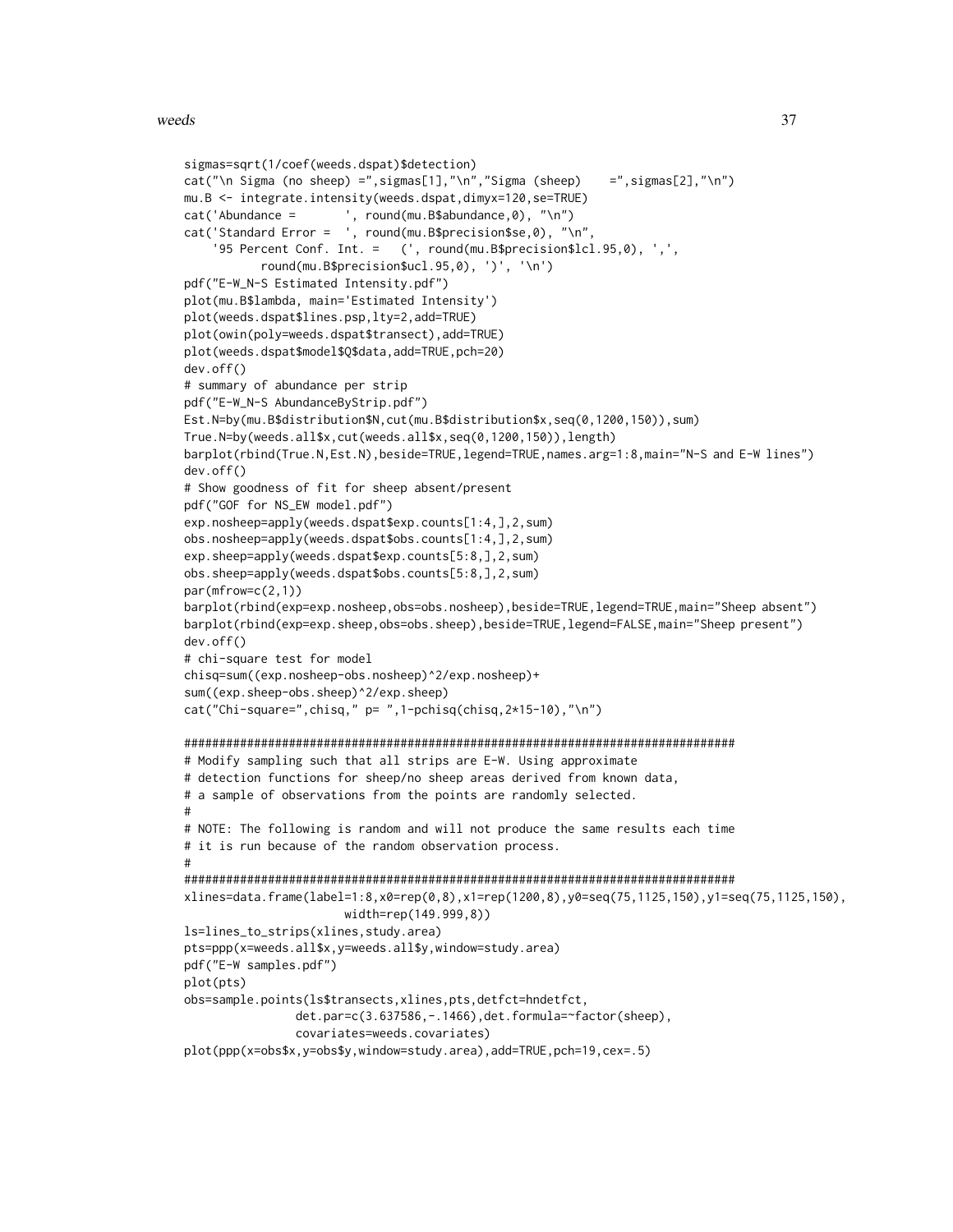```
dev.off()
weeds.dspat=dspat(int.formula=~factor(strip),det.formula=~factor(sheep),
                    study.area=study.area,
                    obs=obs,lines=xlines,covariates=weeds.covariates,
                    epsvu=c(100,1),nclass=15)
coef(weeds.dspat)
sigmas=sqrt(1/coef(weeds.dspat)$detection)
cat("\n Sigma (no sheep) =",sigmas[1],"\n","Sigma (sheep) =",sigmas[2],"\n")
mu.B <- integrate.intensity(weeds.dspat,dimyx=120,se=TRUE)
cat('Abundance = ', round(mu.B$abundance,0), "\n")
cat('Standard Error = ', round(mu.B$precision$se,0), "\n",
    '95 Percent Conf. Int. = (', round(mu.B$precision$lcl.95,0), ',',
           round(mu.B$precision$ucl.95,0), ')', '\n')
pdf("E-W Estimated Intensity.pdf")
plot(mu.B$lambda, main='Estimated Intensity')
plot(weeds.dspat$lines.psp,lty=2,add=TRUE)
plot(owin(poly=weeds.dspat$transect),add=TRUE)
plot(weeds.dspat$model$Q$data,add=TRUE,pch=20)
dev.off()
# summary of abundance per strip
Est.N=by(mu.B$distribution$N,cut(mu.B$distribution$x,seq(0,1200,150)),sum)
True.N=by(weeds.all$x,cut(weeds.all$x,seq(0,1200,150)),length)
pdf("E-W AbundanceByStrip.pdf")
barplot(rbind(True.N,Est.N),beside=TRUE,legend=TRUE,names.arg=1:8,main="E-W lines")
dev.off()
# Show goodness of fit for sheep absent/present
pdf("GOF for EW model.pdf")
exp.nosheep=apply(weeds.dspat$exp.counts[1:4,],2,sum)
obs.nosheep=apply(weeds.dspat$obs.counts[1:4,],2,sum)
exp.sheep=apply(weeds.dspat$exp.counts[5:8,],2,sum)
obs.sheep=apply(weeds.dspat$obs.counts[5:8,],2,sum)
par(mfrow=c(2,1))
barplot(rbind(exp=exp.nosheep,obs=obs.nosheep),beside=TRUE,legend=TRUE,main="Sheep absent")
barplot(rbind(exp=exp.sheep,obs=obs.sheep),beside=TRUE,legend=FALSE,main="Sheep present")
dev.off()
# chi-square test for model
chisq=sum((exp.nosheep-obs.nosheep)^2/exp.nosheep)+
sum((exp.sheep-obs.sheep)^2/exp.sheep)
cat("Chi-square=",chisq," p= ",1-pchisq(chisq,2*15-10),"\n")
}
```
<span id="page-37-1"></span>weeds.all *Dubbo weed data with constructed y-coordinate*

#### Description

Locations of devils claw in a farming paddock. Locations to all weeds are given as x,y coordinates and are contained in one of eight 150m wide transects (75m each side). The weeds seen by observers are specified as Seen=1.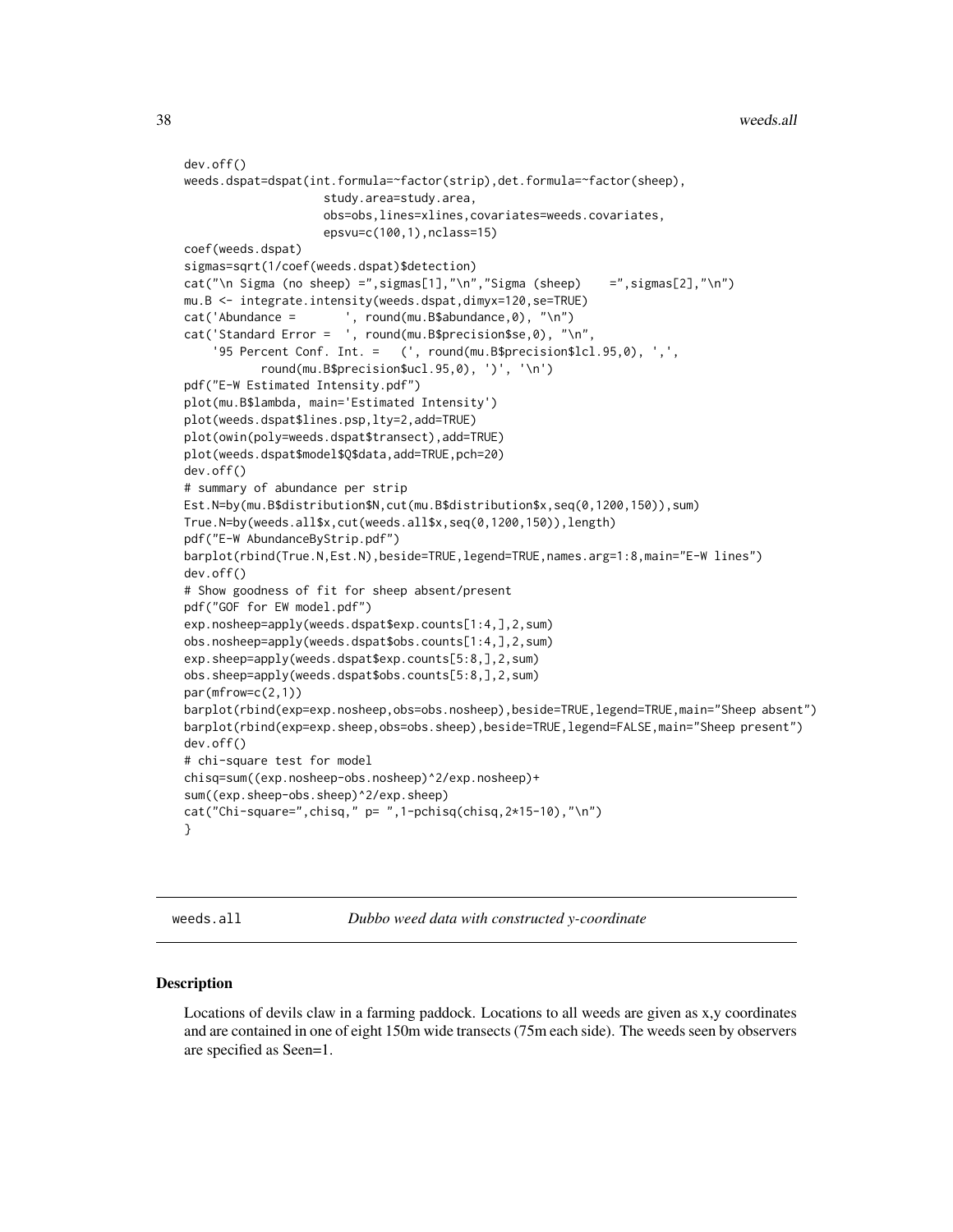#### <span id="page-38-0"></span>weeds.all 39

#### Usage

```
data(weeds.all)
```
#### Format

A data frame with 742 observations on the following 5 variables.

label label of the transect 1 to 8

x x coordinate along horizontal (east-west) of 1200m x 1200m paddock

y y coordinate along vertical (north-south) of 1200m x 1200m paddock

distance absolute perpendicular distance from line

Seen weed was seen if 1 and 0 if missed

#### Details

The data provided from Melville and Welsh did not have the y-coordinate. We have constructed y-coordinates by drawing randomly from a uniform distribution in the y-direction such that no two weeds are at the exact same location. The code used to create weeds.all was as follows:

```
data(weeds)
```

```
# Fudge the data ever so slightly to appease spatstat so the transects don't abut
# and all points are contained within the strips.
weeds$SignedDistance[weeds$SignedDistance==75]=74.99
weeds$SignedDistance[weeds$SignedDistance==-75]=-74.99
weeds.all=data.frame(label=weeds$Transect, x=(weeds$Transect-1)*150+75
               +weeds$SignedDistance, y=floor(runif(dim(weeds)[1])*1200),
               distance=weeds$Distance, Seen=weeds$Seen)
while(any(duplicated(data.frame(x=weeds.all$x,y=weeds.all$y))))
{
 npts=sum(as.numeric(any(duplicated(data.frame(x=weeds.all$x,y=weeds.all$y)))))
 weeds.all$y[duplicated(data.frame(x=weeds.all$x,y=weeds.all$y))]=
                                                                runif(npts)*1200
}
```
save(weeds.all,file="weeds.all.rda")

See [weeds](#page-30-1) for more details.

# References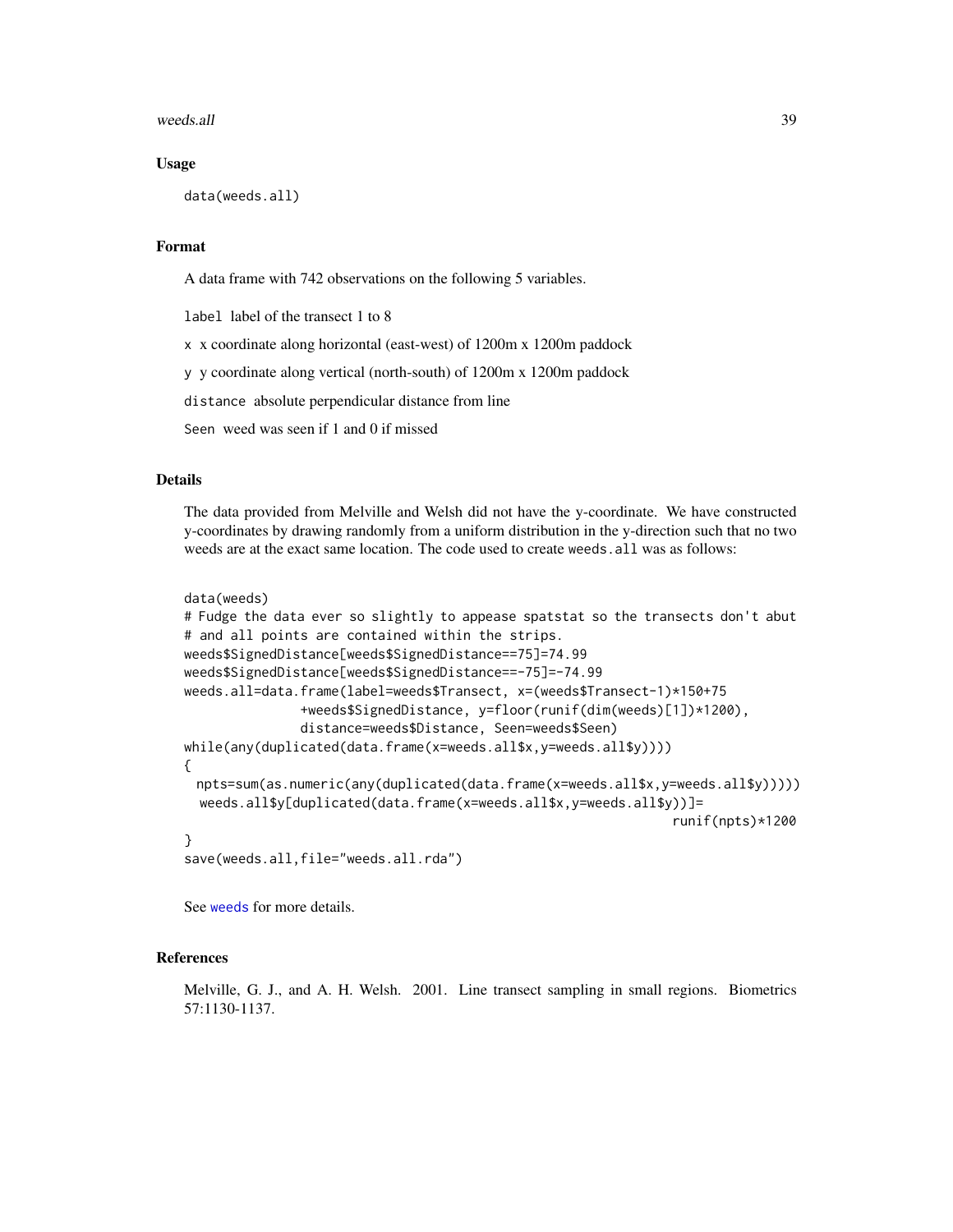<span id="page-39-1"></span><span id="page-39-0"></span>

Grid (1 sq meter) of covariates for farm paddock in Dubbo weed data.

# Usage

data(weeds.covariates)

### Format

A data frame with 120 x 120 observations on the following 4 variables.

x x coordinate for mid-point of grid cell

y y coordinate for mid-point of grid cell

sheep 0 if no sheep and 1 if sheep were present on the transect

strip transect number 1 to 8

# Details

This is the constructed set of covariates for the farm paddock for the [weeds](#page-30-1) data that were provided by Melville and Welsh (see reference below) that were used in the Biometrics paper on distance sampling.

The code used to create the covariate grid was as follows:

```
xx=expand.grid(seq(5,1195,10),seq(5,1195,10))
weeds.covariates=data.frame(x=xx$Var2,y=xx$Var1,
                 sheep=rep(c(0,1), each = 120^2/2),strip=rep(c(1,2,3,4,5,6,7,8),each=120^2/8))
save(weeds.covariates,file="weeds.covariates.rda")
```
# References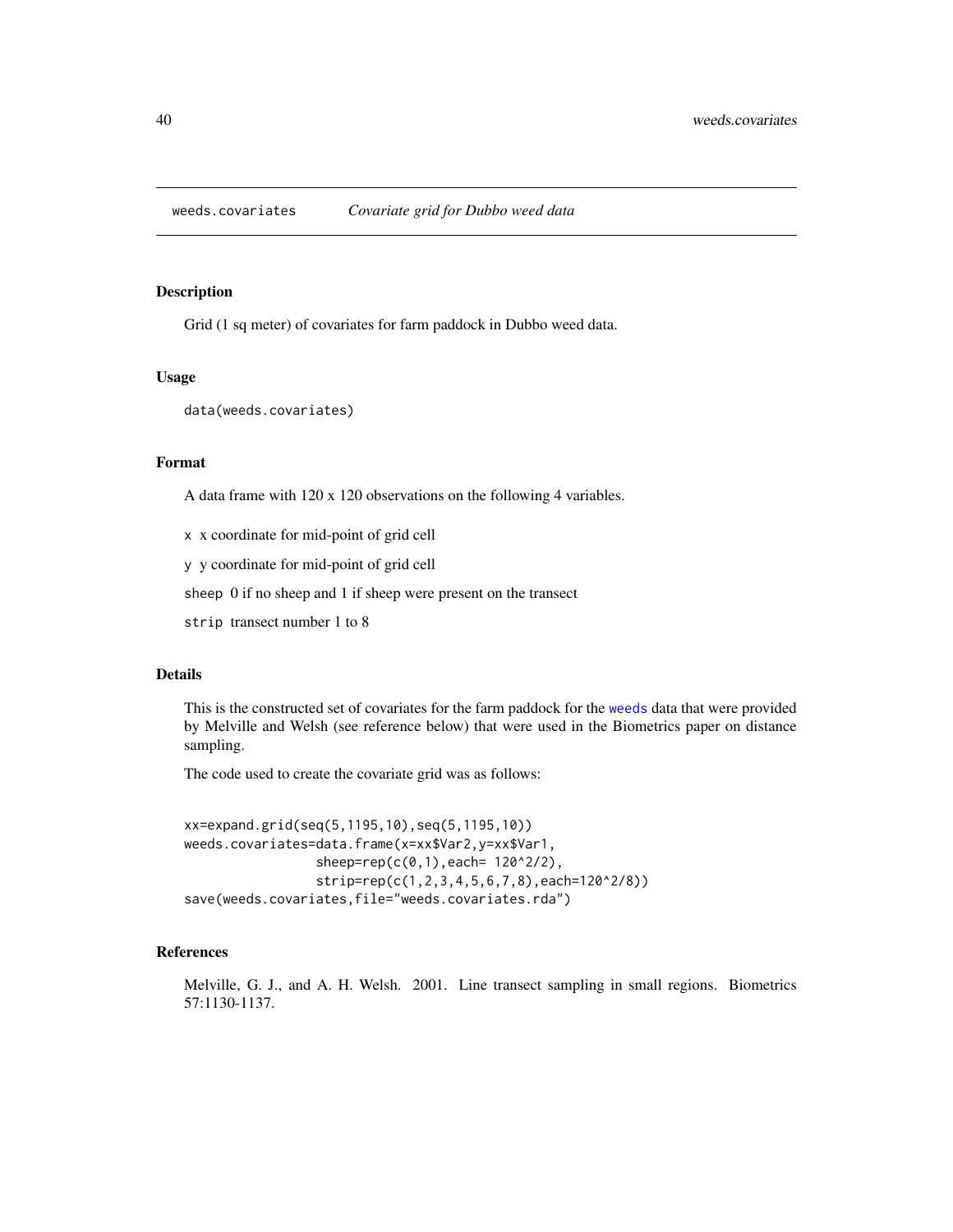<span id="page-40-1"></span><span id="page-40-0"></span>

Lines sampled in a farming paddock with eight 150m wide transects (75m each side)

#### Usage

data(weeds.lines)

# Format

A data frame with 8 observations on the following 6 variables.

- label Label of the transect 1 to 8
- x0 x coordinate for the beginning of the line
- x1 x coordinate for the end of the line
- y0 y coordinate for the beginning of the line
- y1 y coordinate for the end of the line
- width full width of the transect

# Details

These are lines constructed for the [weeds](#page-30-1) data that were provided by Melville and Welsh (see reference below) that were used in the Biometrics paper on distance sampling.

The code used to create the lines was as follows:

weeds.lines=data.frame(label=1:8,x0=75+0:7\*150,x1=75+0:7\*150, y0=rep(0,8),y1=rep(1200,8),width=rep(149.9999,8))

The line widths were reduced by 0.0001 so the transects do no abut because spatstat treats them as overlapping polygons.

# References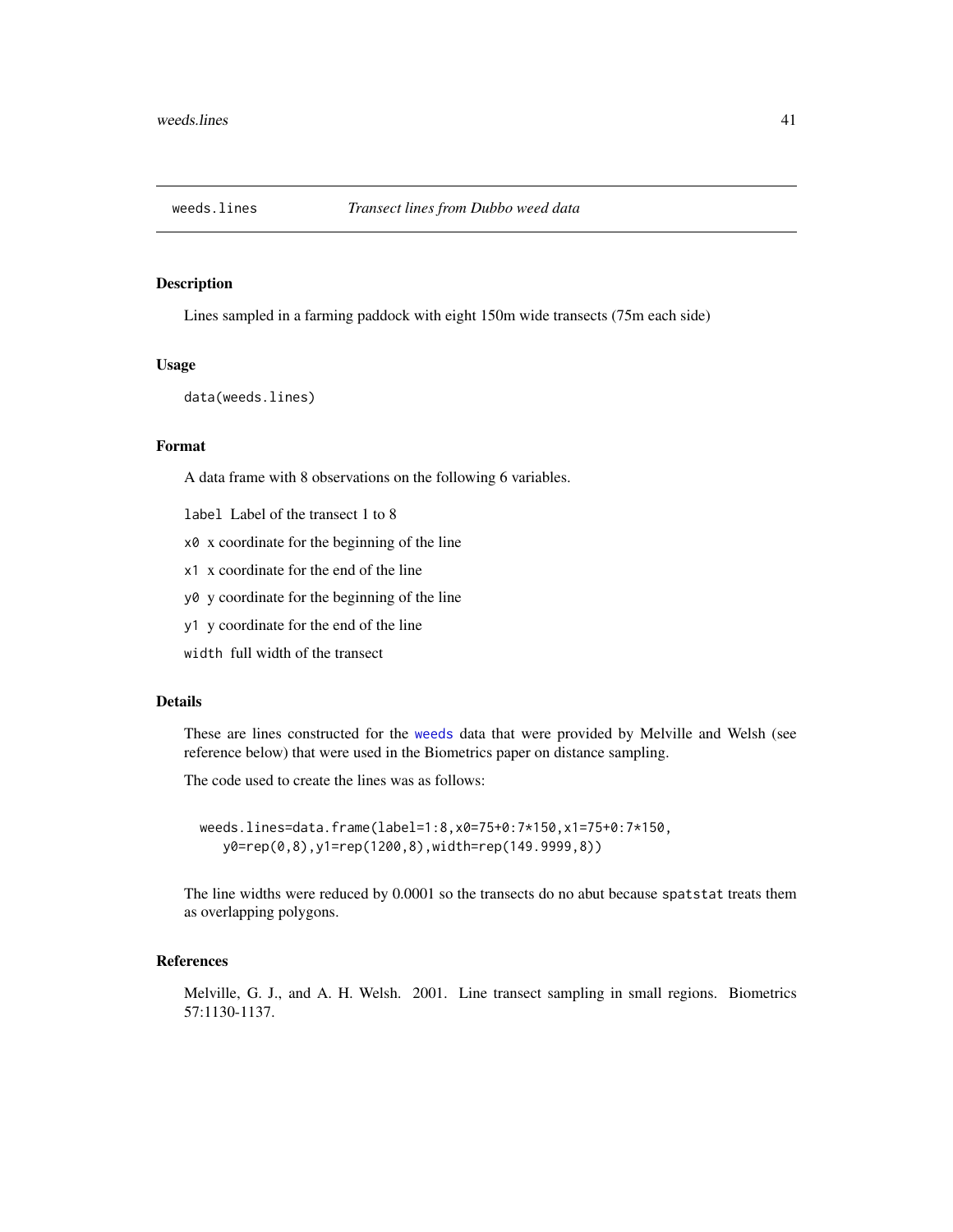Observed devils claw in a farming paddock from eight 150m wide transects (75m each side). These are the records from [weeds](#page-30-1) that were seen.

#### Usage

data(weeds.obs)

# Format

A data frame with 479 observations on the following 4 variables.

label Label of the transect 1 to 8

x x coordinate in the farming paddock

y y coordinate created randomly for the data

distance perpendicular distance from line to weed

# Details

These are the data constructed from [weeds](#page-30-1) that were provided by Melville and Welsh (see reference below) that were used in the Biometrics paper on distance sampling.

The code used to create the data from weeds was as follows:

data(weeds.all) weeds.obs=weeds.all[weeds.all\$Seen==1,] weeds.obs\$Seen=NULL save(weeds.obs,file="weeds.obs.rda")

#### References